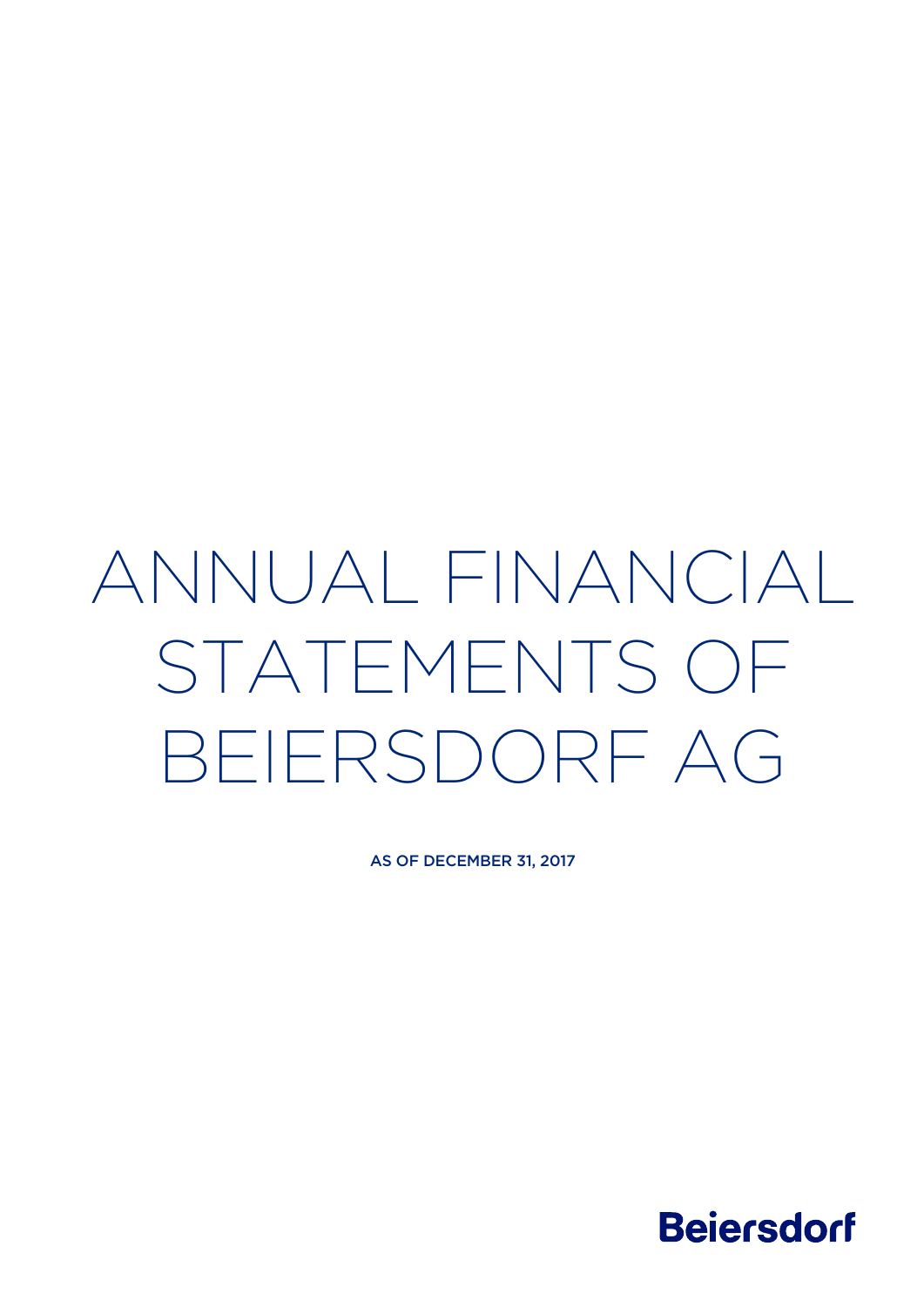## Our Brands

With strong, internationally leading brands as well as innovative, highquality products, Beiersdorf inspires millions of consumers all over the world each day.

Our range is centered on our successful skin and body care brands, each serving different segments: NIVEA is aimed at the mass market, Eucerin at the dermocosmetics segment, and La Prairie at the premium cosmetics market. With the Hansaplast and Elastoplast brands, Beiersdorf is also globally positioned in the area of plasters and wound care. Further renowned brands such as Labello, Florena, 8x4, Hidrofugal, atrix, Aquaphor, SLEK, and Maestro round off our extensive portfolio. Beiersdorf's brands are specially geared towards local markets, individual consumer needs, and specific areas of application. Their continuous further development is the foundation for Beiersdorf's long-term success.

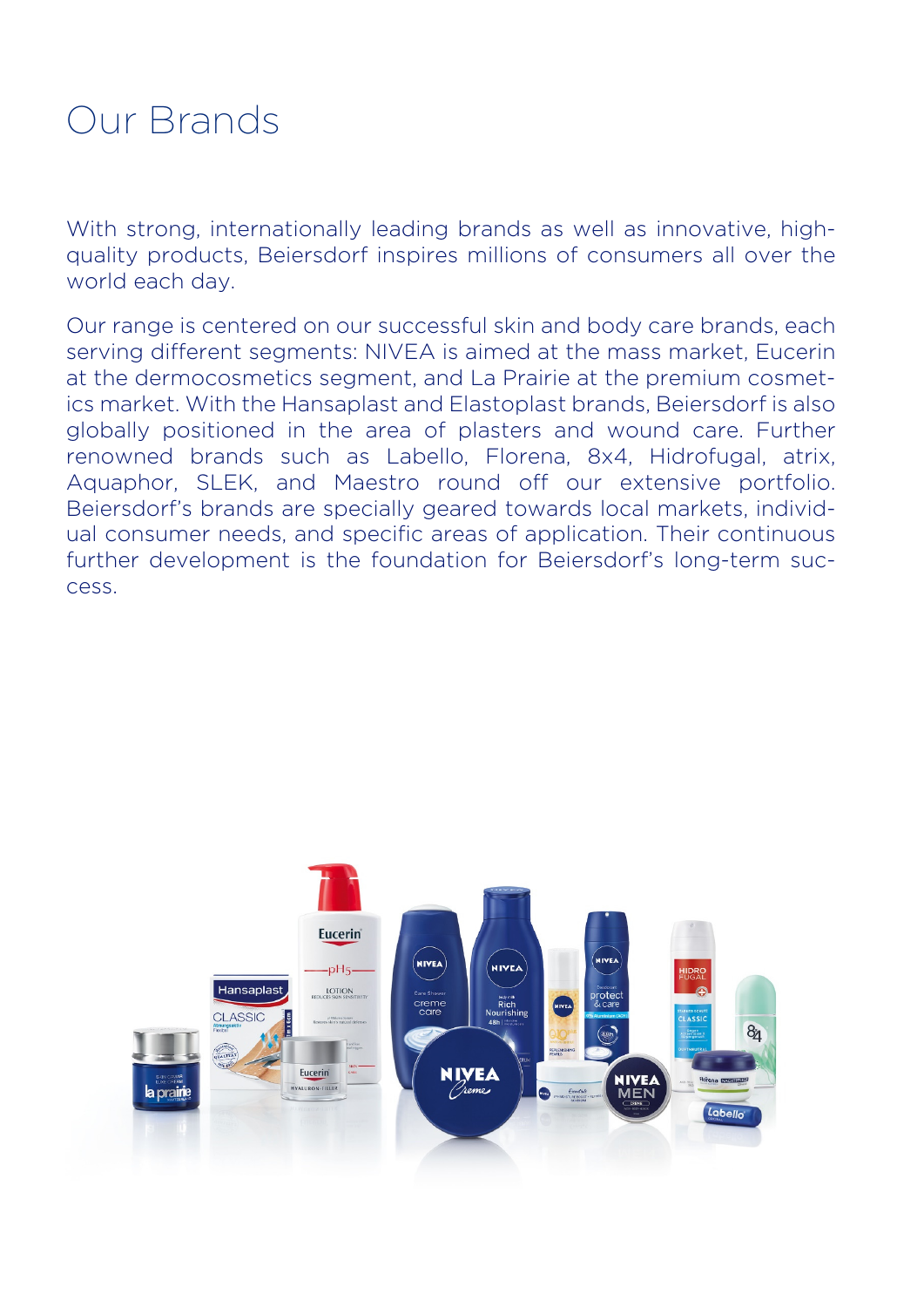## Contents

## ANNUAL FINANCIAL STATEMENTS

#### p. 4 – p. 29

| Income Statement - Beiersdorf AG                  | 4  |
|---------------------------------------------------|----|
| Balance Sheet - Beiersdorf AG                     | 5  |
|                                                   |    |
| Notes:                                            |    |
| Basis of Preparation of Beiersdorf AG's Financial |    |
| <b>Statements</b>                                 | 6  |
| Notes to the Income Statement                     | 7  |
| Notes to the Balance Sheet                        | 9  |
| <b>Other Disclosures</b>                          | 16 |
| <b>Report on Post-Balance Sheet Date Events</b>   | 26 |
| Proposal on the Appropriation of Beiersdorf AG's  |    |
| <b>Net Retained Profits</b>                       | 27 |
| Beiersdorf AG Boards                              | 28 |

## ATTESTATIONS

#### p. 30 – p. 34

Independent Auditor's Report 30 Responsibility Statement by the Executive Board 34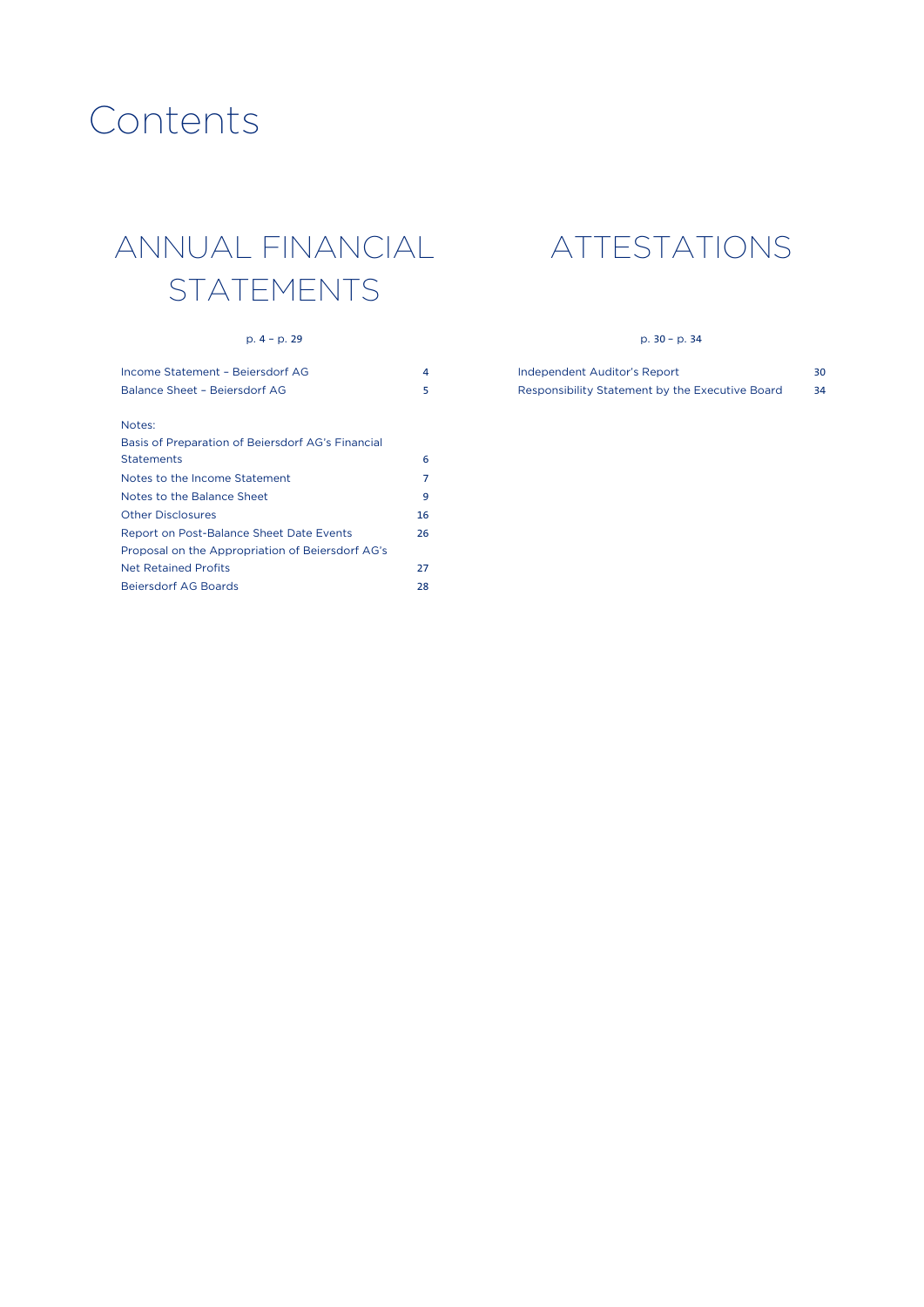## Income Statement – Beiersdorf AG

## **(IN € MILLION)**

|                                                                                           | Note | 2016   | 2017   |
|-------------------------------------------------------------------------------------------|------|--------|--------|
| <b>Sales</b>                                                                              | 01   | 1,190  | 1,229  |
| Other operating income                                                                    | 02   | 41     | 27     |
| Cost of materials                                                                         | 03   | $-269$ | $-278$ |
| Personnel expenses                                                                        | 04   | $-252$ | $-252$ |
| Depreciation and amortization of property, plant,<br>and equipment, and intangible assets | 05   | $-19$  | $-11$  |
| Other operating expenses                                                                  | 06   | $-545$ | $-573$ |
| <b>Operating result</b>                                                                   |      | 146    | 142    |
| Net income from investments                                                               | 07   | 174    | 226    |
| Net interest expense                                                                      | 08   | 12     | $-15$  |
| Other financial result                                                                    | 09   | 21     | $-45$  |
| <b>Financial result</b>                                                                   |      | 207    | 166    |
| Profit before tax                                                                         |      | 353    | 308    |
| Income taxes                                                                              | 10   | $-84$  | $-65$  |
| Profit after tax                                                                          |      | 269    | 243    |
| Transfer to other retained earnings                                                       | 30   | $-93$  | $-67$  |
| <b>Net retained profits</b>                                                               |      | 176    | 176    |

ANNUAL FINANCIAL STATEMENTS – BEIERSDORF AG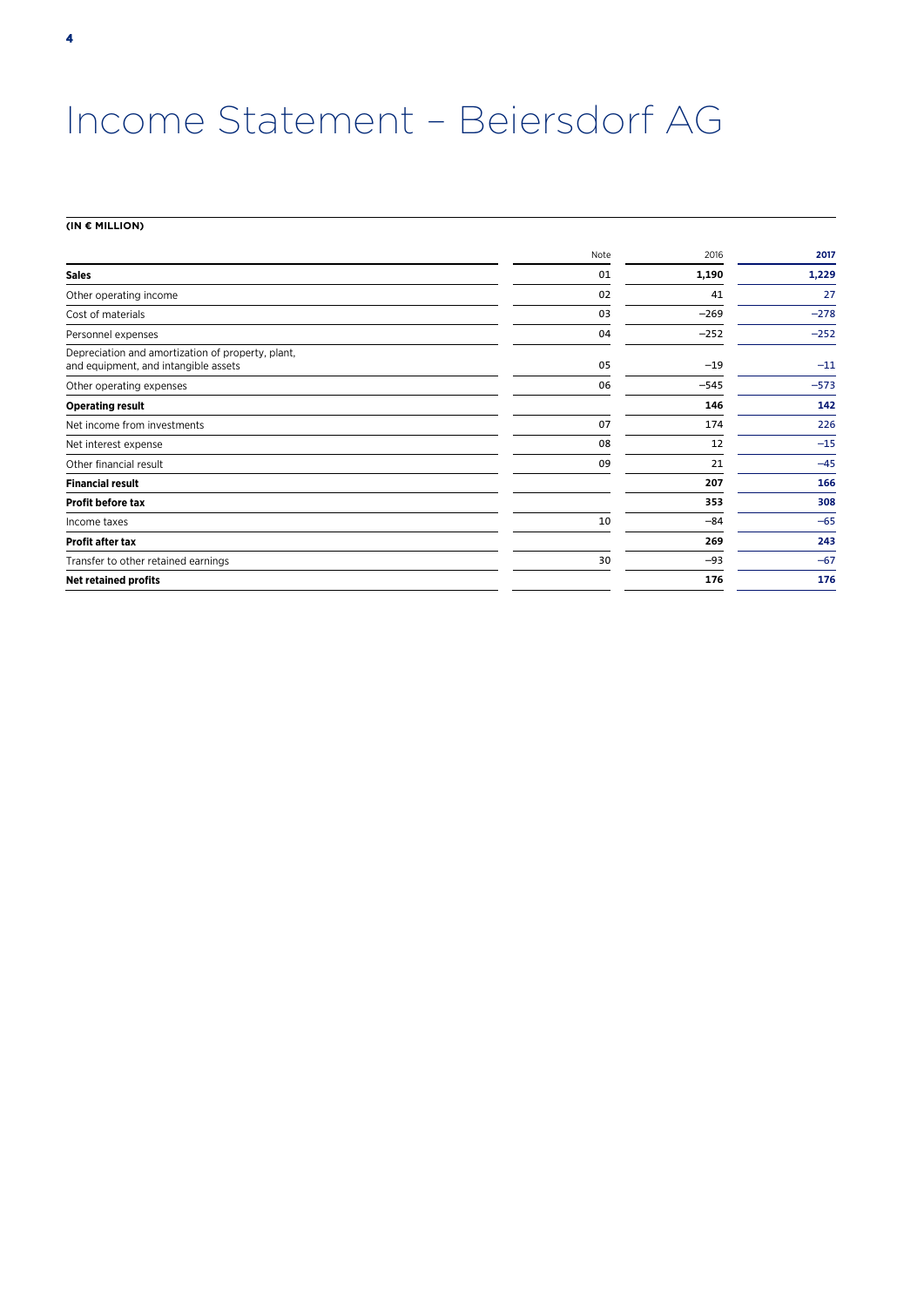## Balance Sheet – Beiersdorf AG

#### **(IN € MILLION)**

| Assets                                                       | Note | Dec. 31, 2016 | Dec. 31, 2017 |
|--------------------------------------------------------------|------|---------------|---------------|
| Intangible assets                                            | 12   | 2             | 1             |
| Property, plant, and equipment                               | 13   | 96            | 99            |
| <b>Financial assets</b>                                      | 14   | 2,436         | 3,362         |
| <b>Fixed assets</b>                                          |      | 2,534         | 3,462         |
| Inventories                                                  |      | 5             | 3             |
| Receivables and other assets                                 | 15   | 615           | 612           |
| Securities                                                   | 16   | 2,033         | 1,517         |
| Cash and cash equivalents                                    | 17   | 133           | 99            |
| <b>Current assets</b>                                        |      | 2,786         | 2,231         |
| <b>Prepaid expenses</b>                                      |      | 5             | 6             |
| <b>Deferred tax assets</b>                                   | 10   | 16            | 26            |
| Excess of plan assets over post-employment benefit liability | 19   | 1             |               |
|                                                              |      | 5,342         | 5,725         |
| Equity and liabilities                                       | Note | Dec. 31, 2016 | Dec. 31, 2017 |
| Share capital                                                |      | 252           | 252           |
| Own shares                                                   |      | $-25$         | $-25$         |
| Issued capital                                               |      | 227           | 227           |
| Additional paid-in capital                                   |      | 47            | 47            |
| Retained earnings                                            |      | 2,095         | 2,179         |
| Net retained profits                                         |      | 176           | 176           |
| <b>Equity</b>                                                | 18   | 2,545         | 2,629         |
| Provisions for pensions and other post-employment benefits   | 19   | 469           | 486           |
| Other provisions                                             | 20   | 236           | 294           |
| <b>Provisions</b>                                            |      | 705           | 780           |
| <b>Liabilities</b>                                           | 21   | 2,092         | 2,316         |
| <b>Deferred tax liabilities</b>                              |      |               |               |
|                                                              |      | 5,342         | 5,725         |
|                                                              |      |               |               |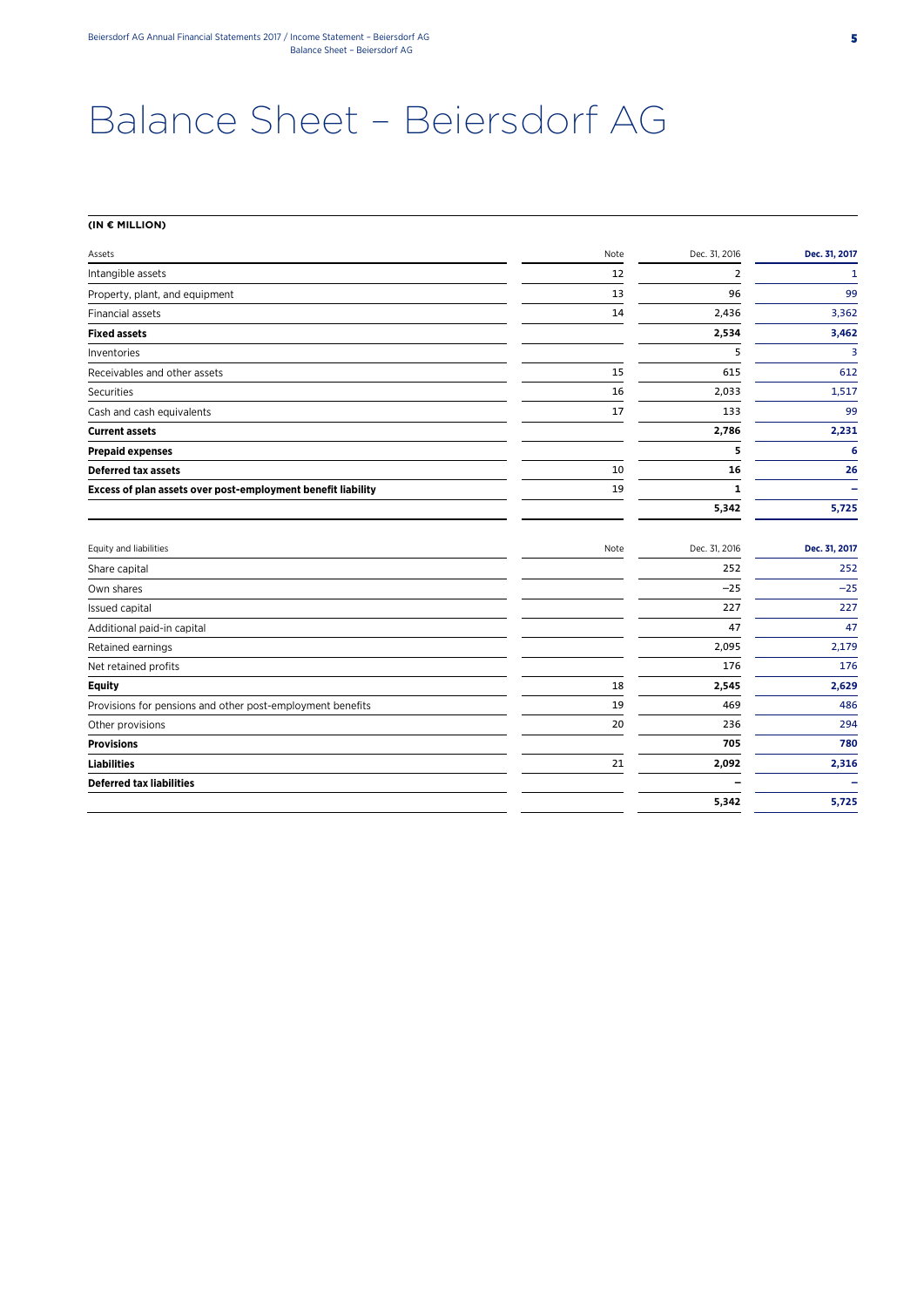## Basis of Preparation of Beiersdorf AG's Financial Statements

### Information on the Company

The registered office of Beiersdorf AG is at Unnastrasse 48 in Hamburg (Germany), and the company is registered with the commercial register of the Hamburg Local Court under the number HRB 1787.

Beiersdorf AG is an internationally leading branded consumer goods company developing and distributing skin and body care products in the Consumer Business Segment. It is responsible for the German consumer business and provides typical holding company services to its affiliates. In addition to its own operating activities, Beiersdorf AG manages an extensive investment portfolio and is the direct or indirect parent company of over 160 subsidiaries worldwide. The Company also performs central planning/financial control, treasury, and human resources functions, as well as a large proportion of research and development activities for the consumer business.

As a parent company, Beiersdorf AG prepares its own consolidated financial statements. Beiersdorf's consolidated financial statements are also included in the consolidated financial statements of maxingvest ag, Hamburg, which prepares the consolidated financial statements for the largest group of companies. Both sets of consolidated financial statements are published in the *Bundesanzeiger* (Federal Gazette).

#### General Notes to the Annual Financial Statements

The annual financial statements of Beiersdorf AG are prepared in accordance with the provisions of the *Handelsgesetzbuch* (German Commercial Code, *HGB*) and the *Aktiengesetz* (German Stock Corporation Act, *AktG*). The recommendations of the German Corporate Governance Code that are relevant to the annual financial statements were taken into account.

The financial statements comprise the balance sheet, the income statement, and the notes. The income statement was prepared using the total cost (nature of expense) method. Where items in the balance sheet and the income statement have been summarized to aid clarity, they are disclosed and explained separately in the notes. The annual financial statements are prepared in euros  $(\epsilon)$ ; amounts are given in millions of euros (€ million). The accounting policies used in the previous year have not changed in the reporting year.

The management report of Beiersdorf AG and the Group management report have been combined in accordance with § 315 (3) *HGB* in conjunction with § 298 (2) *HGB* and published in the 2017 annual report.

The annual financial statements of Beiersdorf AG combined with the Group management report for the 2017 fiscal year are published digitally in the *Bundesanzeiger* (Federal Gazette).

#### Estimates and Assumptions

Preparation of the annual financial statements requires management to make estimates and assumptions to a limited extent that affect the amount and presentation of recognized assets and liabilities, income and expenses, and contingent liabilities. Such estimates and assumptions reflect all currently available information. Significant estimates and assumptions were made in particular in relation to the following accounting policies: impairment testing of investments in affiliated companies (Note 14 "Financial Assets"), write-downs of doubtful receivables (Note 15 "Receivables and Other Assets"), the actuarial assumptions for the defined benefit expense as well as for the present value of pension commitments (Note 19 "Provisions for Pensions and Other Post-employment Benefits"), the determination of the amount of eligible deferred tax assets (Note 10 "Income Taxes"), and the recognition of other provisions (Note 20 "Other Provisions"). Specifically when recognizing the legal risks from the claims for damages (Note 22 "Contingent Liabilities"), existing uncertainty calls for significant discretion in evaluating whether and to what extent potential damages have arisen and the scale on which claims under joint and several liability may be met. In determining the amount of possible damages, particular discretion must be used in determining the emphasis on "overcharge" and "pass-on rate" factors used in the calculation. Furthermore, estimates and assumptions are made in particular when determining the useful lives of intangible assets and property, plant, and equipment, and when measuring inventories.

Actual amounts may differ from these estimates. Changes to estimates are recognized in profit or loss when more recent knowledge becomes available.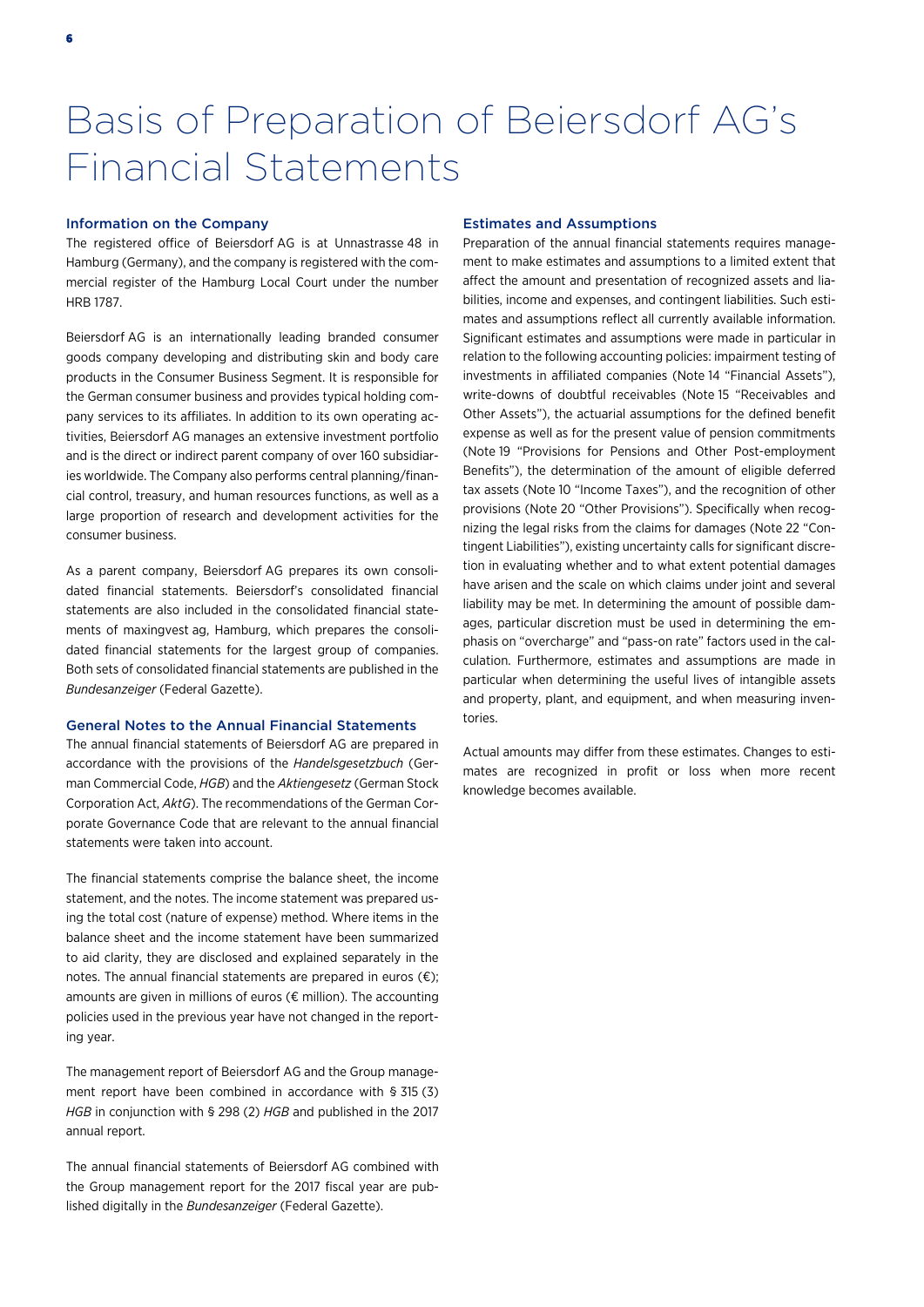## Notes to the Income Statement

### 01 Sales

Sales revenue includes sales of products and services, rental and lease income, and royalty income from affiliated companies. Sales revenue is recognized when the goods and products are delivered or the service is provided and the risk is transferred. Beiersdorf AG uses different terms of delivery to specify the contractual transfer of risk. Discounts, customer bonuses, and rebates are directly deducted from revenue as sales reductions. The probability of returns is reflected in the recognition and measurement of sales.

Beiersdorf AG is responsible for business in Germany with branded consumer products for skin and body care, which are bundled in the Consumer Business Segment. It also provides typical holding company services to affiliates in the course of its activities. Beiersdorf AG's sales increased by €39 million to €1,229 million (previous year: €1,190 million).

#### **SALES BY REGION (IN € MILLION)**

|                       | 1.190 | 1.229 |
|-----------------------|-------|-------|
| Africa/Asia/Australia | 76    | 83    |
| Americas              | 51    | 52    |
| Rest of Europe        | 138   | 149   |
| Germany               | 925   | 945   |
|                       | 2016  | 2017  |

## 02 Other Operating Income

| (IN € MILLION)                                                  |      |      |
|-----------------------------------------------------------------|------|------|
|                                                                 | 2016 | 2017 |
| Income from reversals of write-downs<br>on receivables          | 2    |      |
| Income from the reversal<br>of provisions                       | 24   | 16   |
| Currency translation gains on<br>trade receivables and payables | 3    |      |
| Income from services provided to<br>affiliated companies        | 5    | 6    |
| Other income                                                    |      | R    |
|                                                                 |      |      |

Other operating income declined by €14 million compared with the previous year. This decline was primarily due to a decrease of €8 million in income from the reversal of provisions.

### 03 Cost of Materials

The cost of materials of €278 million (previous year: €269 million) includes the acquisition cost of the goods sold.

#### 04 Personnel Expenses

| (IN € MILLION) |  |
|----------------|--|
|----------------|--|

|                                                  | 2016 | 2017 |
|--------------------------------------------------|------|------|
| Wages and salaries                               | 215  | 218  |
| Social security contributions and other benefits | 25   | 26   |
| Pension expenses                                 | 12   |      |
|                                                  | 252  | 252  |

## 05 Depreciation and Amortization of Property, Plant, and Equipment, and Intangible Assets

In addition to depreciation and amortization, no significant impairment losses were recognized on property, plant, and equipment in the fiscal year (previous year: also €0 million).

#### 06 Other Operating Expenses

| (IN € MILLION)                                                   |      |      |
|------------------------------------------------------------------|------|------|
|                                                                  | 2016 | 2017 |
| Marketing expenses                                               | 323  | 327  |
| Maintenance costs                                                | 8    | 7    |
| Outgoing freight                                                 | 7    | 7    |
| Write-downs of receivables                                       | 1    |      |
| Currency translation losses on trade receivables<br>and payables | 5    | 5    |
| Third-party services                                             | 25   | 28   |
| Legal and consulting costs                                       | 20   | 27   |
| Other personnel expenses                                         | 17   | 19   |
| Costs of services invoiced by affiliated companies               | 89   | 91   |
| Other taxes                                                      | 1    | 1    |
| Other expenses                                                   | 49   | 61   |
|                                                                  | 545  | 573  |

### 07 Net Income from Investments

#### **(IN € MILLION)**

|                                                                                | 2016  | 2017  |
|--------------------------------------------------------------------------------|-------|-------|
| Income from investments                                                        | 100   | 179   |
| (thereof from affiliated companies)                                            | (100) | (179) |
| Income from profit transfer agreements                                         | 74    | 62    |
| Write-downs of financial assets and securities<br>classified as current assets |       | $-15$ |
|                                                                                | 174   | 226   |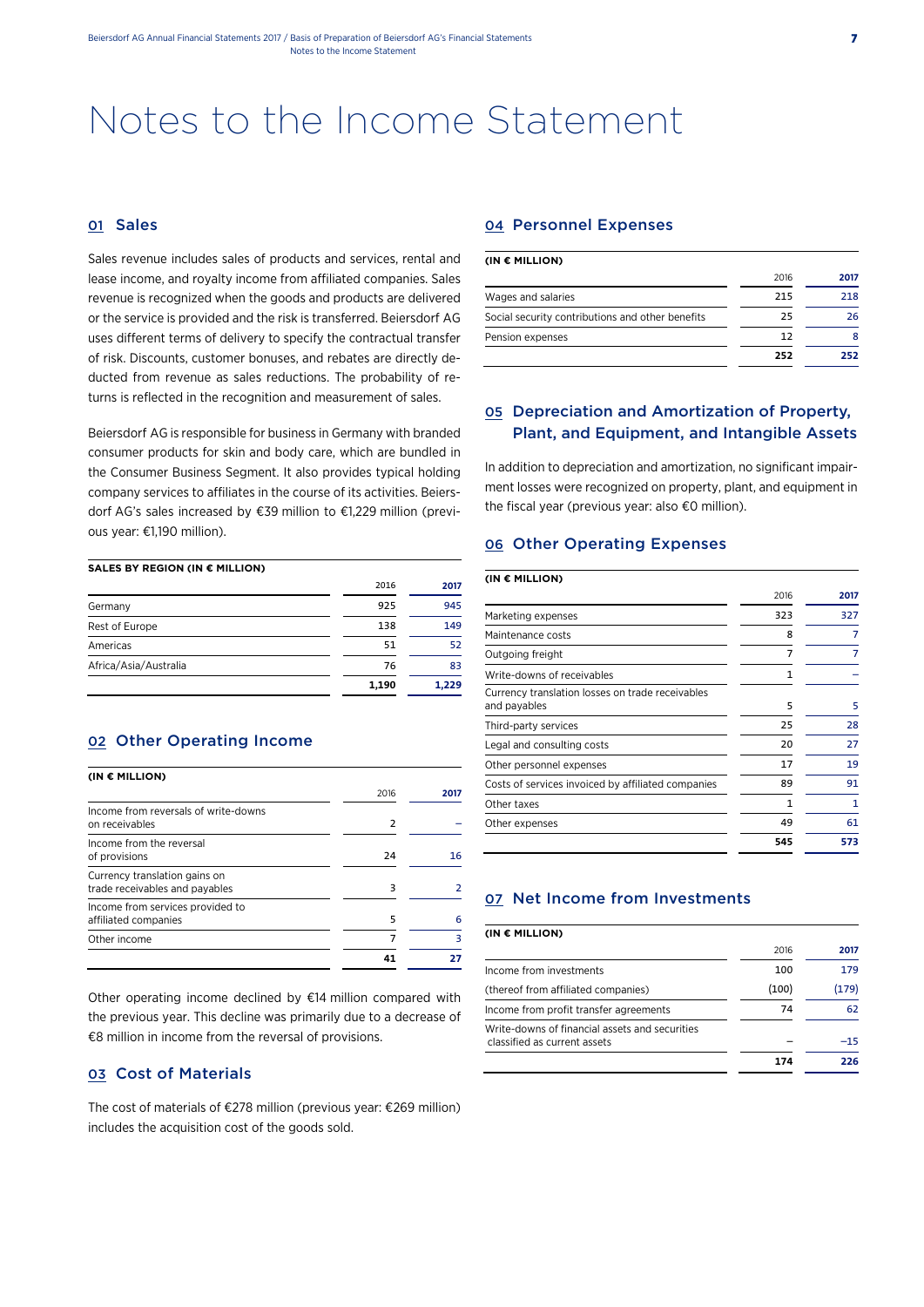### 08 Net Interest Expense

| (IN € MILLION)                                                                                       |       |      |
|------------------------------------------------------------------------------------------------------|-------|------|
|                                                                                                      | 2016  | 2017 |
| Other interest and similar income                                                                    | 27    | 33   |
| (thereof from affiliated companies)                                                                  | (6)   | (9)  |
| Interest and similar expenses                                                                        | $-3$  | $-8$ |
| (thereof to affiliated companies)                                                                    | (—3)  | -41  |
| Expenses from unwinding of discounts on provi-<br>sions for pensions and other long-term obligations | $-12$ | -40  |
|                                                                                                      | 17    |      |

Expenses from unwinding of discounts on provisions for pensions and other long-term obligations includes €22 million in expenses from the change in the discount rate for post-employment benefit obligations (previous year: income of €7 million).

### 09 Other Financial Result

| (IN € MILLION)           |        |        |
|--------------------------|--------|--------|
|                          | 2016   | 2017   |
| Other financial income   | 162    | 140    |
| Other financial expenses | $-141$ | $-185$ |
|                          | 21     |        |

Other financial income comprises currency translation gains on financial items of €134 million (previous year: €141 million) and income from the sale of securities of €5 million (previous year: €20 million). Other financial expenses comprise currency translation losses on financial items of €164 million (previous year: €128 million) and miscellaneous financial expenses of €21 million (previous year: €13 million).

### 10 Income Taxes

Corporation tax, the solidarity surcharge, trade tax, and paid withholding tax are reported as income tax expenses. Deferred tax expenses and income are also included in this item. Any aggregate tax liability resulting from differences between the carrying amounts in the financial statements of assets, liabilities, or items of prepaid expenses and deferred income, and their tax base that are expected to reverse in future fiscal years must be recognized as deferred tax liabilities. Any resulting aggregate tax benefit may be recognized as deferred tax assets. The amounts are measured using the company's individual tax rate of 31.9% (previous year: 31.8%).

Beiersdorf AG is the consolidated income tax group parent of various consolidated tax group subsidiaries. A consolidated income tax group exists if a consolidated tax group subsidiary within the meaning of § 14 (1) sentence 1 in conjunction with § 17 (1) sentence 1 *Körperschaftssteuergesetz* (German Corporate Income Tax Act, *KStG*) undertakes by way of a profit transfer agreement within the meaning of § 291 (1) *AktG* to transfer its entire profit to a single other commercial enterprise. As a result, the income of the consolidated tax group subsidiary is attributable to the entity's parent (consolidated tax group parent). Future tax liabilities or benefits resulting from temporary differences between the carrying amounts of assets and liabilities or items of prepaid expenses and deferred income in the annual financial statements of the consolidated tax group subsidiaries and their corresponding tax base are therefore recognized in Beiersdorf AG's annual financial statements.

Deferred tax assets of €30 million (previous year: €24 million) were recognized for pension provisions as a result of the higher liabilities recognized in the financial statements as against the tax base. Other deferred tax assets of €7 million (previous year: €4 million) were due to certain other provisions not being recognizable for tax purposes, or to lower values being recognized. Deferred tax liabilities mainly result from differences in the carrying amounts of fixed assets of €13 million (previous year: €14 million).

Overall, Beiersdorf AG expects an aggregate future tax benefit of €26 million (previous year: €16 million) from its own temporary accounting differences and those relating to companies in its consolidated tax group as of December 31, 2017. The tax result for the fiscal year includes income of €10 million from deferred taxes (previous year: expenses of €3 million).

Significant management judgment is required to determine the amount of deferred tax assets that can be recognized, based upon the likely timing and the level of future taxable profits. Given the positive assessments of future business development, it is assumed there is a reasonable probability that future taxable income will be sufficient to allow utilization of the deferred tax assets.

#### 11 Other Taxes

Other taxes are reported under other operating expenses. They amounted to €1 million (previous year: €1 million).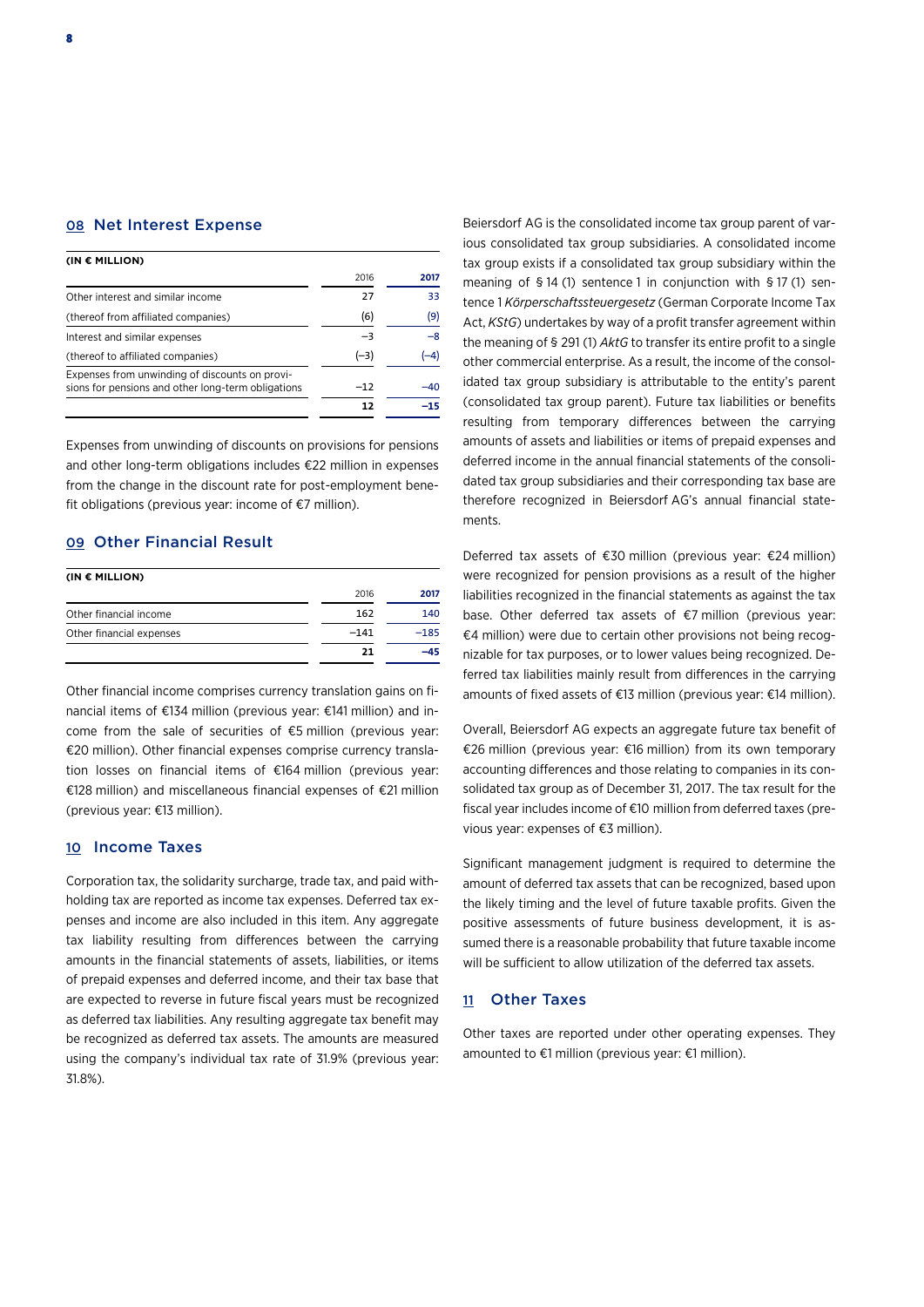## Notes to the Balance Sheet

## 12 Intangible Assets

| (IN € MILLION)                |                                                                           |                     |                |
|-------------------------------|---------------------------------------------------------------------------|---------------------|----------------|
|                               | Purchased patents, licenses, trademarks,<br>and similar rights and assets | Advance<br>payments | <b>Total</b>   |
| Cost                          |                                                                           |                     |                |
| Opening balance Jan. 1, 2017  | 390                                                                       |                     | 390            |
| Additions                     |                                                                           |                     |                |
| <b>Disposals</b>              | $-30$                                                                     |                     | $-30$          |
| Transfers                     |                                                                           |                     |                |
| Closing balance Dec. 31, 2017 | 360                                                                       |                     | 360            |
| <b>Amortization</b>           |                                                                           |                     |                |
| Opening balance Jan. 1, 2017  | 388                                                                       |                     | 388            |
| Write-downs                   | 2                                                                         |                     |                |
| Reversals of write-downs      |                                                                           |                     |                |
| Disposals/transfers           | $-31$                                                                     |                     | $-31$          |
| Closing balance Dec. 31, 2017 | 359                                                                       |                     | 359            |
| Carrying amount Dec. 31, 2017 |                                                                           |                     | 1              |
| Carrying amount Dec. 31, 2016 | 2                                                                         |                     | $\overline{2}$ |
|                               |                                                                           |                     |                |

Purchased intangible assets are carried at cost less straight-line amortization. Intangible assets are generally amortized over a period of five years, and in exceptional cases over three to ten years. Internally generated intangible assets and research and development expenses are not capitalized.

Write-downs for impairment are recognized if more than temporary impairments in value are likely to occur. Write-downs are reversed up to amortized cost if the reasons for the impairment no longer apply.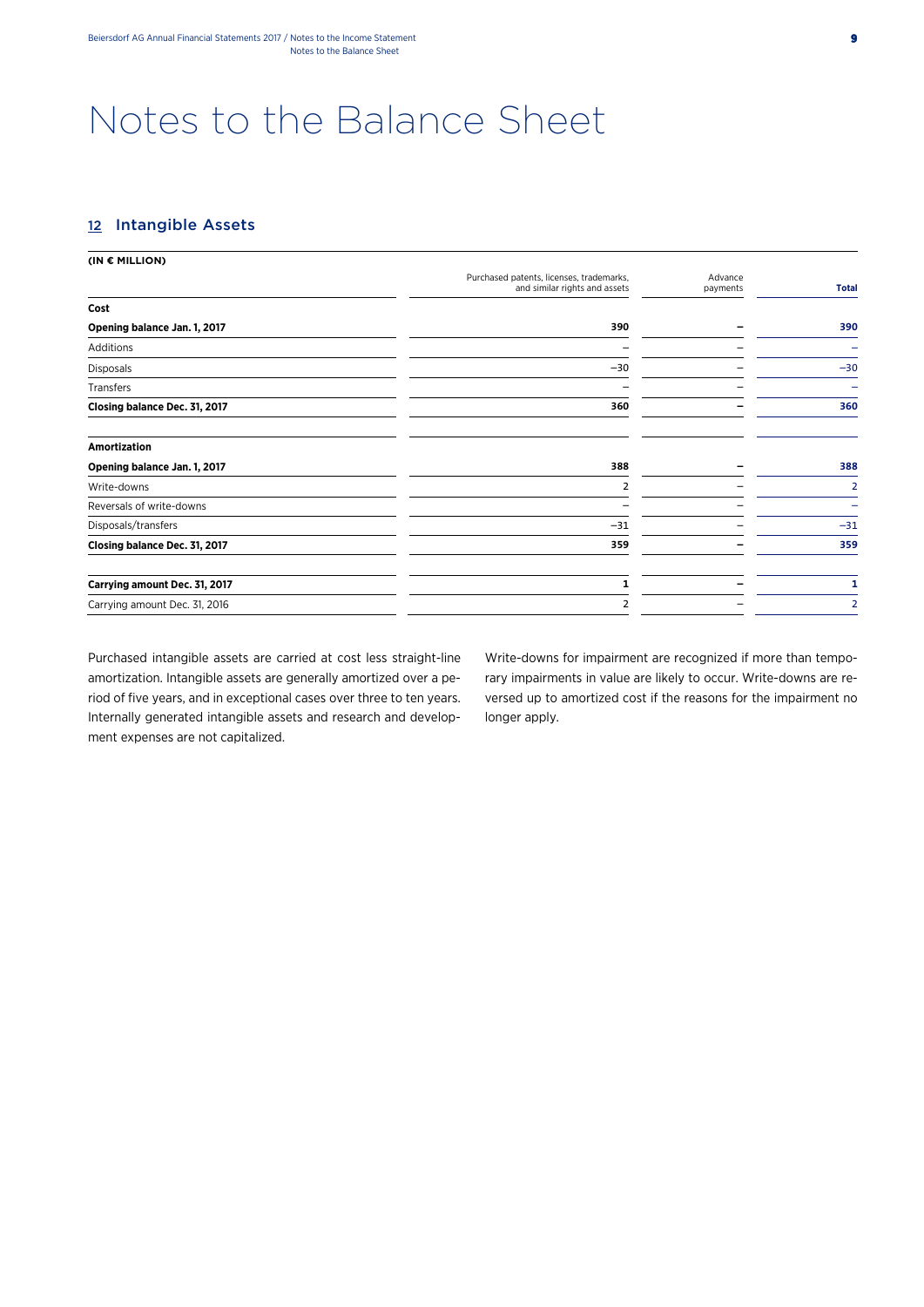### 13 Property, Plant, and Equipment

**(IN € MILLION)** 

|                               | Land, land rights, | Technical<br>equipment and | Office and other | Advance payments<br>and assets under |              |
|-------------------------------|--------------------|----------------------------|------------------|--------------------------------------|--------------|
|                               | and buildings      | machinery                  | equipment        | construction                         | <b>Total</b> |
| Cost                          |                    |                            |                  |                                      |              |
| Opening balance Jan. 1, 2017  | 201                | 2                          | 120              | 6                                    | 329          |
| Additions                     | 1                  |                            | 10               |                                      | 13           |
| Disposals                     | $-10$              |                            | $-7$             |                                      | $-17$        |
| Transfers                     | 4                  |                            | 1                | $-5$                                 |              |
| Closing balance Dec. 31, 2017 | 196                | 2                          | 124              | з                                    | 325          |
| <b>Depreciation</b>           |                    |                            |                  |                                      |              |
| Opening balance Jan. 1, 2017  | 131                | 2                          | 100              |                                      | 233          |
| Depreciation                  | 3                  |                            | 7                |                                      | 10           |
| Disposals/transfers           | $-10$              |                            | $-7$             |                                      | $-17$        |
| Closing balance Dec. 31, 2017 | 124                | 2                          | 100              |                                      | 226          |
| Carrying amount Dec. 31, 2017 | 72                 |                            | 24               | 3                                    | 99           |
| Carrying amount Dec. 31, 2016 | 70                 |                            | 20               | 6                                    | 96           |

Property, plant, and equipment is carried at cost and reduced by straight-line depreciation over the assets' expected useful lives. Buildings are depreciated on a straight-line basis over a useful life of 25 to 50 years. Assets acquired since 2010 are depreciated on a straight-line basis as the principle that tax dictates financial accounting no longer applies. In the years prior to that, additions were generally depreciated using the declining-balance method at first to the extent permitted by law and subsequently using the straight-line method of depreciation. The useful life of technical equipment and machinery, and office and other equipment, is generally ten years, and in exceptional cases three to 15 years.

Low-value assets up to €150 are written off in full in the year of acquisition. Assets costing between €150 and €1,000 are pooled and written down over five years.

Write-downs for impairment are recognized if more than temporary impairments in value are likely to occur. Write-downs are reversed up to amortized cost if the reasons for the impairment no longer apply.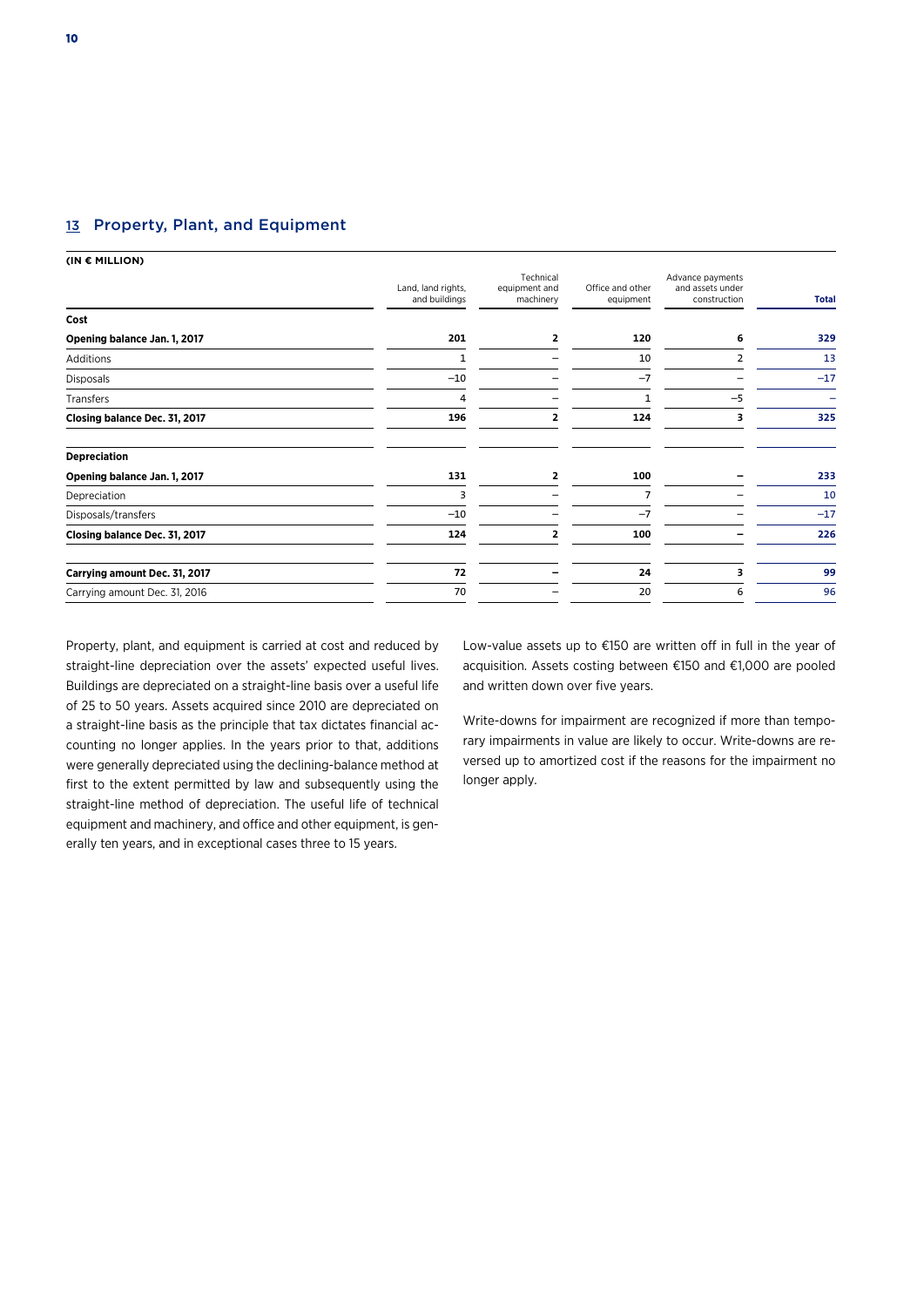### 14 Financial Assets

**(IN € MILLION)** 

|                                      | Investments in<br>affiliated companies | Other equity<br>investments | Long-term securities | <b>Total</b> |
|--------------------------------------|----------------------------------------|-----------------------------|----------------------|--------------|
| Cost                                 |                                        |                             |                      |              |
| Opening balance Jan. 1, 2017         | 1,631                                  |                             | 807                  | 2,438        |
| Additions                            | 56                                     |                             | 905                  | 961          |
| Disposals                            | $-28$                                  |                             |                      | $-28$        |
| Transfers                            |                                        |                             |                      | 2            |
| Closing balance Dec. 31, 2017        | 1,659                                  |                             | 1,714                | 3,373        |
| Write-downs                          |                                        |                             |                      |              |
| Opening balance Jan. 1, 2017         |                                        |                             |                      | 2            |
| Write-downs/reversals of write-downs |                                        |                             |                      |              |
| Disposals/transfers                  |                                        |                             |                      | 2            |
| Closing balance Dec. 31, 2017        | 9                                      |                             |                      | 11           |
| Carrying amount Dec. 31, 2017        | 1,650                                  |                             | 1,712                | 3,362        |
| Carrying amount Dec. 31, 2016        | 1,629                                  |                             | 807                  | 2,436        |

Investments in affiliated companies are recognized at cost. Writedowns to a lower value at the balance sheet date are recognized if the impairment is expected to be more than temporary. Writedowns are reversed up to cost if the reasons for permanent impairment no longer apply.

The additions to investments in affiliated companies stem from capital increases at existing subsidiaries, especially Beiersdorf CEE Holding GmbH, Vienna, and Beiersdorf S.A., Buenos Aires.

Write-downs on investments in affiliated companies are attributable to a foreign investment due to lower net asset value and income value.

Long-term securities include long-term government and corporate bonds with a remaining maturity of more than four years at the time of their acquisition. Long-term securities are measured at net book value. Write-downs for impairment to the lower fair value on the balance sheet date are recognized even if the impairment is expected to be temporary.

Long-term government and corporate bonds with an investment volume totaling €905 million were purchased in the past fiscal year. These listed securities have remaining maturities of between four and eight years.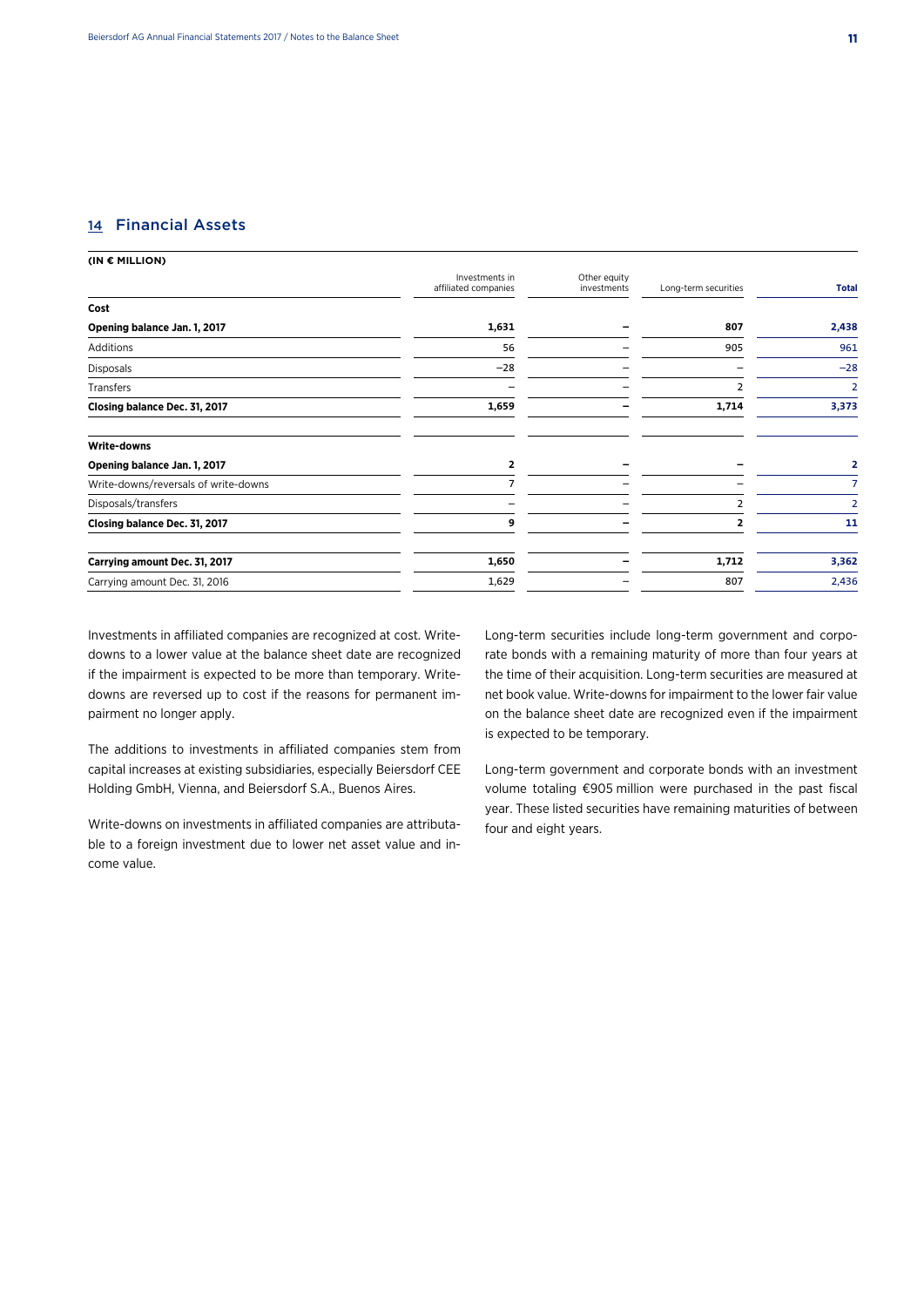| (IN € MILLION)                         |               |                   |
|----------------------------------------|---------------|-------------------|
|                                        | Dec. 31, 2016 | Dec. 31, 2017     |
| Trade receivables                      | 57            | 69                |
| (thereof due after more than one year) | $(-)$         | $\left( -\right)$ |
| Receivables from affiliated companies  | 451           | 446               |
| (thereof due after more than one year) | $(-)$         | $(-)$             |
| Other assets                           | 107           | 97                |
| (thereof due after more than one year) | $(-)$         | (—)               |
|                                        | 615           | 612               |

Receivables and other assets are carried at their nominal value. Appropriate individual valuation adjustments are charged for identifiable individual risks. General valuation adjustments are charged to take account of general credit risk.

Receivables and assets in foreign currency due within one year are translated at the middle spot rate on the balance sheet date. Hedged foreign currency receivables are carried at the hedge rate. There are no receivables and assets in foreign currency due after more than one year.

Receivables from affiliated companies comprise financial receivables of €307 million (previous year: €329 million) and trade receivables of €139 million (previous year: €122 million).

In addition to a large number of individual items, such as payroll receivables and advance payments, the other assets item largely comprises a deposit guarantee, tax receivables, and interest receivables on securities.

#### 16 Securities

As of December 31, 2017, Beiersdorf AG had invested a total of €1,517 million (previous year: €2,033 million) in short-term listed government and corporate bonds, near-money market retail funds, equities, and equity funds. These investments classified as current assets are carried at the lower of amortized cost and fair value. €310 million (previous year: €565 million) of the bonds have a remaining maturity of up to one year, and €1,106 million (previous year: €1,202 million) have a remaining maturity of between one and four years. As of the balance sheet date, bonds lent to banks in short-term securities lending transactions amounted to €157 million (previous year: €148 million). The sale of shares in equity funds resulted in gains of €5 million (previous year: €20 million).

### 17 Cash and Cash Equivalents

Cash and cash equivalents comprise bank balances, cash-on-hand, checks, and short-term liquid investments such as overnight funds and short-term deposits.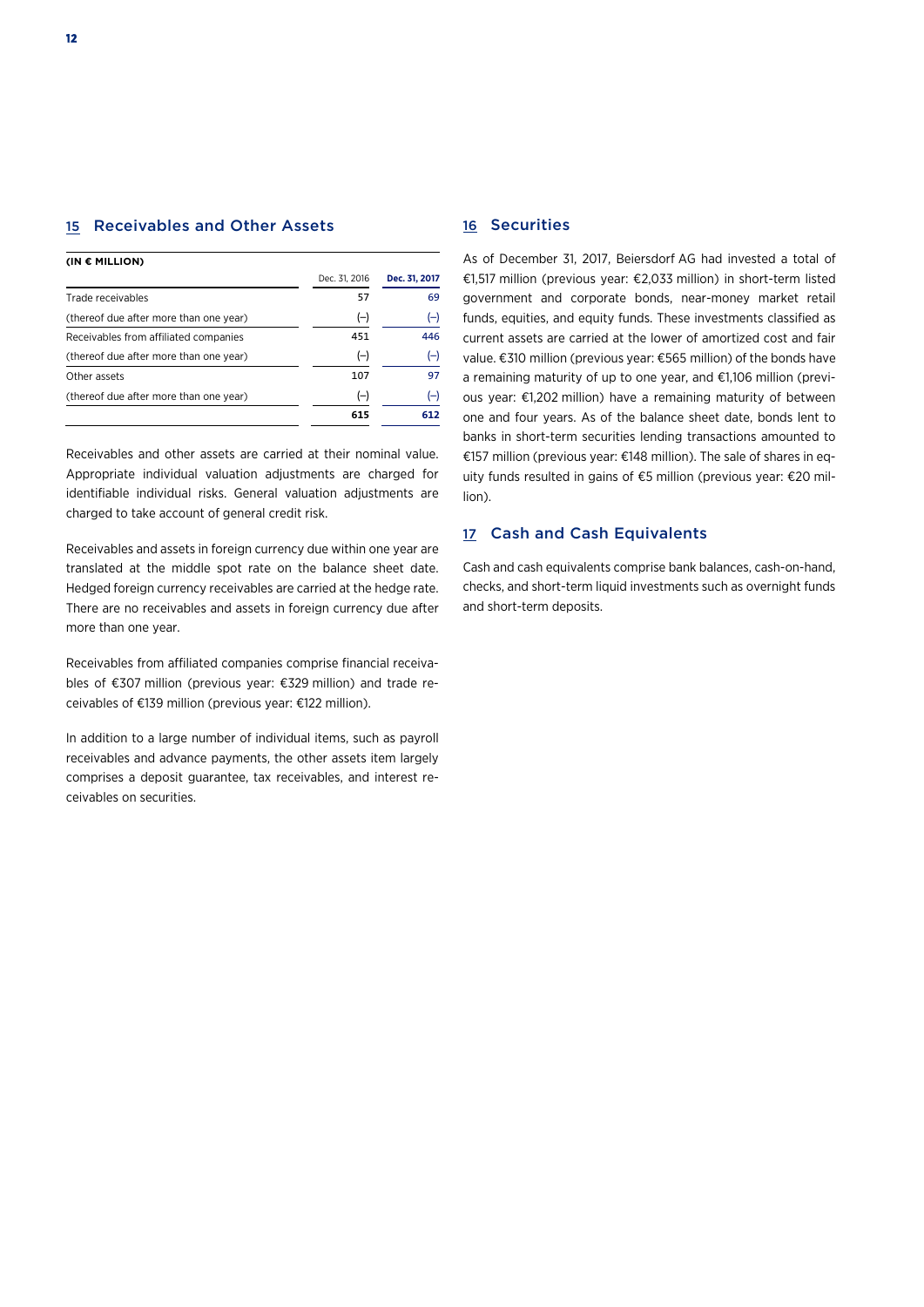### 18 Equity

The following changes in equity were recorded in fiscal year 2017:

| (IN € MILLION)             |               |                                             |                          |               |
|----------------------------|---------------|---------------------------------------------|--------------------------|---------------|
|                            | Dec. 31, 2016 | Utilization of 2016<br>net retained profits | 2017<br>profit after tax | Dec. 31, 2017 |
| Share capital              | 252           |                                             |                          | 252           |
| Own shares                 | $-25$         |                                             |                          | $-25$         |
| Issued capital             | 227           |                                             |                          | 227           |
| Additional paid-in capital | 47            |                                             |                          | 47            |
| Legal reserve              | 4             |                                             |                          | 4             |
| Other retained earnings    | 2,091         | 17                                          | 67                       | 2,175         |
| Net retained profits       | 176           | $-176$                                      | 176                      | 176           |
|                            | 2,545         | $-159$                                      | 243                      | 2,629         |
|                            |               |                                             |                          |               |

#### **SHARE CAPITAL**

The share capital amounts to €252 million (previous year: €252 million) and is composed of 252 million no-par value bearer shares, each with an equal share of the company's share capital. Since the settlement of the share buyback program on February 3, 2004, and following implementation of the share split in 2006, Beiersdorf Aktiengesellschaft has held 25,181,016 no-par value shares, corresponding to 9.99% of the company's share capital.

#### **AUTHORIZED CAPITAL**

The Annual General Meeting on March 31, 2015, authorized the Executive Board, with the approval of the Supervisory Board, to increase the share capital in the period until March 30, 2020, by up to a total of €92 million (Authorized Capital I: €42 million; Authorized Capital II: €25 million; Authorized Capital III: €25 million) by issuing new no-par value bearer shares on one or several occasions. In this context, the dividend rights for new shares may be determined by a different method than that set out in § 60 (2) *AktG*.

Shareholders shall be granted preemptive rights. However, the Executive Board is authorized, with the approval of the Supervisory Board, to disapply shareholders' preemptive rights in the following cases:

- 1. to eliminate fractions created as a result of capital increases against cash contributions (Authorized Capital I, II, III);
- 2. to the extent necessary to grant the holders / creditors of convertible bonds or bonds with warrants issued by Beiersdorf Aktiengesellschaft, or companies in which it holds a direct or indirect majority interest, rights to subscribe for new shares in the amount to which they would be entitled after exercising their conversion or option rights, or after fulfilling their conversion obligation (Authorized Capital I, II, III);
- 3. if the total amount of share capital attributable to the new shares for which preemptive rights are to be disapplied does

not exceed 10% of the share capital existing at the time this authorization comes into effect or, in the event that this amount is lower, at the time the new shares are issued and the issue price of the new shares is not materially lower than the quoted market price of the existing listed shares at the time when the issue price is finalized, which should be as near as possible to the time the shares are placed. If, during the term of the authorized capital, other authorizations to issue or sell shares in the company or to issue rights that enable or oblige the holder to subscribe for shares in the company are exercised while disapplying preemptive rights pursuant to or in accordance with § 186 (3) sentence 4 *Aktiengesetz* (German Stock Corporation Act, *AktG),* this must be counted toward the above-mentioned 10% limit (Authorized Capital II);

4. in the case of capital increases against non-cash contributions for the purpose of acquiring companies, business units of companies, or equity interests in companies (Authorized Capital III).

The Executive Board may only exercise the above authorizations to disapply preemptive rights to the extent that the total proportionate interest in the share capital attributable to the shares issued while disapplying preemptive rights does not exceed 20% of the share capital at the time these authorizations become effective or at the time these authorizations are exercised. If other authorizations to issue or sell shares in the company or to issue rights that enable or oblige the holder to subscribe for shares in the company are exercised while disapplying preemptive rights during the term of the authorized capital until such time as it is utilized, this must be counted toward the above-mentioned limit.

The Executive Board was also authorized, with the approval of the Supervisory Board, to determine the further details of the capital increase and its implementation.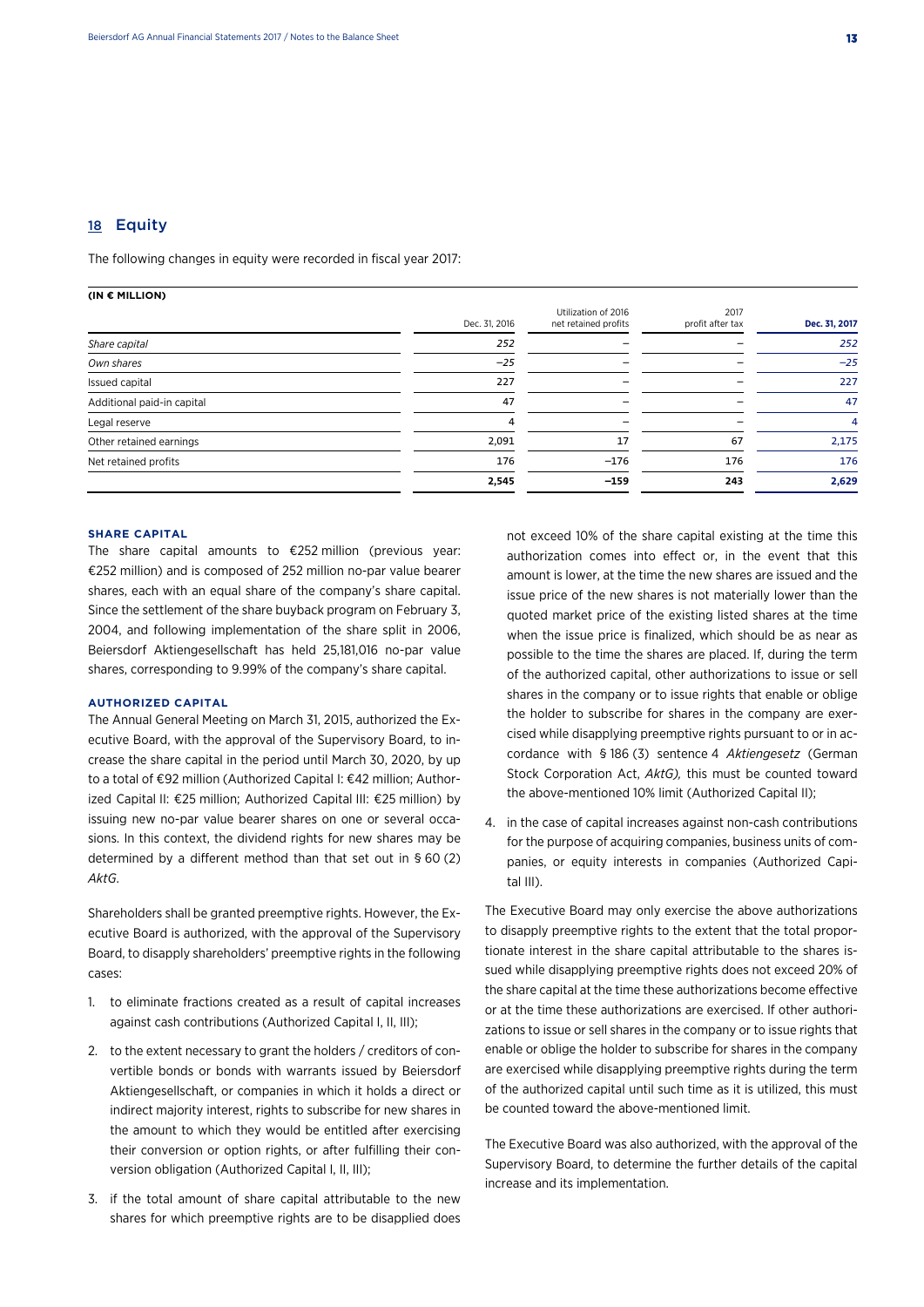#### **CONTINGENT CAPITAL**

In addition, the Annual General Meeting on March 31, 2015, resolved to contingently increase the share capital by up to a total of €42 million, composed of up to 42 million no-par value bearer shares. In accordance with the resolution by the Annual General Meeting, the contingent capital increase will be implemented only if:

- 1. the holders or creditors of conversion and / or option rights attached to convertible bonds and / or bonds with warrants issued in the period until March 30, 2020, by Beiersdorf Aktiengesellschaft, or companies in which it holds a direct or indirect majority interest, choose to exercise their conversion or option rights, or
- 2. the holders or creditors of convertible bonds giving rise to a conversion obligation issued in the period until March 30, 2020, by Beiersdorf Aktiengesellschaft, or companies in which it holds a direct or indirect majority interest, comply with such obligation,

and the contingent capital is required for this in accordance with the terms and conditions of the bonds.

The new shares bear dividend rights from the beginning of the fiscal year in which they are created as a result of the exercise of conversion or option rights, or as a result of compliance with a conversion obligation.

The Executive Board was authorized to determine the further details of the implementation of a contingent capital increase.

#### **ADDITIONAL PAID-IN CAPITAL**

Additional paid-in capital comprises the premium arising from the issue of shares by Beiersdorf AG.

#### **RETAINED EARNINGS**

The Annual General Meeting on April 20, 2017, resolved to transfer €17 million from net retained profits for fiscal year 2016 to other retained earnings. €67 million of the profit after tax for fiscal year 2017 was transferred to other retained earnings.

#### **DISCLOSURES ON AMOUNTS SUBJECT TO RESTRICTIONS ON DISTRIBUTION**

An amount of €2 million subject to a restriction on distribution in accordance with § 268 (8) *HGB* was produced on the difference resulting from the measurement of assets whose fair value exceeds cost, after deduction of the deferred tax liabilities recognized for this purpose.

The difference between provisions for post-employment benefit obligations based on the average market interest rate of the past ten fiscal years and provisions based on the average market interest rate of the past seven fiscal years amounting to €63 million is banned from distribution in accordance with § 253 (6) *HGB*.

The excess of deferred tax assets over deferred tax liabilities shown in the balance sheet (excluding the deferred tax liability recognized in accordance with § 246 (2) *HGB*) totaling €27 million is also subject to a restriction on distribution in accordance with § 268 (8) *HGB*.

This total amount of €92 million in non-distributable funds stands in contrast to the freely available reserves of €2,175 million. Consequently, the net retained profits of €176 million are not subject to any restrictions on distribution.

## 19 Provisions for Pensions and Other Postemployment Benefits

Pension provisions cover benefit obligations to former and current employees.

Pension obligations are measured using the projected unit credit method, taking into account future wage, salary, and pension increases. In accordance with § 253 (2) *HGB*, provisions for postemployment benefit obligations are to be discounted at the average market interest rate of the past ten years. The ten-year average interest rate is calculated and published by the Deutsche Bundesbank based on an assumed remaining maturity of 15 years. The applied discount rate was 3.68% (previous year: 4.01%), the wage and salary growth figure 3.5% (previous year: 3.5%), and the pension growth figure 1.75% (previous year: 1.75%). Heubeck's 2005 G mortality tables were used as a basis for calculation.

The amount needed for the provisions for post-employment benefit obligations at the average market interest rate of the past seven fiscal years (2.80%) exceeded the applied amount needed for pension provisions at the average market interest rate of the past ten fiscal years (3.68%) by €63 million. This difference is subject to a restriction on distribution in accordance with § 253 (6) *HGB* (new version).

Assets that serve solely to settle liabilities from post-employment benefit obligations and that are exempt from attachment by all other creditors are offset against the provisions at their fair values. If the fair value of the assets exceeds the amount of liabilities, the excess amount is reported as an "excess of plan assets over postemployment benefit liability" (previous year: €1 million). The fair value of assets invested in mixed-use funds, which has been offset against the amount needed to satisfy the obligations, was €40 million as of the balance sheet date (previous year: €32 million; cost: €38 million).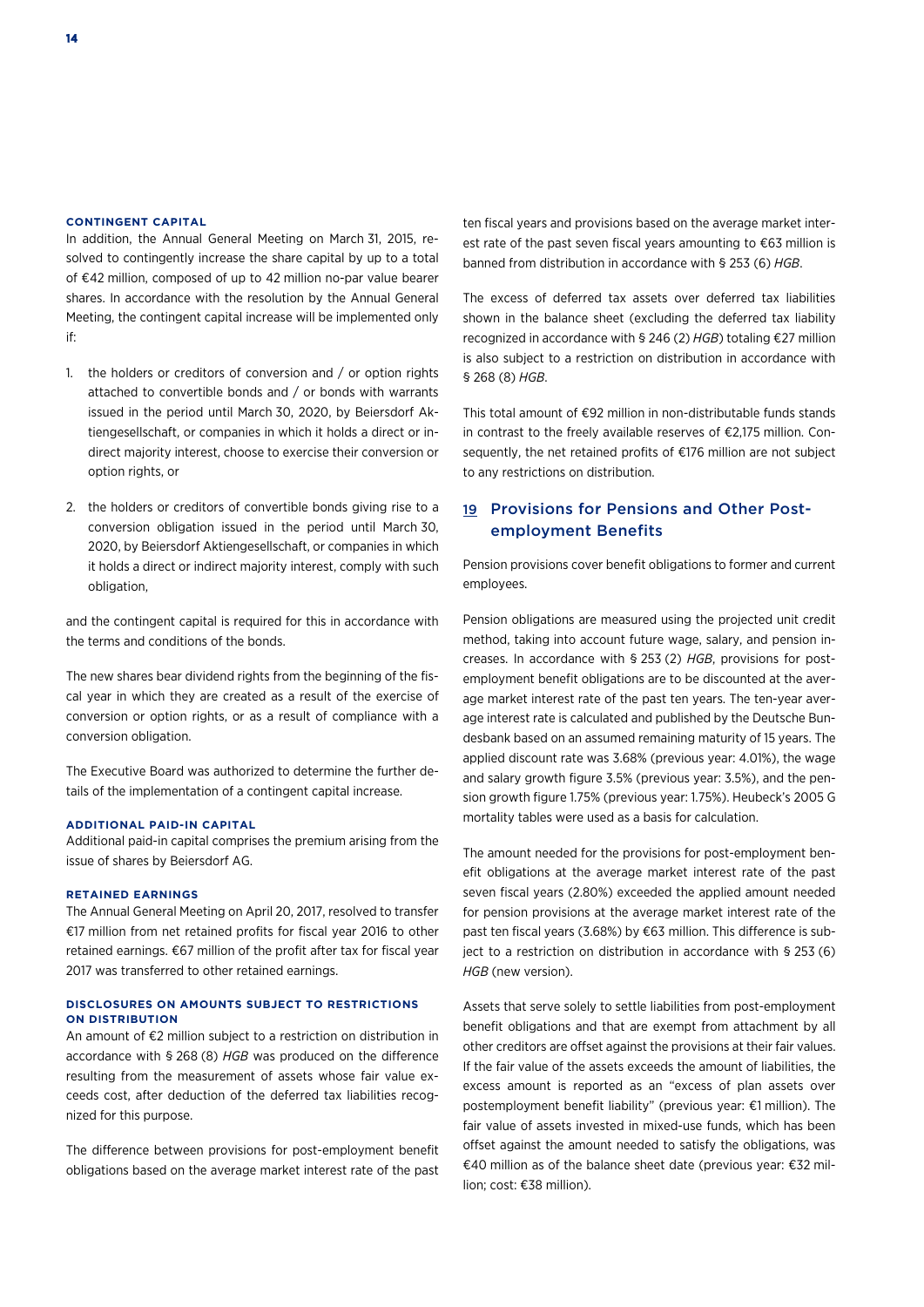### 20 Other Provisions

#### **(IN € MILLION)**

|                                              | Dec. 31, 2016 | Dec. 31, 2017 |
|----------------------------------------------|---------------|---------------|
| Provisions for taxes                         | 23            | 19            |
| Miscellaneous provisions                     | 213           | 275           |
| (thereof for personnel expenses)             | (92)          | (96)          |
| (thereof for marketing and selling expenses) | (66)          | (83)          |
| (thereof other)                              | (55)          | (96)          |
|                                              | 236           | 294           |

Other provisions include all identifiable future payment obligations, risks, and uncertain obligations of the company. They are measured using the settlement amount dictated by prudent business judgment to fund future payment obligations. Provisions expected to be settled after more than one year are discounted at the average market interest rate for the past seven years corresponding to their remaining maturity.

Provisions for personnel expenses primarily comprise provisions for obligations relating to flextime account balances, annual bonuses, vacation pay, severance agreements, and anniversary payments. Obligations relating to flextime account balances are offset against the corresponding dedicated asset – mixed-use funds of €19 million (previous year: €16 million) – in this item.

The provisions for marketing and selling expenses relate in particular to cooperative advertising allowances, rebates, and returns.

The other provisions relate in particular to outstanding invoices, litigation risks, and provisions for expected losses from derivatives.

## 21 Liabilities

#### **(IN € MILLION)**

|                                       | Dec. 31, 2016 | Dec. 31, 2017 |
|---------------------------------------|---------------|---------------|
| Trade payables                        | 55            | 60            |
| Liabilities to affiliated companies   | 2,031         | 2,250         |
| Other liabilities                     | 6             | 6             |
| (thereof tax liabilities)             | (4)           | (5)           |
| (thereof social security liabilities) | (1)           | (1)           |
|                                       | 2.092         | 2.316         |

Liabilities are recognized at their settlement amount at the balance sheet date.

Liabilities in foreign currency due within one year are translated at the middle spot rate on the balance sheet date. Non-current foreign currency liabilities are recognized at the closing rate on the balance sheet date or at the higher rate at the transaction date. Hedged foreign currency liabilities are carried at the hedge rate. There are no liabilities in foreign currency due after more than one year (previous year: €0 million).

Liabilities to affiliated companies comprise financial liabilities of €2,193 million (previous year: €1,987 million) and trade payables of €57 million (previous year: €44 million).

Of the other liabilities, none (previous year: €0 million) are due in more than one year. The liabilities are not collateralized.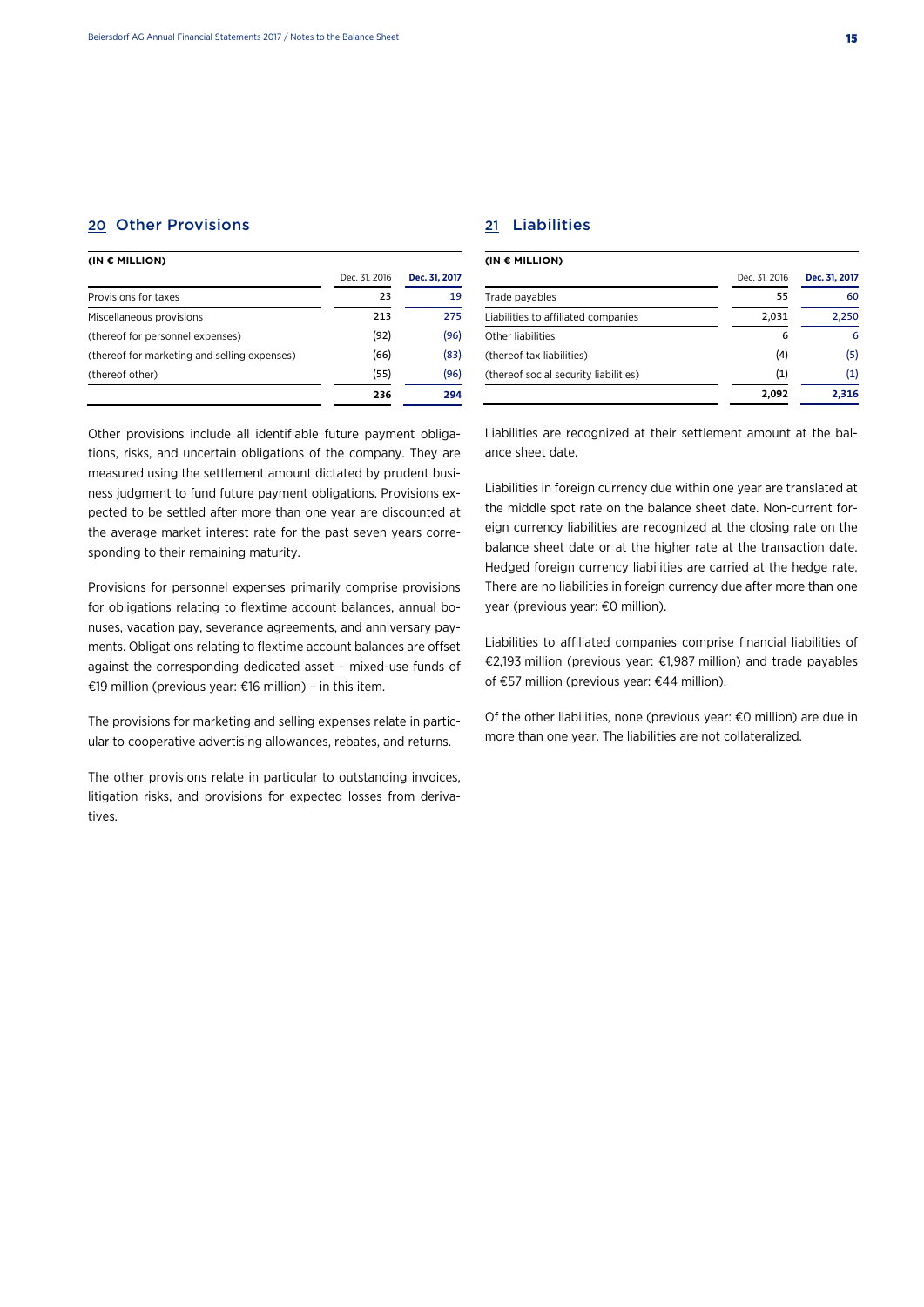## Other Disclosures

### 22 Contingent Liabilities, Other Financial Obligations, and Legal Risks

| (IN € MILLION)                                                           |               |               |
|--------------------------------------------------------------------------|---------------|---------------|
|                                                                          | Dec. 31, 2016 | Dec. 31, 2017 |
| <b>Contingent liabilities</b>                                            |               |               |
| Obligations under guarantees and letters<br>of comfort                   | 36            |               |
| (thereof for affiliated companies)                                       | (36)          | (1)           |
| <b>Other financial obligations</b>                                       |               |               |
| Obligations under rental<br>agreements and leases                        | 7             | 11            |
| Obligations under purchase<br>commitments for investments                |               | 2             |
| Obligations under purchase commitments<br>subject to condition precedent |               | 35            |
|                                                                          | 8             | 48            |

#### OTHER FINANCIAL OBLIGATIONS

Obligations from rental agreements and leases are reported at the total amount due until the earliest termination deadline.

The risk of contingent liability claims being asserted is considered to be low.

#### LEGAL RISKS

In October 2016, Beiersdorf AG was served with a claim for damages from the liquidator of Anton Schlecker e. K. in connection with German antitrust proceedings already concluded. Claims have been made against six other companies in addition to Beiersdorf. The claim, which involves joint and several liability of all defendants, totals approximately €200 million plus interest. Further claims for damages are pending or claims have been made out of court against Beiersdorf AG in connection with these antitrust proceedings. Beiersdorf contests these claims.

Assessments of the course and results of legal disputes are associated with considerable difficulty and uncertainty. Based on the currently available information, we do not expect these disputes to result in significant charges for Beiersdorf AG.

### 23 Derivative Financial Instruments

Beiersdorf AG's Corporate Treasury department is responsible for central currency and interest rate management within the Beiersdorf Group, and hence for all transactions involving financial derivatives. Derivative financial instruments are used to hedge the operating business and significant financial transactions that are important to the company. Beiersdorf AG is not exposed to any additional risks as a result. The transactions are conducted exclusively with marketable instruments.

Because of the small volume of non-current financial liabilities, interest rate risk is of no more than minor significance for the Beiersdorf Group. As a result, no interest rate hedges are entered into at present.

Beiersdorf AG uses currency forwards to hedge the risk of changes in exchange rates. Currency hedges relate primarily to intragroup deliveries of goods and services. In general, 75% of the planned net cash flows are hedged externally using currency forwards around three to six months before the start of the year; these currency forwards are then largely passed on at matching maturities to Group companies. As a matter of principle, currency risks relating to cross-border intragroup financing are hedged centrally in full and at matching maturities using currency forwards.

All these transactions are centrally recorded, measured, and managed in the treasury management system.

The notional value of the currency forwards at the balance sheet date was €2,242 million (previous year: €2,455 million). Of this amount, €2,242 million is due within one year. The notional values represent the aggregate of all purchase and selling amounts for derivatives. The notional values shown are not netted.

The fair value of the currency forwards at the balance sheet date was €–24 million (previous year: €–6 million). The fair value is calculated by measuring the outstanding items at market prices at the balance sheet date. At Beiersdorf AG, the derivatives entered into with banks and the offsetting transactions passed on to the subsidiaries or the contracts representing the underlying transactions constitute hedges. Provisions of €28 million (previous year: €8 million) were established at the balance sheet date for expected losses from negative market values for derivative financial instruments that are not included in hedge accounting.

The positive fair values of derivatives are exposed in principle to default risk relating to the non-fulfillment of contractual obligations by counterparties. Our external counterparties are banks for which we consider the risk of default to be extremely low.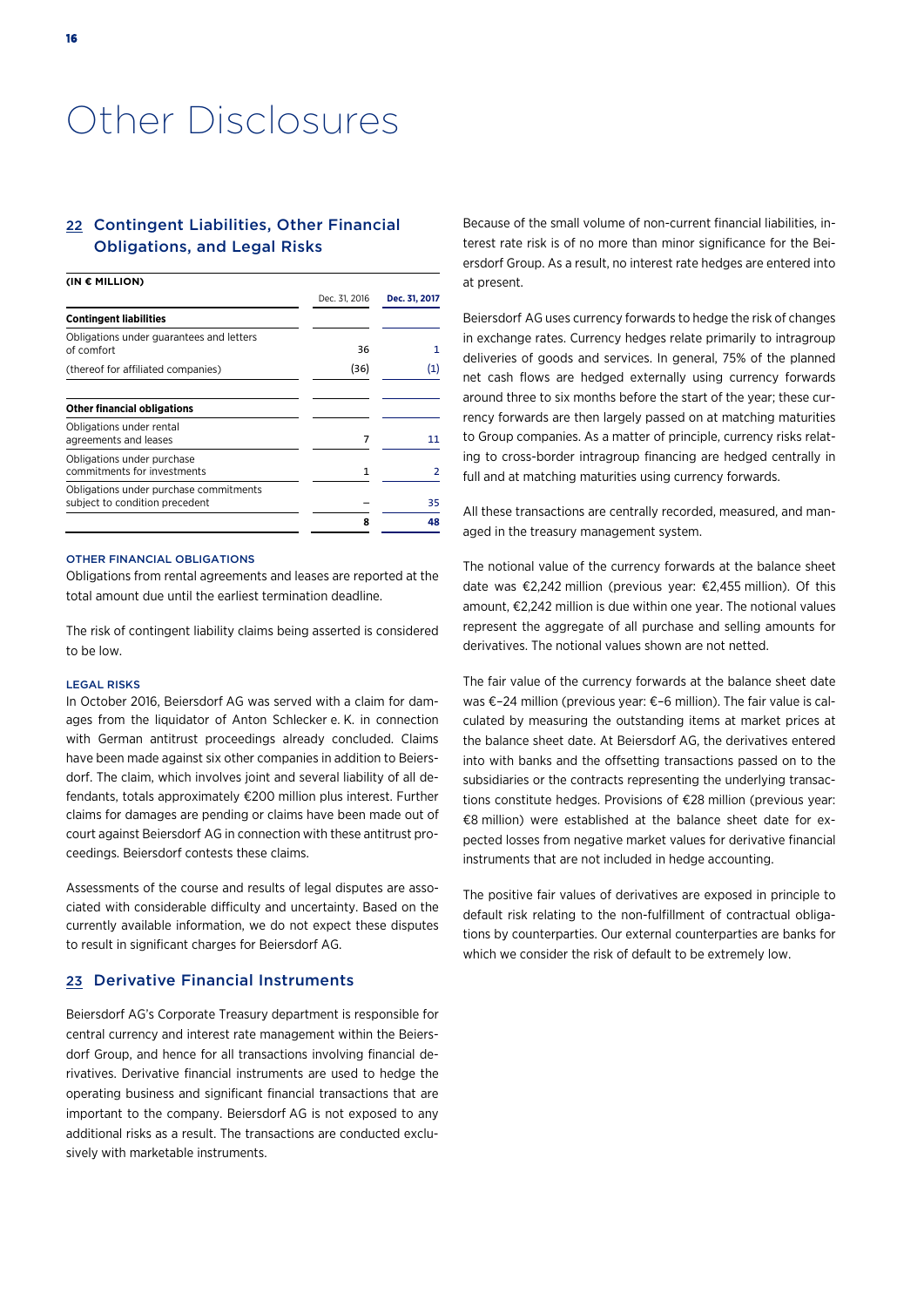#### 24 Employees by Function

#### **AVERAGE NUMBER DURING THE YEAR**

|                          | 2016  | 2017  |
|--------------------------|-------|-------|
| Research and development | 555   | 609   |
| Supply chain             | 318   | 303   |
| Sales and marketing      | 521   | 538   |
| Other functions          | 589   | 634   |
|                          | 1.983 | 2.084 |

## 25 Disclosures on the Supervisory and Executive Boards

For fiscal year 2017, the members of the Supervisory Board received remuneration totaling €1,414 thousand (previous year: €1,431 thousand) and the Executive Board received total remuneration (including additions to provisions for Enterprise Value Components) totaling €17,811 thousand (previous year: €17,797 thousand). For information on the system of Executive and Supervisory Board remuneration and the amount of members' individual remuneration, please refer to the remuneration report. Total remuneration to former members of the Executive Board and their surviving dependents totaled €2,412 thousand (previous year: €2,500 thousand). Provisions for pension commitments to former members of the Executive Board and their surviving dependents totaled €39,047 thousand (previous year: €43,568 thousand).

Members of the Executive and Supervisory Boards did not receive any loans from the company.

Beiersdorf AG discloses details on the components of Executive and Supervisory Board remuneration in its remuneration report. The remuneration report is part of the combined management report and can be accessed online at WWW.BEIERSDORF.COM.

#### 26 Auditors' Fees

The Annual General Meeting on April 20, 2017, elected Ernst & Young GmbH Wirtschaftsprüfungsgesellschaft as auditors for fiscal year 2017. The total fees invoiced by Ernst & Young GmbH Wirtschaftsprüfungsgesellschaft for the fiscal year are contained in the relevant notes to the consolidated financial statements.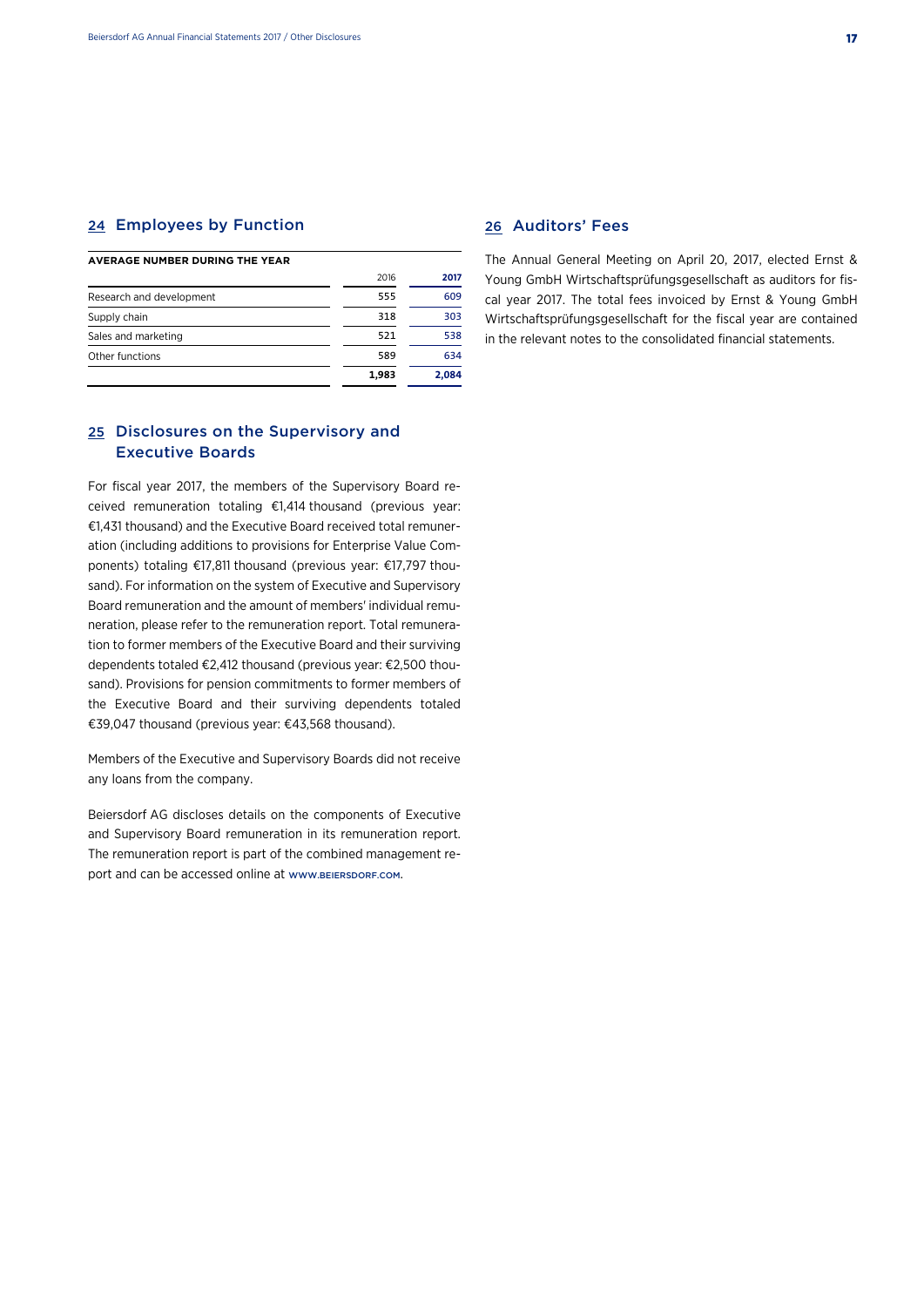## 27 List of Shareholdings

The following list shows those companies and equity interests in which Beiersdorf AG holds shares and/or voting rights of more than 5% on the balance sheet date.

## **BEIERSDORF AG'S SHAREHOLDINGS**

Germany

| Name of the company                                                             | Registered office | Equity<br>interest<br>(in %) | Equity as of<br>Dec. 31, 2017<br>(in accordance<br>with IFRSs)<br>in € thousand | Profit/loss for<br>fiscal year 2017<br>(in accordance<br>with IFRSs)<br>in € thousand |
|---------------------------------------------------------------------------------|-------------------|------------------------------|---------------------------------------------------------------------------------|---------------------------------------------------------------------------------------|
| La Prairie Group Deutschland GmbH <sup>1</sup>                                  | Baden-Baden       | 100.00                       | 3,701                                                                           | $\mathbf 0$                                                                           |
| Produits de Beauté Logistik GmbH <sup>1</sup>                                   | Baden-Baden       | 100.00                       | 33,374                                                                          | 0                                                                                     |
| Produits de Beauté Produktions GmbH <sup>1</sup>                                | Baden-Baden       | 100.00                       | 12,748                                                                          | $\mathbf 0$                                                                           |
| Beiersdorf Manufacturing Berlin GmbH <sup>1</sup>                               | <b>Berlin</b>     | 100.00                       | 4,109                                                                           | $\Omega$                                                                              |
| GUHL IKEBANA GmbH3                                                              | Darmstadt         | 10.00                        | 29,458                                                                          | 13,892                                                                                |
| Beiersdorf Beteiligungs GmbH                                                    | Gallin            | 100.00                       | 652,740                                                                         | 57,176                                                                                |
| Tape International GmbH                                                         | Gallin            | 100.00                       | 64                                                                              | 8                                                                                     |
| Beiersdorf Customer Supply GmbH                                                 | Hamburg           | 100.00                       | 109,249                                                                         | 10,928                                                                                |
| Beiersdorf Dermo Medical GmbH <sup>3</sup>                                      | Hamburg           | 100.00                       | 328                                                                             | 174                                                                                   |
| Beiersdorf Hautpflege GmbH <sup>2</sup>                                         | Hamburg           | 100.00                       | $\Omega$                                                                        | $\mathbf 0$                                                                           |
| Beiersdorf Health Care AG & Co. KG                                              | Hamburg           | 100.00                       | $-171$                                                                          | $-44$                                                                                 |
| Beiersdorf Immo GmbH3                                                           | Hamburg           | 100.00                       | 38                                                                              | $\overline{2}$                                                                        |
| Beiersdorf Immobilienentwicklungs GmbH3                                         | Hamburg           | 100.00                       | 1,419                                                                           | 809                                                                                   |
| Beiersdorf Manufacturing Hamburg GmbH <sup>1</sup>                              | Hamburg           | 100.00                       | 20,466                                                                          | 0                                                                                     |
| Beiersdorf Shared Services GmbH <sup>1</sup>                                    | Hamburg           | 100.00                       | 28,990                                                                          | 0                                                                                     |
| Next Commerce Accelerator Beteiligungsgesellschaft<br>mbH & Co. KG <sup>2</sup> | Hamburg           | 9.90                         | $\mathbf 0$                                                                     | 0                                                                                     |
| Phanex Handelsgesellschaft mbH <sup>1</sup>                                     | Hamburg           | 100.00                       | 28                                                                              | $\mathbf 0$                                                                           |
| tesa Converting Center GmbH <sup>1</sup>                                        | Hamburg           | 100.00                       | 781                                                                             | $\Omega$                                                                              |
| tesa Grundstücksverwaltungsgesellschaft mbH & Co. KG                            | Hamburg           | 100.00                       | 16,712                                                                          | 7,631                                                                                 |
| tesa Werk Hamburg GmbH <sup>1</sup>                                             | Hamburg           | 100.00                       | 17,974                                                                          | $\mathbf 0$                                                                           |
| Ultra Kosmetik GmbH                                                             | Hamburg           | 100.00                       | 89                                                                              | $\Omega$                                                                              |
| W5 Immobilien GmbH & Co. KG                                                     | Hamburg           | 100.00                       | 5,118                                                                           | $-35$                                                                                 |
| tesa nie wieder bohren GmbH                                                     | Hanau             | 100.00                       | 1,105                                                                           | $-1,440$                                                                              |
| tesa scribos GmbH <sup>1</sup>                                                  | Heidelberg        | 100.00                       | 1,996                                                                           | $\Omega$                                                                              |
| tesa Labtec GmbH                                                                | Langenfeld        | 100.00                       | $-6,974$                                                                        | $-3,291$                                                                              |
| one tesa Bau GmbH                                                               | Norderstedt       | 100.00                       | 127                                                                             | $-195$                                                                                |
| tesa SE                                                                         | Norderstedt       | 100.00                       | 549,896                                                                         | 76,264                                                                                |
| tesa Werk Offenburg GmbH <sup>1</sup>                                           | Offenburg         | 100.00                       | 704                                                                             | $\Omega$                                                                              |
| Beiersdorf Manufacturing Waldheim GmbH <sup>1</sup>                             | Waldheim          | 100.00                       | 20,457                                                                          | $\Omega$                                                                              |
|                                                                                 |                   |                              |                                                                                 |                                                                                       |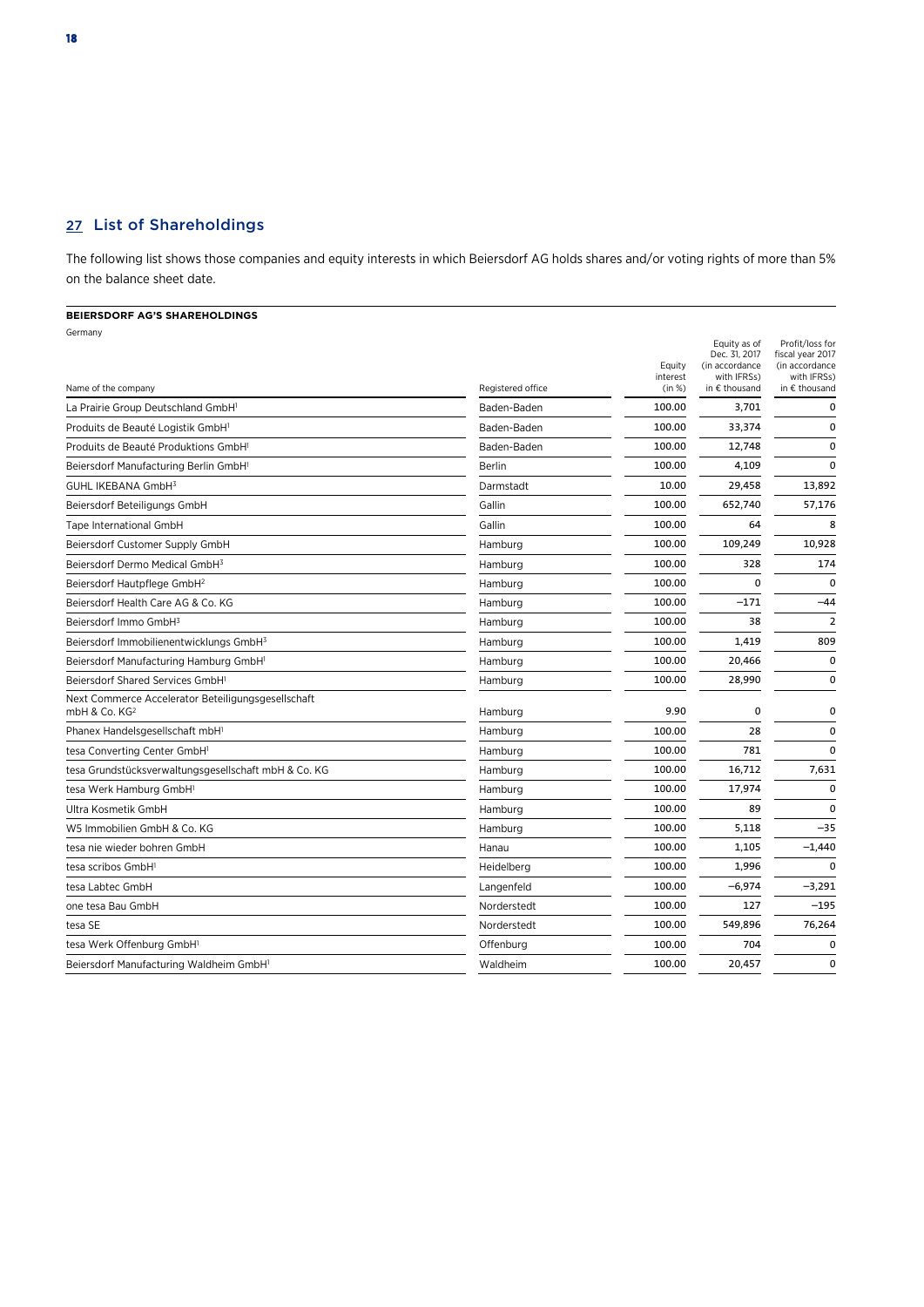#### Europe

|                                                          |                          |                    | Equity as of<br>Dec. 31, 2017 | Profit/loss for<br>fiscal year 2017 |
|----------------------------------------------------------|--------------------------|--------------------|-------------------------------|-------------------------------------|
|                                                          |                          | Equity<br>interest | (in accordance<br>with IFRSs) | (in accordance<br>with IFRSs)       |
| Name of the company                                      | Registered office        | (in %)             | in € thousand                 | in € thousand                       |
| Beiersdorf CEE Holding GmbH                              | AT, Vienna               | 100.00             | 504,485                       | 161,115                             |
| Beiersdorf Ges mbH                                       | AT, Vienna               | 100.00             | 28,576                        | 12,641                              |
| La Prairie Group Austria GmbH                            | AT, Vienna               | 100.00             | 846                           | 247                                 |
| Skin Care Emerging Markets GmbH                          | AT, Vienna               | 100.00             | 1                             | $-34$                               |
| tesa GmbH                                                | AT, Vienna               | 100.00             | 795                           | 440                                 |
| SA Beiersdorf NV                                         | BE, Brussels             | 100.00             | 132,600                       | 11,045                              |
| tesa sa-nv                                               | BE, Brussels             | 100.00             | 2,798                         | 808                                 |
| Beiersdorf Bulgaria EOOD                                 | BG, Sofia                | 100.00             | 3,265                         | 1,589                               |
| tesa tape Schweiz AG                                     | CH, Bergdietikon         | 100.00             | 2,031                         | 309                                 |
| Beiersdorf AG                                            | CH, Reinach              | 100.00             | 26,797                        | 19,717                              |
| La Prairie Group AG                                      | CH, Volketswil           | 100.00             | 106,744                       | 38,984                              |
| Laboratoires La Prairie SA                               | CH, Volketswil           | 100.00             | 18,717                        | 10,519                              |
| Beiersdorf spol. s.r.o.                                  | CZ, Prague               | 100.00             | 8,286                         | 5,382                               |
| tesa tape s.r.o.                                         | CZ, Prague               | 100.00             | 2,546                         | 605                                 |
| tesa A/S                                                 | DK, Birkerød             | 100.00             | 4,204                         | 168                                 |
| Beiersdorf A/S                                           | DK, Copenhagen           | 100.00             | 3,040                         | 1,314                               |
| Beiersdorf Manufacturing Argentona, S.L.                 | ES, Argentona            | 100.00             | 19,315                        | 1,862                               |
| tesa tape S.A.                                           | ES, Argentona            | 100.00             | 2,631                         | 637                                 |
| La Prairie Group Iberia S.A.U.                           | ES, Madrid               | 100.00             | 1,224                         | 691                                 |
| Beiersdorf Holding, S.L.                                 | ES, Tres Cantos          | 100.00             | 143,022                       | 32,513                              |
| Beiersdorf Manufacturing Tres Cantos, S.L.               | ES, Tres Cantos          | 100.00             | 32,746                        | 6,877                               |
| Beiersdorf S.A.                                          | ES, Tres Cantos          | 100.00             | 21,802                        | 14,781                              |
| Beiersdorf Oy                                            | FI, Turku                | 100.00             | 5,368                         | 3,232                               |
| tesa Oy                                                  | FI, Turku                | 100.00             | 414                           | 192                                 |
| La Prairie Group France S.A.S.                           | FR, Boulogne-Billancourt | 100.00             | 2,905                         | $-711$                              |
| <b>Beiersdorf Holding France</b>                         | FR, Paris                | 100.00             | 126,380                       | 21,195                              |
| Beiersdorf s.a.s.                                        | FR, Paris                | 99.91              | 60,111                        | 16,690                              |
| tesa s.a.s.                                              | FR, Savigny-le-Temple    | 100.00             | 2,065                         | 648                                 |
| <b>BDF Medical Ltd.</b>                                  | GB, Birmingham           | 100.00             | 5                             | $\Omega$                            |
| Beiersdorf UK Ltd.                                       | GB, Birmingham           | 100.00             | 43,025                        | 32,273                              |
| La Prairie (UK) Limited                                  | GB, London               | 100.00             | 2,211                         | 1,632                               |
| tesa UK Ltd.                                             | GB, Milton Keynes        | 100.00             | 3,968                         | 154                                 |
| Beiersdorf Hellas A.E.                                   | GR, Gerakas              | 100.00             | 23,347                        | 3,702                               |
| tesa tape A.E.                                           | GR, Gerakas              | 100.00             | 1,500                         | 348                                 |
| Beiersdorf d.o.o.                                        | HR, Zagreb               | 100.00             | 4,938                         | 2,780                               |
| Beiersdorf Kft.                                          | HU, Budapest             | 100.00             | 8,481                         | 4,069                               |
| Tartsay Beruházó Kft.                                    | HU, Budapest             | 100.00             | 1,256                         | 49                                  |
| tesa tape Ragasztószalag Termelö és<br>Kereskedelmi Kft. | HU, Budapest             | 100.00             | 1,795                         | 188                                 |
| Beiersdorf ehf                                           | IS, Reykjavík            | 100.00             | 975                           | 709                                 |
| Comet SpA                                                | IT, Concagno Solbiate    | 100.00             | 20,540                        | 5,010                               |
| Beiersdorf SpA                                           | IT, Milan                | 100.00             | 27,410                        | 14,974                              |
| La Prairie SpA                                           | IT, Milan                | 100.00             | 6,111                         | 978                                 |
| tesa SpA                                                 | IT, Vimodrone            | 100.00             | 4,001                         | 700                                 |
| Beiersdorf Kazakhstan LLP                                | KZ, Almaty               | 100.00             | 5,280                         | 5,579                               |
| tesa tape UAB                                            | LT, Vilnius              | 100.00             | 914                           | 132                                 |
| Guhl Ikebana Cosmetics B.V.                              | NL, Almere               | 10.00              | 1,602                         | 1,037                               |
| Beiersdorf Holding B.V.                                  | NL, Amsterdam            | 100.00             | 1,153,589                     | 59,101                              |
|                                                          |                          |                    |                               |                                     |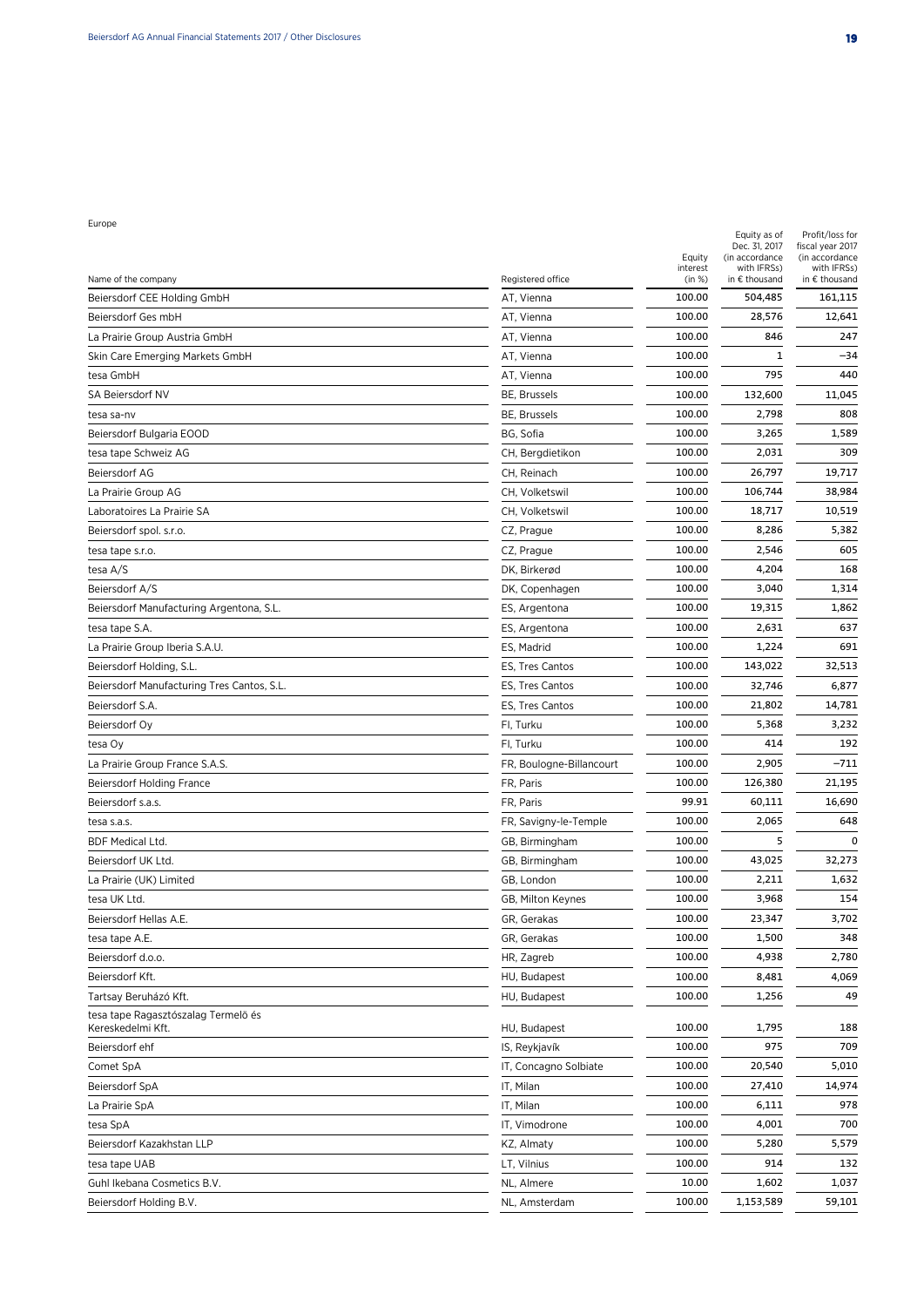| Name of the company                        | Registered office | Equity<br>interest<br>(in %) | Equity as of<br>Dec. 31, 2017<br>(in accordance<br>with IFRSs)<br>in € thousand | Profit/loss for<br>fiscal year 2017<br>(in accordance<br>with IFRSs)<br>in € thousand |
|--------------------------------------------|-------------------|------------------------------|---------------------------------------------------------------------------------|---------------------------------------------------------------------------------------|
| Beiersdorf NV                              | NL, Amsterdam     | 100.00                       | 23,728                                                                          | 19,931                                                                                |
| tesa Western Europe B.V.                   | NL, Amsterdam     | 100.00                       | 418                                                                             | 403                                                                                   |
| tesa BV                                    | NL. Hilversum     | 100.00                       | 806                                                                             | 423                                                                                   |
| Beiersdorf AS3                             | NO, Oslo          | 100.00                       | 29                                                                              | 8                                                                                     |
| tesa AS                                    | NO. Oslo          | 100.00                       | 678                                                                             | 290                                                                                   |
| Beiersdorf Manufacturing Poznan Sp. z o.o. | PL, Poznan        | 100.00                       | 35,992                                                                          | 6,036                                                                                 |
| NIVEA Polska Sp. z o.o.                    | PL, Poznan        | 100.00                       | 42,378                                                                          | 23,120                                                                                |
| tesa tape Sp. z o.o.                       | PL, Poznan        | 100.00                       | 1,429                                                                           | 347                                                                                   |
| Beiersdorf Portuguesa, Limitada            | PT. Queluz        | 100.00                       | 12,752                                                                          | 6,958                                                                                 |
| tesa Portugal - Produtos Adesivos, Lda.    | PT, Queluz        | 100.00                       | 752                                                                             | 150                                                                                   |
| Beiersdorf Romania s.r.l.                  | RO, Bucharest     | 100.00                       | 5,579                                                                           | 4,342                                                                                 |
| tesa tape s.r.l.                           | RO, Cluj-Napoca   | 100.00                       | 697                                                                             | 262                                                                                   |
| Beiersdorf d.o.o.                          | RS, Belgrade      | 100.00                       | 4,842                                                                           | 3,564                                                                                 |
| Beiersdorf LLC                             | RU. Moscow        | 100.00                       | 16,086                                                                          | 16,999                                                                                |
| La Prairie Group (RUS) LLC                 | RU. Moscow        | 100.00                       | 1,865                                                                           | 224                                                                                   |
| tesa tape OOO                              | RU, Moscow        | 100.00                       | 1,640                                                                           | 533                                                                                   |
| Beiersdorf Aktiebolag                      | SE, Gothenburg    | 100.00                       | 11,316                                                                          | 7,790                                                                                 |
| Beiersdorf Nordic Holding AB               | SE, Gothenburg    | 100.00                       | 117,648                                                                         | 10,814                                                                                |
| tesa AB                                    | SE, Kungsbacka    | 100.00                       | 947                                                                             | 409                                                                                   |
| Beiersdorf d.o.o.                          | SI, Ljubljana     | 100.00                       | 121.001                                                                         | 4,209                                                                                 |
| tesa tape posrednistvo in trgovina d.o.o.  | SI, Ljubljana     | 100.00                       | 893                                                                             | 318                                                                                   |
| Beiersdorf Slovakia, s.r.o.                | SK, Bratislava    | 100.00                       | 5,245                                                                           | 3,467                                                                                 |
| tesa Bant Sanayi ve Ticaret A.S.           | TR, Istanbul      | 100.00                       | 4,967                                                                           | 2,362                                                                                 |
| Beiersdorf Ukraine LLC                     | UA, Kiev          | 100.00                       | 1,385                                                                           | 2,963                                                                                 |
|                                            |                   |                              |                                                                                 |                                                                                       |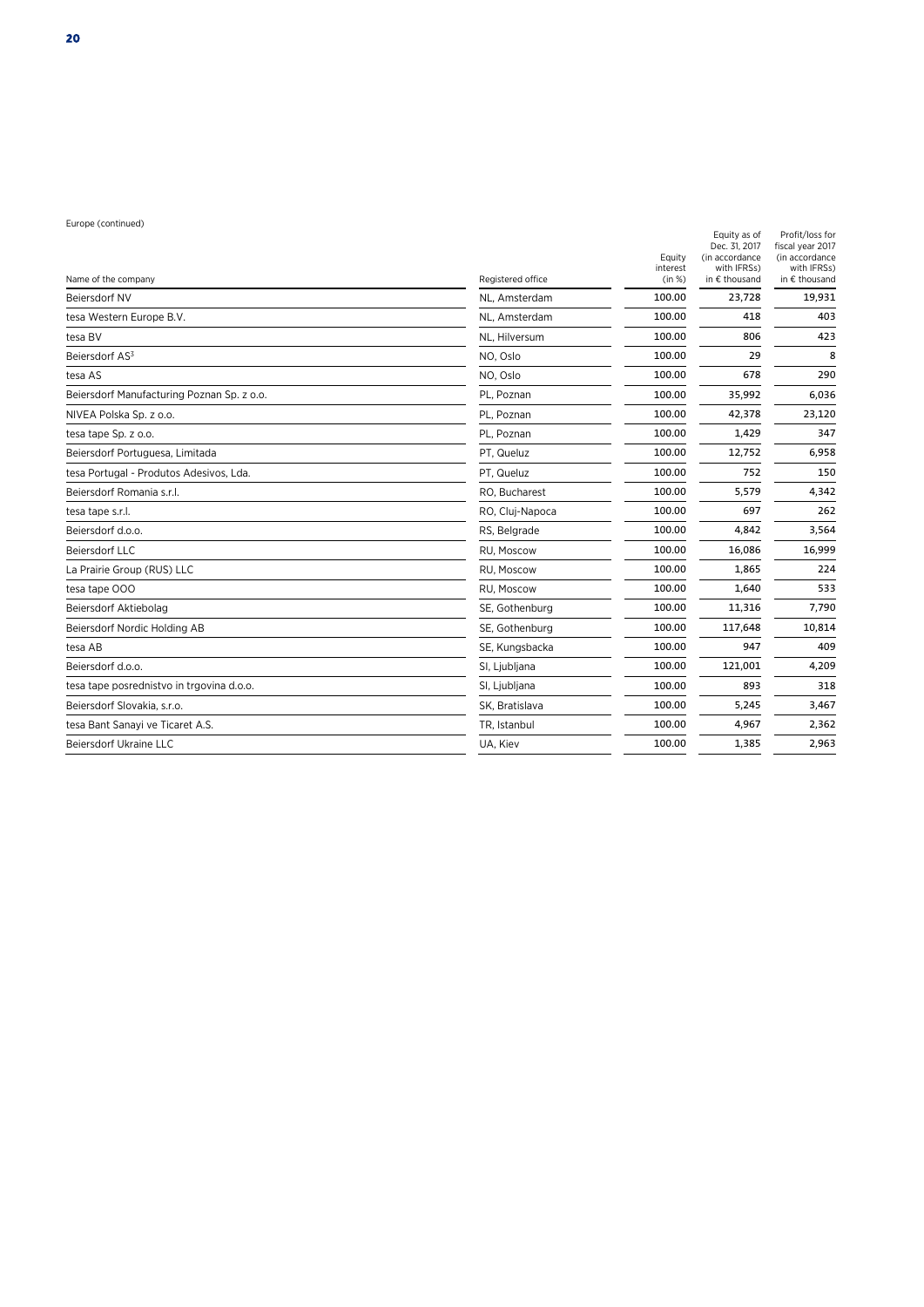#### Americas

| Name of the company                                        | Registered office           | Equity<br>interest<br>(in %) | Equity as of<br>Dec. 31, 2017<br>(in accordance<br>with IFRSs)<br>in $\epsilon$ thousand | Profit/loss for<br>fiscal year 2017<br>(in accordance<br>with IFRSs)<br>in € thousand |
|------------------------------------------------------------|-----------------------------|------------------------------|------------------------------------------------------------------------------------------|---------------------------------------------------------------------------------------|
| Beiersdorf S.A.                                            | AR, Buenos Aires            | 100.00                       | 27,699                                                                                   | 7,899                                                                                 |
| tesa tape Argentina S.R.L.                                 | AR, Buenos Aires            | 100.00                       | 1,346                                                                                    | 545                                                                                   |
| Beiersdorf S.R.L.                                          | BO, Santa Cruz de la Sierra | 100.00                       | 3,531                                                                                    | 1,734                                                                                 |
| tesa Brasil Ltda.                                          | BR, Curitiba                | 100.00                       | 1,284                                                                                    | $-150$                                                                                |
| Beiersdorf Indústria e Comércio Ltda.                      | BR, Itatiba                 | 100.00                       | 31,693                                                                                   | $-230$                                                                                |
| BDF NIVEA LTDA.                                            | BR, São Paulo               | 100.00                       | 73,211                                                                                   | 7,778                                                                                 |
| Beiersdorf Canada Inc.                                     | CA, Saint-Laurent           | 100.00                       | 19,521                                                                                   | 5,266                                                                                 |
| Beiersdorf Chile S.A.                                      | CL, Santiago de Chile       | 100.00                       | 16,664                                                                                   | 4,622                                                                                 |
| Beiersdorf S.A.                                            | CL, Santiago de Chile       | 100.00                       | 28,193                                                                                   | $-99$                                                                                 |
| tesa tape Chile SA                                         | CL, Santiago de Chile       | 100.00                       | 1,926                                                                                    | 830                                                                                   |
| Beiersdorf S.A.                                            | CO, Bogotá                  | 100.00                       | 9,736                                                                                    | 2,858                                                                                 |
| tesa tape Colombia Ltda.                                   | CO, Santiago de Cali        | 100.00                       | 2,137                                                                                    | $-113$                                                                                |
| BDF Costa Rica, S.A.                                       | CR, San José                | 100.00                       | 4,129                                                                                    | 1,958                                                                                 |
| Beiersdorf, SRL                                            | DO, Santo Domingo           | 100.00                       | 1,337                                                                                    | 422                                                                                   |
| Beiersdorf S.A.                                            | EC, Quito                   | 100.00                       | 4,544                                                                                    | 2,211                                                                                 |
| BDF Centroamérica, S.A.                                    | GT, Guatemala City          | 100.00                       | 6,626                                                                                    | 4,569                                                                                 |
| tesa tape Centro América S.A.                              | GT, Guatemala City          | 100.00                       | 1,678                                                                                    | 533                                                                                   |
| BDF Corporativo, S.A. de C.V.                              | MX, Mexico City             | 100.00                       | 2,851                                                                                    | 522                                                                                   |
| BDF México, S.A. de C.V.                                   | MX, Mexico City             | 100.00                       | 15,570                                                                                   | $-1,939$                                                                              |
| tesa tape México, S.A. de C.V.                             | MX, Mexico City             | 100.00                       | 5,197                                                                                    | 1,754                                                                                 |
| Beiersdorf Manufacturing México, S.A. de C.V.              | MX, Silao                   | 100.00                       | 28,666                                                                                   | $-4,926$                                                                              |
| Beiersdorf Manufacturing México Servicios,<br>S.A. de C.V. | MX, Silao                   | 100.00                       | 1,231                                                                                    | 346                                                                                   |
| BDF Panamá, S.A.                                           | PA, Panama City             | 100.00                       | 2,905                                                                                    | 1,848                                                                                 |
| HUB LIMITED S.A.                                           | PA, Panama City             | 100.00                       | $-2,471$                                                                                 | $-718$                                                                                |
| Beiersdorf S.A.C.                                          | PE, Lima                    | 99.81                        | 2,996                                                                                    | $-823$                                                                                |
| Beiersdorf S.A.                                            | PY, Asunción                | 100.00                       | 4,813                                                                                    | 2,592                                                                                 |
| BDF El Salvador, S.A. de C.V.                              | SV, San Salvador            | 100.00                       | $-121$                                                                                   | 251                                                                                   |
| tesa tape inc.                                             | US, Charlotte, NC           | 100.00                       | 23,484                                                                                   | 15,137                                                                                |
| LaPrairie.com LLC                                          | US, Edison, NJ              | 100.00                       | 0                                                                                        | $\mathbf{0}$                                                                          |
| La Prairie, Inc.                                           | US, New York City, NY       | 100.00                       | 10,368                                                                                   | 2,377                                                                                 |
| tesa Plant Sparta LLC                                      | US, Sparta, MI              | 100.00                       | 21,387                                                                                   | 273                                                                                   |
| Beiersdorf, Inc.                                           | US, Wilton, CT              | 100.00                       | 84,612                                                                                   | 25,643                                                                                |
| Beiersdorf North America Inc.                              | US, Wilton, CT              | 100.00                       | 159,820                                                                                  | 20,949                                                                                |
| Beiersdorf S.A.                                            | UY, Montevideo              | 100.00                       | 1,966                                                                                    | 419                                                                                   |
| Beiersdorf S.A.                                            | VE, Caracas                 | 100.00                       | 46                                                                                       | 139                                                                                   |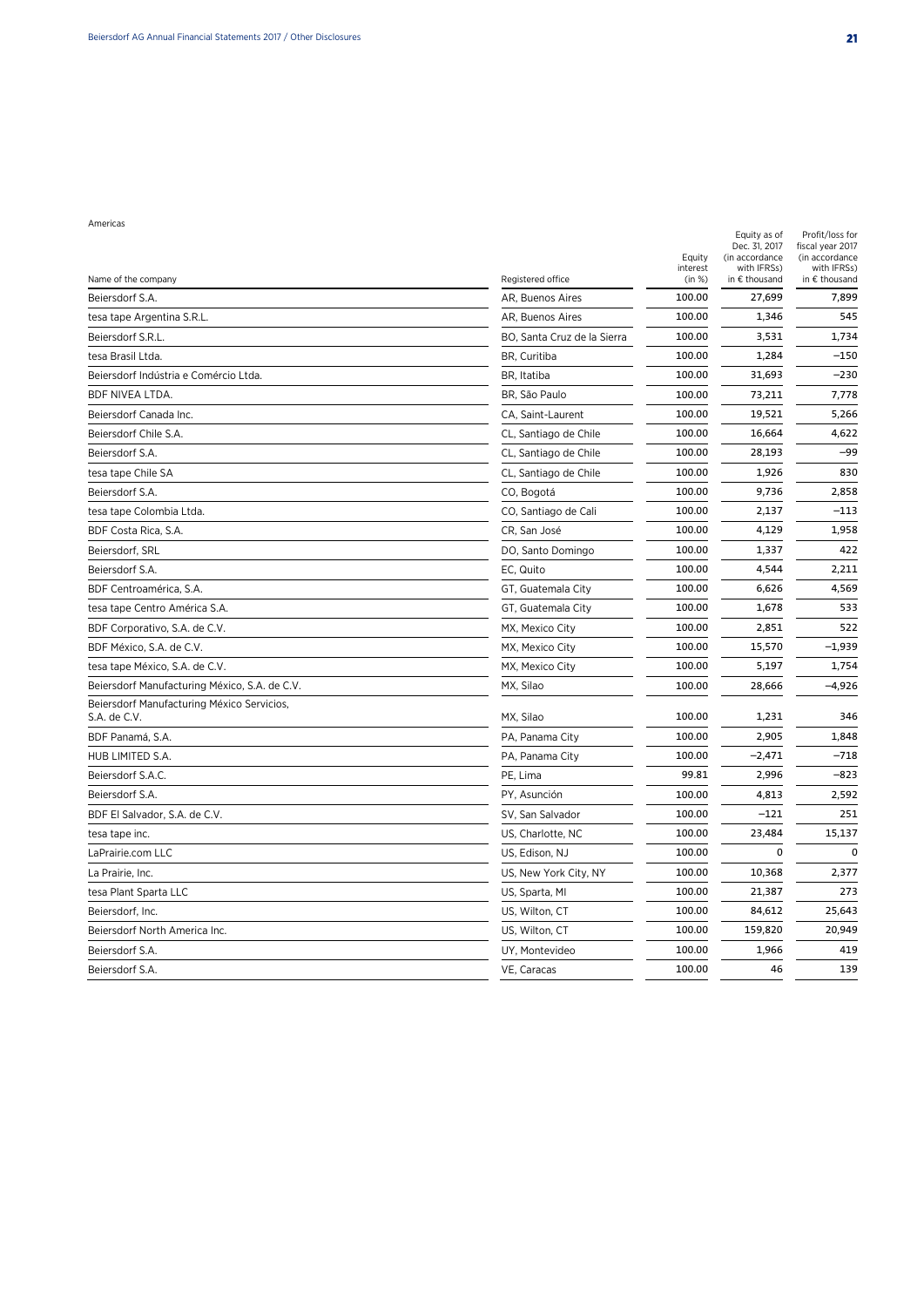| Name of the company                                | Registered office         | Equity<br>interest<br>(in %) | Dec. 31, 2017<br>(in accordance<br>with IFRSs)<br>in € thousand | fiscal year 2017<br>(in accordance<br>with IFRSs)<br>in € thousand |
|----------------------------------------------------|---------------------------|------------------------------|-----------------------------------------------------------------|--------------------------------------------------------------------|
| Beiersdorf Middle East FZCO                        | AE, Dubai                 | 100.00                       | 34,695                                                          | 27,064                                                             |
| Beiersdorf Near East FZ-LLC                        | AE, Dubai                 | 100.00                       | 6,188                                                           | 5,617                                                              |
| Beiersdorf Australia Ltd.                          | AU, North Ryde, NSW       | 100.00                       | 35,412                                                          | 22,747                                                             |
| Beiersdorf Health Care Australia Pty. Ltd.         | AU, North Ryde, NSW       | 100.00                       | $\mathbf 0$                                                     | C                                                                  |
| La Prairie Group Australia Pty. Ltd.               | AU, Rosebery, NSW         | 100.00                       | 5,764                                                           | 2,113                                                              |
| tesa tape Australia Pty. Ltd.                      | AU, Sydney, NSW           | 100.00                       | 2,797                                                           | 381                                                                |
| Beiersdorf Daily Chemical (Guangzhou) Co., Ltd.    | CN, Guangzhou             | 100.00                       | 3,548                                                           | -290                                                               |
| Beiersdorf Hong Kong Limited                       | CN, Hong Kong             | 100.00                       | 332                                                             | 549                                                                |
| La Prairie Hong Kong Limited                       | CN, Hong Kong             | 100.00                       | 9,293                                                           | 5,454                                                              |
| tesa tape (Hong Kong) Limited                      | CN, Hong Kong             | 100.00                       | 26,983                                                          | 10,390                                                             |
| Beiersdorf Trading (Shanghai) Co., Ltd.            | CN, Shanghai              | 100.00                       | 0                                                               | C                                                                  |
| La Prairie (Shanghai) Co., Ltd.                    | CN, Shanghai              | 100.00                       | 4,476                                                           | 2,525                                                              |
| NIVEA (Shanghai) Company Limited                   | CN, Shanghai              | 100.00                       | $-32,517$                                                       | 4,003                                                              |
| tesa tape (Shanghai) Co., Ltd.                     | CN, Shanghai              | 100.00                       | 63,168                                                          | 57,451                                                             |
| tesa Plant (Suzhou) Co., Ltd.                      | CN, Suzhou                | 100.00                       | 26,121                                                          | 2,222                                                              |
| Beiersdorf Daily Chemical (Wuhan) Co., Ltd.        | CN, Wuhan                 | 100.00                       | $-3,182$                                                        | 2,194                                                              |
| Beiersdorf Personal Care (China) Co., Ltd.         | CN, Xiantao               | 100.00                       | $-43,595$                                                       | $-14,208$                                                          |
| Beiersdorf Nivea Egypt LLC                         | EG, Cairo                 | 100.00                       | 2,062                                                           | 97                                                                 |
| Beiersdorf Ghana Limited                           | GH, Accra                 | 100.00                       | 435                                                             | $-439$                                                             |
| P.T. Beiersdorf Indonesia                          | ID, Jakarta               | 80.00                        | $-432$                                                          | 681                                                                |
| Beiersdorf India Pvt. Limited                      | IN, Mumbai                | 51.00                        | 2,893                                                           | 1,132                                                              |
| NIVEA India Pvt. Ltd.                              | IN, Mumbai                | 100.00                       | 34,789                                                          | 194                                                                |
| tesa tapes (India) Private Limited                 | IN, Navi Mumbai           | 100.00                       | 2,518                                                           | 817                                                                |
| Beiersdorf Holding Japan Yugen Kaisha              | JP, Tokyo                 | 100.00                       | 86,110                                                          | 20,476                                                             |
| La Prairie Japan K.K.                              | JP, Tokyo                 | 100.00                       | $-3,738$                                                        | 628                                                                |
| Nivea-Kao Co., Ltd.                                | JP, Tokyo                 | 60.00                        | 39,780                                                          | 38,304                                                             |
| tesa tape K.K.                                     | JP, Tokyo                 | 100.00                       | 6,854                                                           | 2,062                                                              |
| Beiersdorf East Africa Limited                     | KE, Nairobi               | 100.00                       | 4,084                                                           | 912                                                                |
| Alkynes Co. Ltd <sup>3</sup>                       | KR, Gyeonggi-do           | 25.01                        | 18,827                                                          | 1,372                                                              |
| Beiersdorf Korea Limited                           | KR, Seoul                 | 100.00                       | 3,079                                                           | 1,314                                                              |
| La Prairie Korea Limited                           | KR, Seoul                 | 100.00                       | 11,447                                                          | 7,920                                                              |
| tesa tape Korea Limited                            | KR, Seoul                 | 100.00                       | 7,588                                                           | 3,854                                                              |
| Beiersdorf S.A.                                    | MA, Casablanca            | 100.00                       | 3,266                                                           | 937                                                                |
| tesa tape (Malaysia) Sdn. Bhd.                     | MY, Kajang                | 100.00                       | 4,848                                                           | 96                                                                 |
| tesa tape Industries (Malaysia) Sdn. Bhd.          | MY, Kajang                | 99.99                        | 1,519                                                           | 140                                                                |
| Beiersdorf (Malaysia) SDN. BHD.                    | MY, Petaling Jaya         | 100.00                       | -4,790                                                          | 736                                                                |
| Beiersdorf Nivea Consumer Products Nigeria Limited | NG, Lagos                 | 100.00                       | 5,286                                                           | $-1,892$                                                           |
| Beiersdorf Philippines Incorporated                | PH, Bonifacio Global City | 100.00                       | 3,966                                                           | 964                                                                |
| Turath Al-Bashara for Trading Limited              |                           |                              |                                                                 |                                                                    |
| (Skin Heritage for Trading)                        | SA, Jeddah                | 70.00                        | 11,300                                                          | 4,488                                                              |
| Beiersdorf Singapore Pte. Ltd.                     | SG, Singapore             | 100.00                       | $-1,449$                                                        | 255                                                                |
| tesa tape Asia Pacific Pte. Ltd.                   | SG, Singapore             | 100.00                       | 45,852                                                          | 40,666                                                             |
| Beiersdorf (Thailand) Co., Ltd.                    | TH, Bangkok               | 100.00                       | 108,110                                                         | 29,760                                                             |
| tesa tape (Thailand) Limited                       | TH, Bangkok               | 90.57                        | 1,029                                                           | 699                                                                |
| NIVEA Beiersdorf Turkey                            |                           |                              |                                                                 |                                                                    |
| Kozmetik Sanayi ve Ticaret A.S.                    | TR, Istanbul              | 100.00                       | 20,525                                                          | 4,226                                                              |
| NIVEA (Taiwan) Ltd.                                | TW, Taipei                | 100.00                       | $-927$                                                          | $-182$                                                             |
| Beiersdorf Vietnam Limited Liability Company       | VN, Ho Chi Minh City      | 100.00                       | $-1,433$                                                        | $-1,355$                                                           |
| Beiersdorf Consumer Products (Pty.) Ltd.           | ZA, Umhlanga              | 100.00                       | 26,808                                                          | 22,226                                                             |

Equity as of Profit/loss for

1 Since these companies have entered into a profit and loss transfer agreement, the accounting profit is presented after the transfer of profit and loss.

2 Figures for 2016 were not available at the date of publication.

3 Preliminary data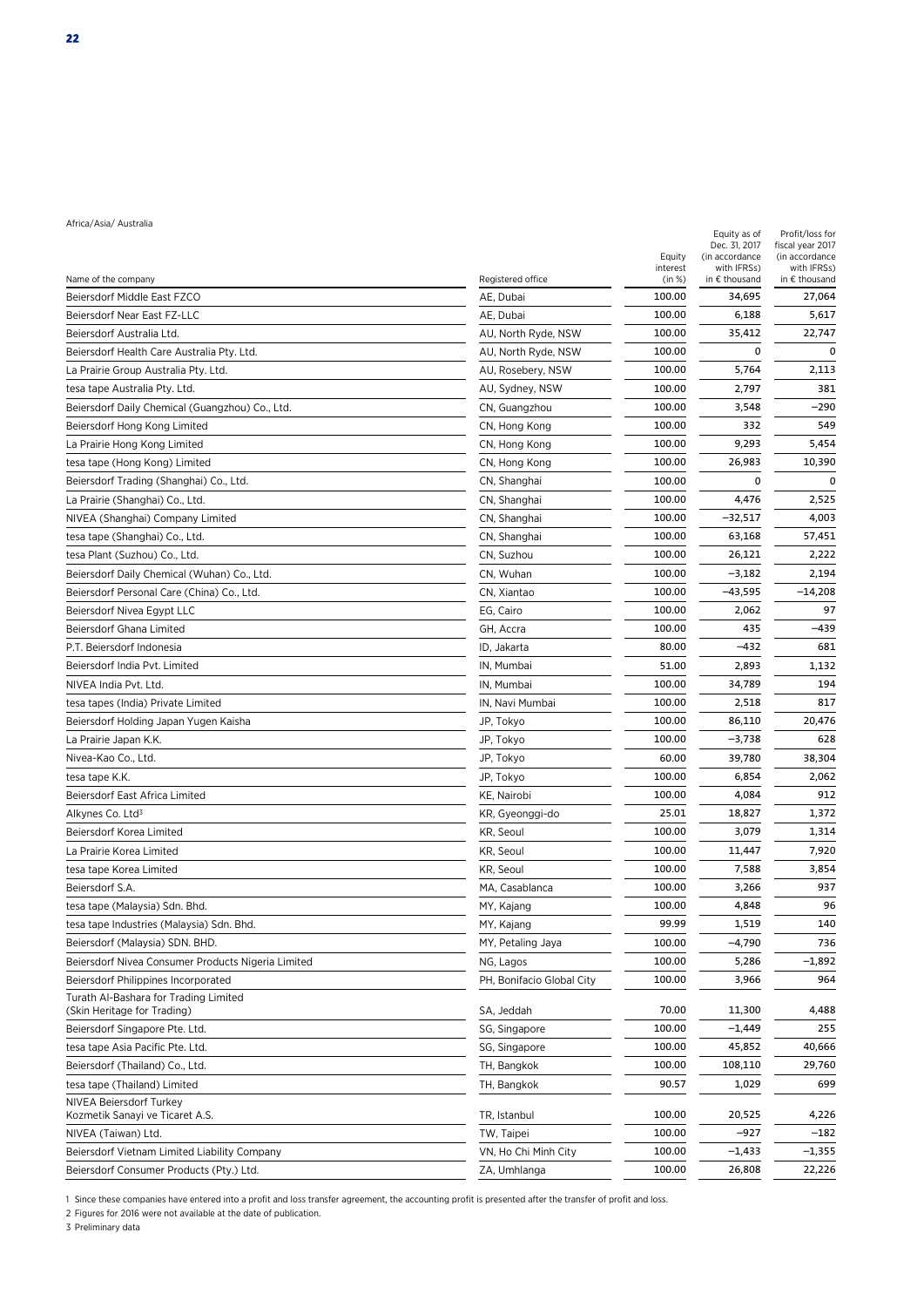#### 28 Shareholdings in Beiersdorf AG

Beiersdorf AG received the following notifications in accordance with the provisions of the *Wertpapierhandelsgesetz* (German Securities Trading Act, *WpHG*), by the preparation date of the balance sheet (February 6, 2018).\* In each case, the disclosures represent the disclosers' most recent notification to the company, to the extent that additional notifications are not required to be provided for reasons of transparency.

1.

a) Voting right notifications in accordance with § 21 (1) *WpHG* (former version) dated April 2, 2004; April 14, 2004; and April 16, 2004. The persons subject to the disclosure requirement (the "disclosers") listed in the table below notified Beiersdorf Aktiengesellschaft on April 2, 2004, April 14, 2004, and April 16, 2004, in accordance with § 21 (1) *WpHG* (former version) that they had, for the first time, exceeded the 50% threshold and held 50.46% (42,386,400 voting rights) of Beiersdorf Aktiengesellschaft as of March 30, 2004.

 After adjustment for Beiersdorf Aktiengesellschaft's share buyback program, which was implemented on February 3, 2004, and the resulting attribution of the 9.99% (8,393,672 own shares) held by Beiersdorf Aktiengesellschaft in accordance with § 22 (1) sentence 1 no. 1 in conjunction with sentence 3 *WpHG (*former version), the disclosers in accordance with § 21 (1) *WpHG* (former version) each exceeded the 50% threshold for the first time as of February 3, 2004, and each held a 59.95% share (50,360,072 voting rights) in Beiersdorf Aktiengesellschaft as of this date. This increase was solely the result of the attribution of the own shares held by Beiersdorf Aktiengesellschaft in accordance with § 22 (1) sentence 1 no. 1 in conjunction with sentence 3 *WpHG* (former version).\*\*

The disclosers' total share of voting rights as of March 30, 2004, amounted to 60.45% (50,780,072 voting rights) in each case instead of 50.46% (42,386,400 voting rights).\*\*

 All shares of voting rights were attributable to the disclosers, with the exception of Tchibo Holding AG, in accordance with § 22 (1) sentence 1 no. 1 in conjunction with sentence 3 *WpHG* (former version). 30.36% (25,500,805 voting rights) was attributable to Tchibo Holding AG (now renamed maxingvest ag) in accordance with § 22 (1) sentence 1 no. 1 in conjunction with sentence 3 *WpHG* (former version); at the time, it directly held 20.10% (16,884,000 voting rights).

 <sup>\*</sup> The following disclosures do not reflect the 1:3 share split resolved by the company's Annual General Meeting on May 17, 2006, because they were received before this date. As a result of this share split, each no-par value share of the company with a notional interest in the share capital of €2.56 was split into three no-par value shares with a notional interest in the share capital of €1.00 each (following the increase of the share capital without the issue of new shares).

 <sup>\*\*</sup> Due to a change in the administrative practice of the *Bundesanstalt für Finanzdienstleistungsaufsicht* (Federal Financial Supervisory Authority, *BaFin*) in December 2014 concerning the attribution of own shares, own shares held by the issuer are no longer counted towards a shareholder's share of voting rights.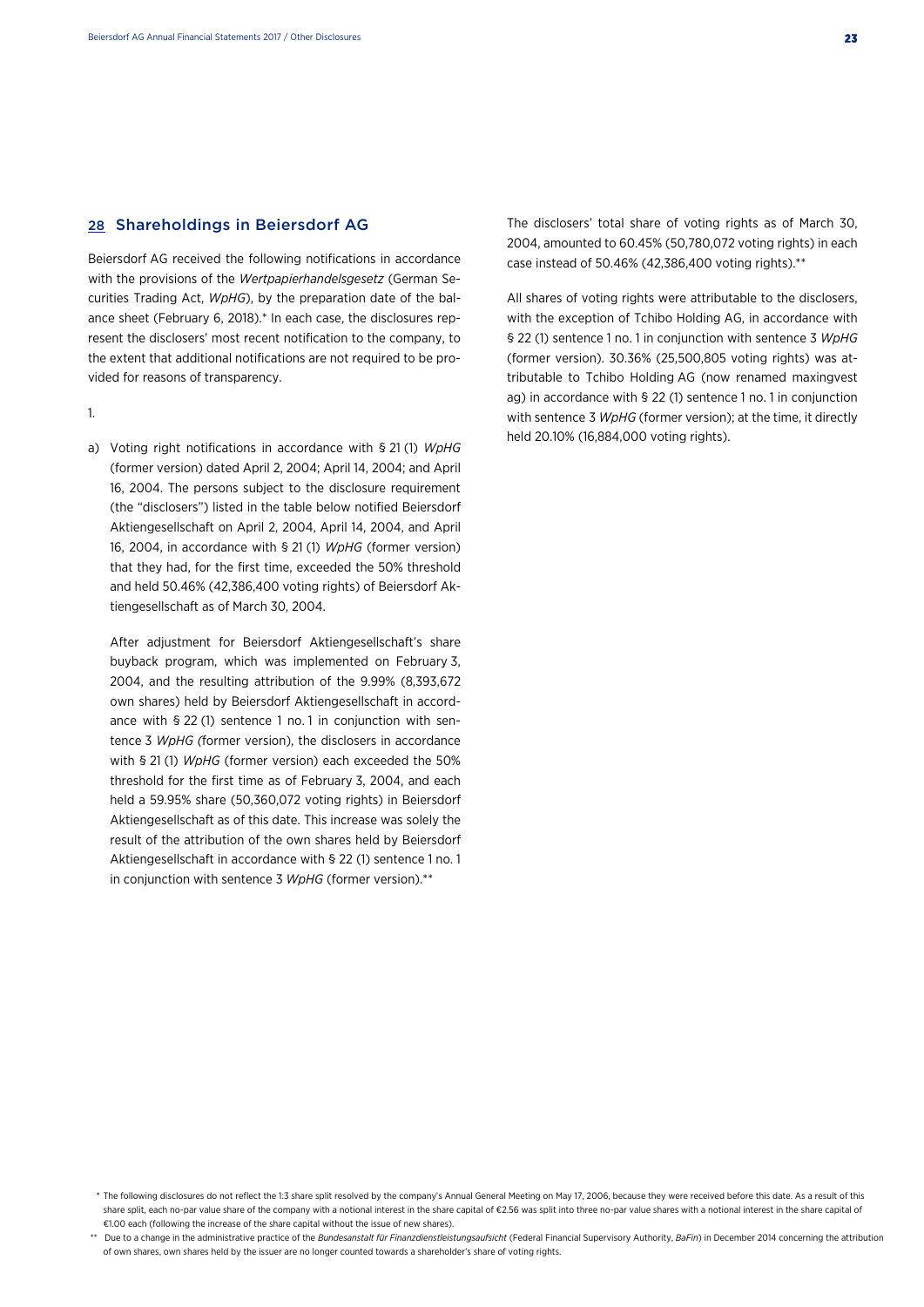#### The chains of controlled companies are as follows:

| Discloser*                                                                                                | Discloser's domicile<br>and country of residence<br>or of domicile          | Disclosures in accordance with § 17 (2) Verordnung zur Konkretisierung von Anzeige-, Mitteilungs- und Veröffen-<br>tlichungspflichten sowie der Pflicht zur Führung von Insiderverzeichnissen nach dem Wertpapierhandelsgesetz<br>(Regulation setting out in detail the disclosure, notification, and announcement duties as well as the duty to<br>maintain a list of insiders in accordance with the WpHG, WpA/V) (former version) (controlled companies via<br>which the voting rights are effectively held and whose attributed share of the voting rights amounts to 3% or<br>more) at the time of § 17 (1) no. 6 WpAIV (former version) |  |
|-----------------------------------------------------------------------------------------------------------|-----------------------------------------------------------------------------|-----------------------------------------------------------------------------------------------------------------------------------------------------------------------------------------------------------------------------------------------------------------------------------------------------------------------------------------------------------------------------------------------------------------------------------------------------------------------------------------------------------------------------------------------------------------------------------------------------------------------------------------------|--|
| SPM Beteiligungs- und Verwaltungs GmbH<br>(now renamed<br>S.P.M. Beteiligungs- und Verwaltungs GmbH)      | Norderstedt, Germany<br>(now with registered office in<br>Hamburg, Germany) | Trivium Vermögensverwaltungs GmbH, Tchibo Holding AG,<br>Tchibo Beteiligungsgesellschaft mbH, Vanguard Grundbesitz GmbH,<br>Beiersdorf Aktiengesellschaft                                                                                                                                                                                                                                                                                                                                                                                                                                                                                     |  |
| EH Real Grundstücksverwaltungs-<br>gesellschaft mbH<br>(now renamed E. H. Real Vermögensverwaltungs GmbH) | Norderstedt, Germany<br>(now with registered office in<br>Hamburg, Germany) | Scintia Vermögensverwaltungs GmbH, EH Real Grundstücksgesellschaft mbH & Co. KG,<br>Tchibo Holding AG, Tchibo Beteiligungsgesellschaft mbH,<br>Vanguard Grundbesitz GmbH, Beiersdorf Aktiengesellschaft                                                                                                                                                                                                                                                                                                                                                                                                                                       |  |
| Scintia Vermögensverwaltungs GmbH                                                                         | Norderstedt, Germany<br>(now with registered office in<br>Hamburg, Germany) | Tchibo Holding AG, Tchibo Beteiligungsgesellschaft mbH,<br>Vanguard Grundbesitz GmbH, Beiersdorf Aktiengesellschaft                                                                                                                                                                                                                                                                                                                                                                                                                                                                                                                           |  |
| Trivium Vermögensverwaltungs GmbH                                                                         | Norderstedt, Germany<br>(now with registered office in<br>Hamburg, Germany) | Tchibo Holding AG, Tchibo Beteiligungsgesellschaft mbH,<br>Vanguard Grundbesitz GmbH, Beiersdorf Aktiengesellschaft                                                                                                                                                                                                                                                                                                                                                                                                                                                                                                                           |  |
| Mr. Michael Herz                                                                                          | Germany                                                                     | SPM Beteiligungs- und Verwaltungs GmbH, Trivium Vermögensverwaltungs GmbH,<br>Tchibo Holding AG, Tchibo Beteiligungsgesellschaft mbH,<br>Vanguard Grundbesitz GmbH, Beiersdorf Aktiengesellschaft                                                                                                                                                                                                                                                                                                                                                                                                                                             |  |
| Mr. Wolfgang Herz                                                                                         | Germany                                                                     | EH Real Grundstücksverwaltungsgesellschaft mbH, EH Real Grundstücksgesellschaft mbH &<br>Co. KG, Scintia Vermögensverwaltungs GmbH, Tchibo Holding AG, Tchibo Beteiligungsgesell-<br>schaft mbH, Vanguard Grundbesitz GmbH, Beiersdorf Aktiengesellschaft                                                                                                                                                                                                                                                                                                                                                                                     |  |
| Max und Ingeburg Herz Stiftung                                                                            | Norderstedt, Germany<br>(now with registered office in<br>Hamburg, Germany) | Tchibo Holding AG, Tchibo Beteiligungsgesellschaft mbH, Vanguard<br>Grundbesitz GmbH, Beiersdorf Aktiengesellschaft                                                                                                                                                                                                                                                                                                                                                                                                                                                                                                                           |  |
| maxingvest ag<br>(named Tchibo Holding AG until September 12,2007)                                        | Hamburg, Germany                                                            | Tchibo Beteiligungsgesellschaft mbH, Vanguard Grundbesitz GmbH,<br>Beiersdorf Aktiengesellschaft                                                                                                                                                                                                                                                                                                                                                                                                                                                                                                                                              |  |

\* The following parties have since disclosed that they hold 0% (0 voting rights): EH Real Grundstücksgesellschaft mbH & Co. KG (Norderstedt, Germany); Agneta Peleback-Herz (Germany); Joachim Herz, represented by the Joachim Herz Stiftung as his legal successor (Hamburg, Germany); Coro Vermögensverwaltungsgesellschaft mbH (Hamburg, Germany); Ingeburg Herz GbR (Norderstedt, Germany). Ingeburg Herz passed away during financial year 2015.

To clarify: The own shares held by Beiersdorf Aktiengesellschaft do not bear voting or dividend rights in accordance with § 71b *AktG*.

b) Voting right notification in accordance with § 21 (1) *WpHG* (former version) dated December 29, 2004. The voting right notification issued on December 29, 2004, by Tchibo Holding AG (now renamed maxingvest ag) in accordance with § 21 (1) *WpHG* (former version) disclosed that Tchibo Beteiligungsgesellschaft mbH (now renamed BBG Beteiligungsgesellschaft mbH) exceeded the 50% threshold for the first time when it acquired 20.10% of the voting rights in Beiersdorf Aktiengesellschaft from Tchibo Holding AG, and that it held 50.46% (42,386,400 voting rights) of Beiersdorf Aktiengesellschaft as of December 22, 2004.

After adjustment for Beiersdorf Aktiengesellschaft's share buyback program, which was implemented on February 3, 2004, and the now performed attribution in accordance with § 22 (1) sentence 1 no. 1 in conjunction with sentence 3 *WpHG* (former version) of the 9.99% (8,393,672 own shares) acquired as part of the buyback program, Tchibo Beteiligungsgesellschaft mbH exceeded the 50% threshold in accordance with § 21 (1) *WpHG* (former version) for the first time as of December 22, 2004, and held 60.45% of the voting rights in Beiersdorf Aktiengesellschaft (50,780,072 voting rights) as of this date.\*\* A total of 40.35% (33,894,477 voting rights) was attributable to Tchibo Beteiligungsgesellschaft mbH. The chain of controlled companies was as follows: Vanguard Grundbesitz GmbH, Beiersdorf Aktiengesellschaft. This increase was solely the result of the attribution of the own shares held by Beiersdorf Aktiengesellschaft in accordance with § 22 (1) sentence 1 no. 1 in conjunction with sentence 3 *WpHG* (former version).\*\*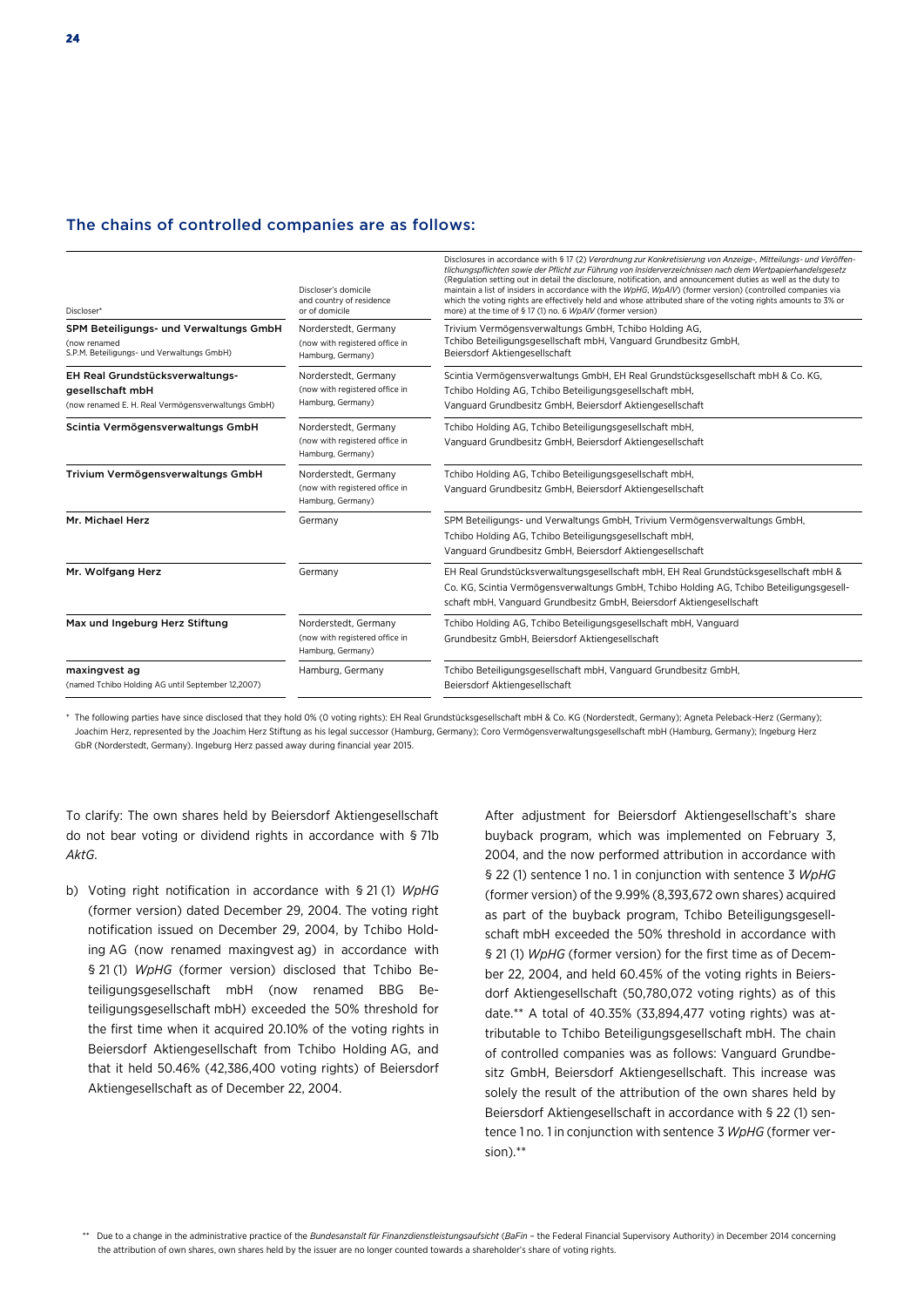- c) Voting right notification in accordance with § 21 (1) *WpHG* (former version) dated April 16, 2009. EH Real Grundstücksverwaltungsgesellschaft mbH's voting right notification dated March 11, 2008, has been hereby revoked. EH Real Grundstücksverwaltungsgesellschaft mbH's share of voting rights also exceeded the 3, 5, 10, 15, 20, 25, 30, and 50% thresholds as of January 15, 2007, and continued to do so thereafter and, including the 9.99% held by Beiersdorf Aktiengesellschaft (25,181,016 own shares after adjustment for the increase of the share capital from retained earnings without the issue of new shares and the 1:3 reclassification of the share capital (share split) in 2006), continued to amount to 60.45% in accordance with § 22 (1) sentence 1 no. 1 in conjunction with sentence 3 *WpHG* (former version) (152,340,216 voting rights after the adjustment for the increase of the share capital from retained earnings without the issue of new shares and the 1:3 reclassification of the share capital (share split) in 2006).\*\*
- 2. In accordance with § 25 (1) sentence 3 in conjunction with § 21 (1) sentence 1 *WpHG* (former version), Beiersdorf Aktiengesellschaft also announced that it had exceeded the threshold of 5% of the voting rights in its own company on February 3, 2004, and that a share of 9.99% has been attributable to it since then. The own shares held by the company do not bear voting or dividend rights in accordance with § 71b *AktG*.

## 29 Declaration of Compliance with the German Corporate Governance Code

In December 2017, Beiersdorf AG's Executive Board and Supervisory Board issued their Declaration of Compliance with the recommendations of the Government Commission on the German Corporate Governance Code for fiscal year 2017 in accordance with § 161 *Aktiengesetz* (German Stock Corporation Act, *AktG*). The Declaration of Compliance was made permanently accessible to shareholders on the company's website at WWW.BEIERSDORF.COM/DECLARATION\_OF\_COMPLIANCE.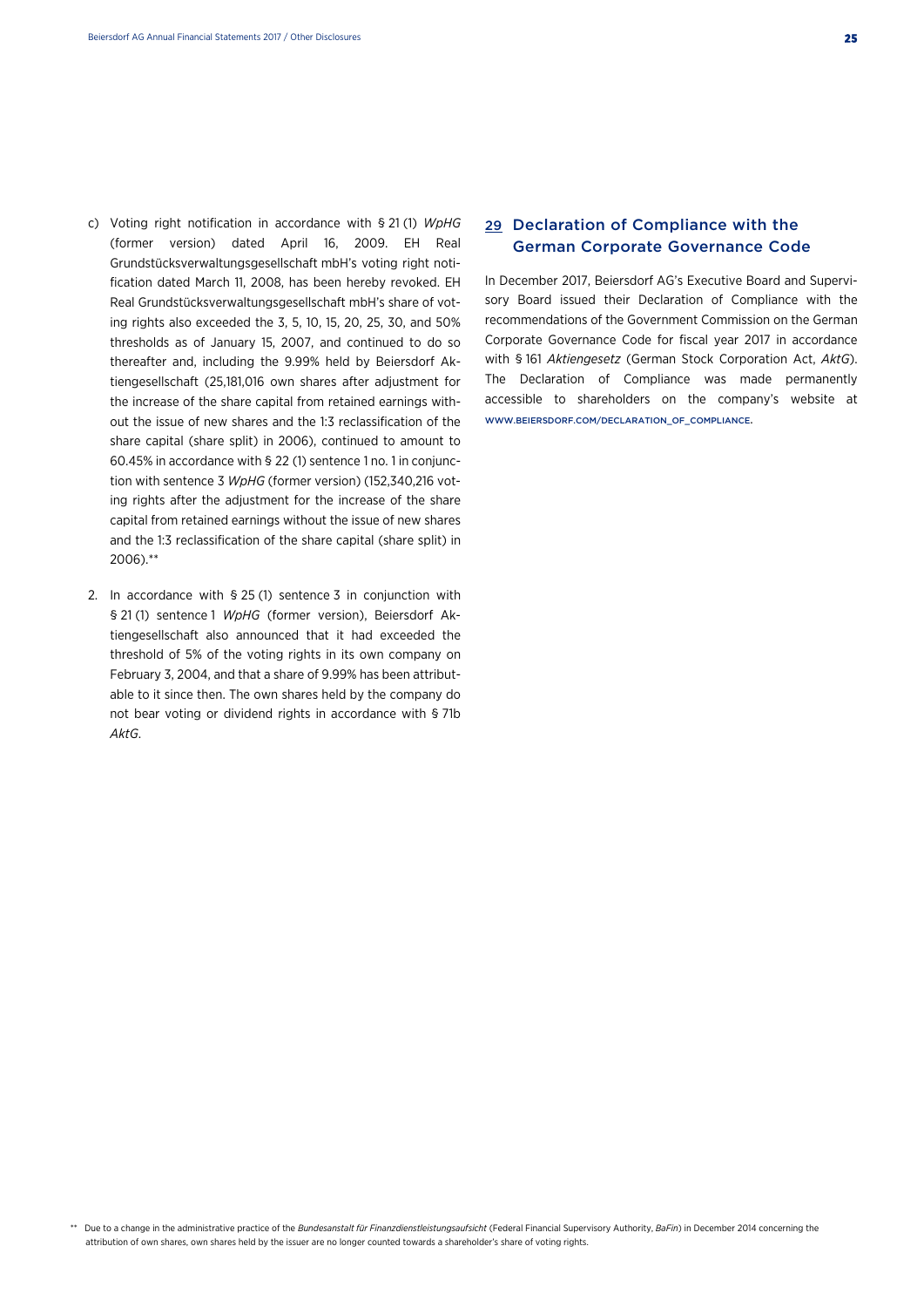## Report on Post-Balance Sheet Date Events

No significant events occurred after the end of the fiscal year.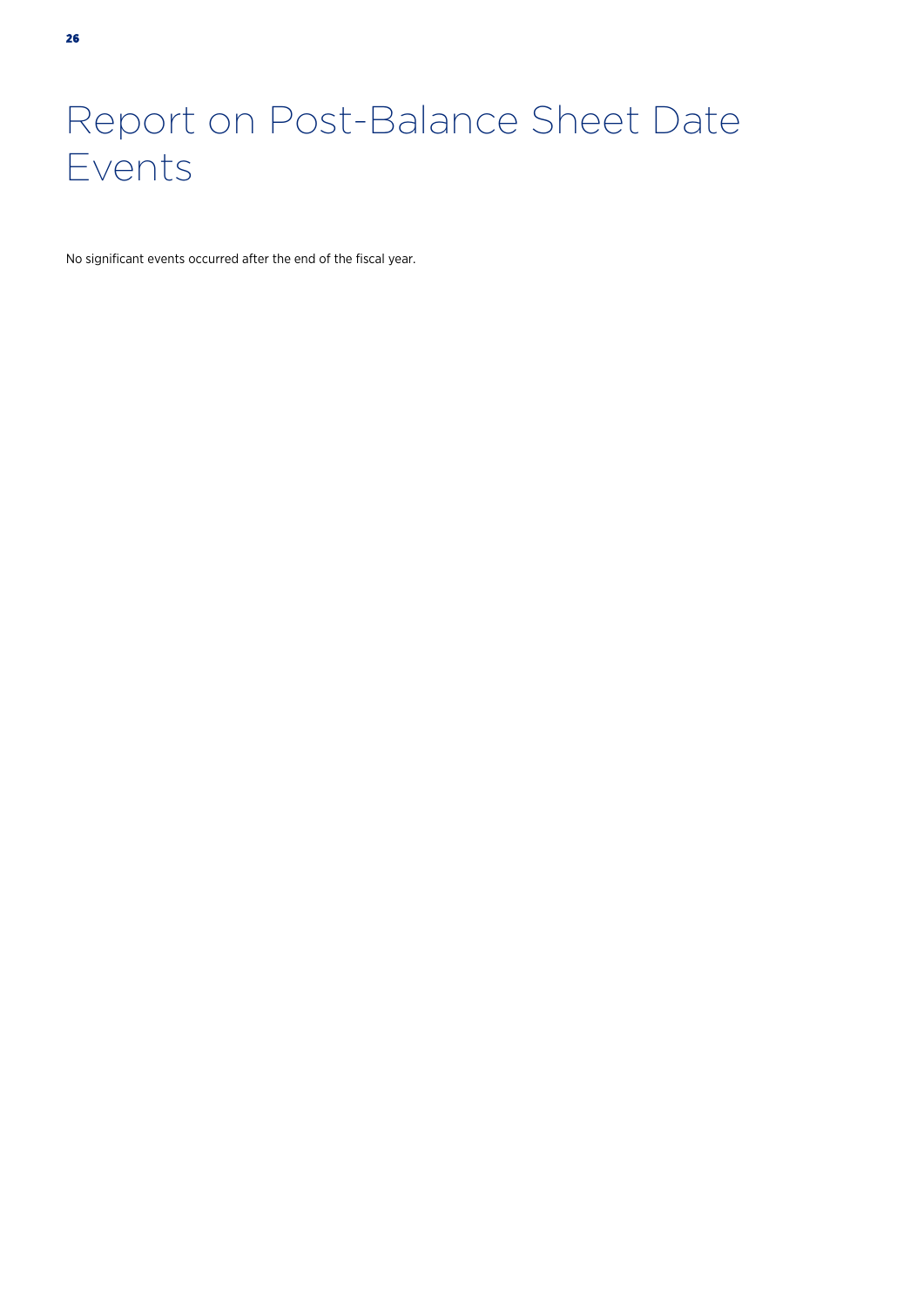## Proposal on the Appropriation of Beiersdorf AG's Net Retained Profits

#### **(IN €)**

| <b>Net retained profits</b>         | 176,400,000,00 |
|-------------------------------------|----------------|
| Transfer to other retained earnings | 66.477.506.21  |
| Profit after tax of Beiersdorf AG   | 242,877,506.21 |
|                                     | 2017           |

The Executive Board and the Supervisory Board will propose to the Annual General Meeting that the net retained profits for fiscal year 2017 of €176,400,000.00 should be appropriated as follows:

| (IN E)                                                                                                                     |                |
|----------------------------------------------------------------------------------------------------------------------------|----------------|
|                                                                                                                            | 2017           |
| Distribution of a dividend of €0.70 per<br>no-par value share bearing dividend rights<br>(226,818,984 no-par value shares) | 158.773.288.80 |
| Transfer to other retained earnings                                                                                        | 17,626,711.20  |
| <b>Net retained profits</b>                                                                                                | 176,400,000.00 |
|                                                                                                                            |                |

The amounts specified for the total dividend and for the transfer to other retained earnings reflect the shares bearing dividend rights at the time of the Executive Board's proposal on the appropriation of the net retained profits. The own shares held by the company do not bear dividend rights in accordance with § 71b *AktG*.

If the number of own shares held by the company at the time of the resolution by the Annual General Meeting on the appropriation of the net retained profits is higher or lower than at the time of the Executive Board's proposal on the appropriation of the net retained profits, the total amount to be distributed to the shareholders shall be reduced or increased by the portion of the dividend attributable to the difference in the number of shares. The amount to be appropriated to the other retained earnings shall be adjusted inversely by the same amount. In contrast, the dividend to be distributed per no-par value share bearing dividend rights remains unchanged. If necessary, an appropriately modified proposal for resolution will be presented to the Annual General Meeting.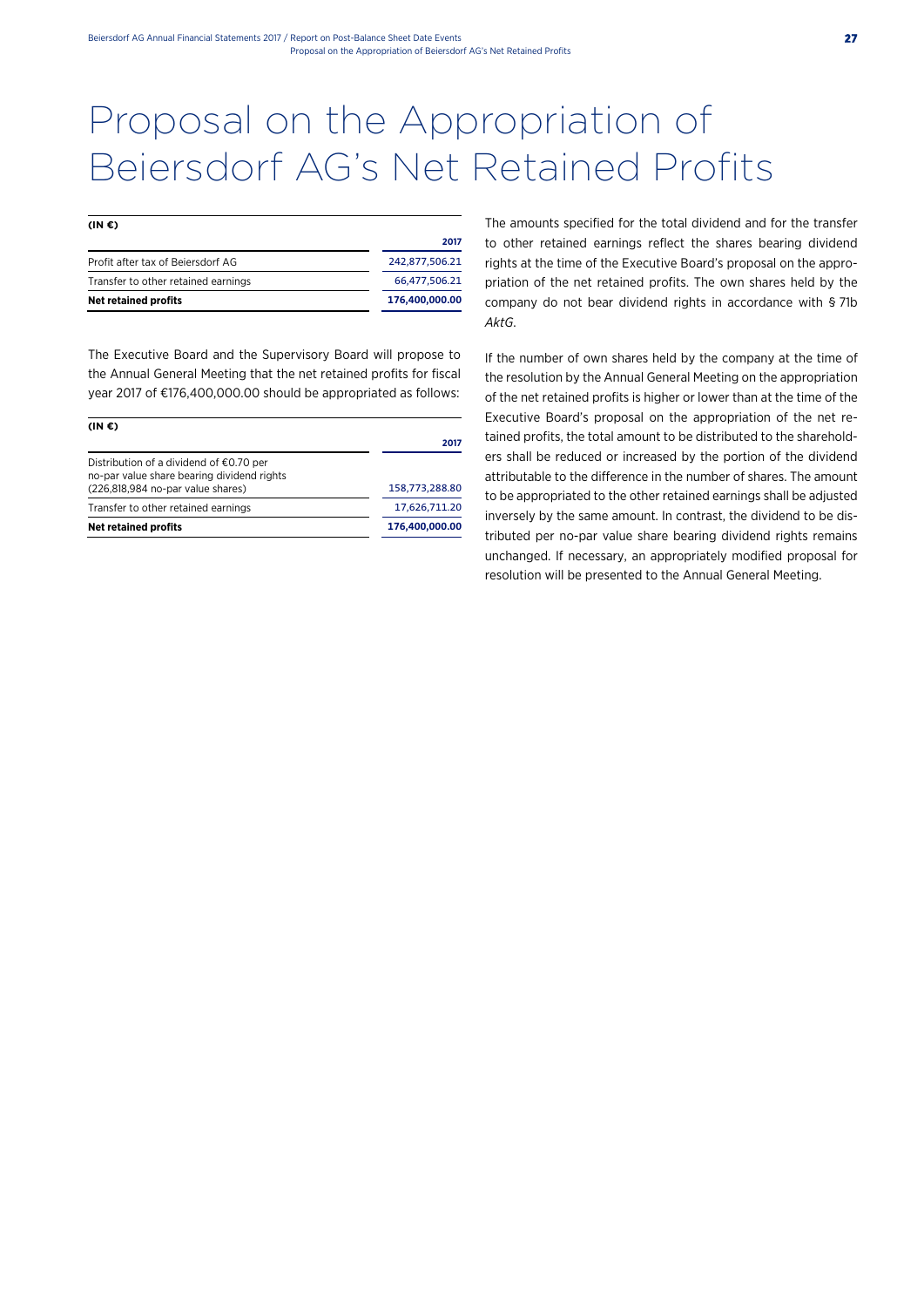## Beiersdorf AG Boards

#### **SUPERVISORY BOARD**

| Name                                              | Profession                                                                                                                       | Memberships                                                                                                                     |  |
|---------------------------------------------------|----------------------------------------------------------------------------------------------------------------------------------|---------------------------------------------------------------------------------------------------------------------------------|--|
| Dr. Andreas Albrod<br>(until April 20, 2017)      | Senior Manager Regulatory Affairs Pharmaceutical,<br>Beiersdorf AG                                                               |                                                                                                                                 |  |
| <b>Hong Chow</b><br>(since April 20, 2017)        | General Manager, Roche Pharmaceuticals, Shanghai (China)                                                                         |                                                                                                                                 |  |
| <b>Beatrice Dreyfus</b><br>(until April 20, 2017) | Management Consultant/Investment Manager,<br>Novum Capital Management GmbH & Co. KG                                              | Member of the Supervisory Board:<br>- Stylepark AG                                                                              |  |
| <b>Frank Ganschow</b>                             | Chairman of the Works Council of tesa SE                                                                                         | Member of the Supervisory Board:<br>- tesa SE (intragroup)                                                                      |  |
| <b>Reiner Hansert</b><br>(since April 20, 2017)   | Director Legal Affairs Europe and Near East, and<br>Director Corporate Brand Protection, Beiersdorf AG                           |                                                                                                                                 |  |
| <b>Michael Herz</b>                               | Member of the Executive Board of maxingvest ag                                                                                   | Chairman of the Supervisory Board:<br>- Tchibo GmbH<br>Member of the Supervisory Board:<br>- tesa SE (intragroup)               |  |
| Thorsten Irtz<br>Deputy Chairman                  | Commercial employee, Beiersdorf AG                                                                                               |                                                                                                                                 |  |
| <b>Matthias Locher</b>                            | Quality Assurance employee, tesa Werk Offenburg GmbH                                                                             | Member of the Supervisory Board:<br>- tesa SE (intragroup)                                                                      |  |
| Dr. Dr. Christine Martel*                         | Business manager, Nescafé Dolce Gusto Nordics,<br>Nestlé Danmark A/S, Denmark                                                    |                                                                                                                                 |  |
| <b>Tomas Nieber</b>                               | Research Associate, Foundation of Labor and Environment<br>of Industriegewerkschaft Bergbau, Chemie, Energie                     | Member of the Supervisory Board:<br>- maxingvest ag<br>Member of the Advisory Board:<br>- Qualifizierungsförderwerk Chemie GmbH |  |
| Frédéric Pflanz<br>Deputy Chairman                | Member of the Executive Board of maxingvest ag                                                                                   |                                                                                                                                 |  |
| Prof. Dr. Reinhard Pöllath<br>Chairman            | Lawyer, P+P Pöllath + Partners, Munich                                                                                           | Chairman of the Supervisory Board:<br>- maxingvest ag<br>Member of the Supervisory Board:<br>- Wanzl GmbH & Co. Holding KG      |  |
| Prof. Manuela Rousseau*                           | Head of Corporate Social Responsibility Headquarters,<br>Beiersdorf AG<br>Professor at the Academy of Music and Theater, Hamburg | Member of the Supervisory Board:<br>- maxingvest ag                                                                             |  |
| <b>Poul Weihrauch</b>                             | Member of the Executive Management Team, Mars Inc.,<br>United States,<br>Global President Petcare                                |                                                                                                                                 |  |

\* The Supervisory Board's diversity officers.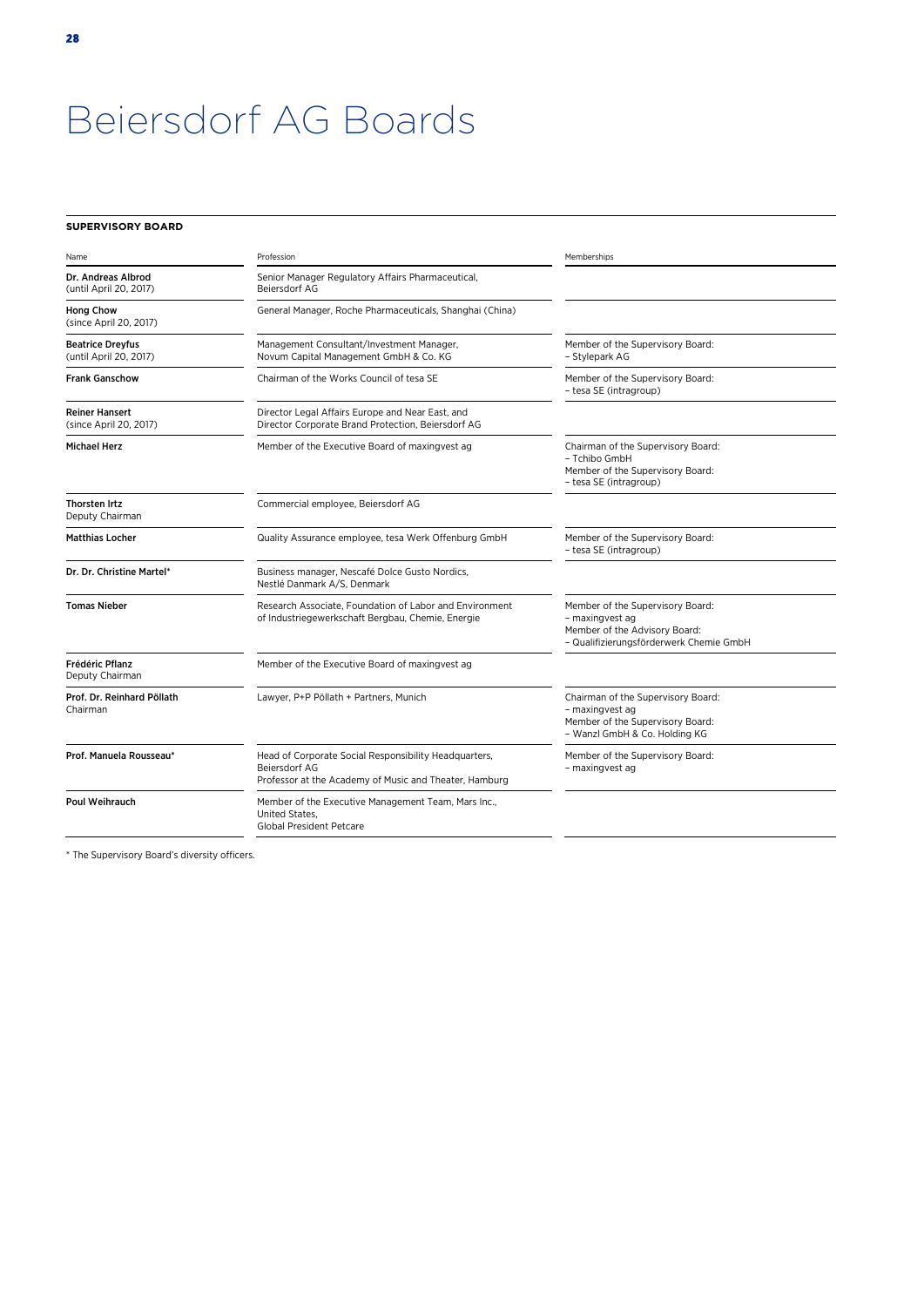#### **SUPERVISORY BOARD COMMITTEES**

| Members of the<br><b>Presiding Committee</b>                                                          | Members of the<br>Audit Committee                                                                                                                                                                                                                | Members of the<br><b>Finance Committee</b>                                                                                                                                                                      | Members of the<br>Nomination Committee                                                                                                                                                 | Members of the<br><b>Mediation Committee</b>                                                                                                                                       |
|-------------------------------------------------------------------------------------------------------|--------------------------------------------------------------------------------------------------------------------------------------------------------------------------------------------------------------------------------------------------|-----------------------------------------------------------------------------------------------------------------------------------------------------------------------------------------------------------------|----------------------------------------------------------------------------------------------------------------------------------------------------------------------------------------|------------------------------------------------------------------------------------------------------------------------------------------------------------------------------------|
| - Prof. Dr. Reinhard Pöllath<br>(Chairman)<br><b>Michael Herz</b><br>Thorsten Irtz<br>Frédéric Pflanz | - Dr. Dr. Christine Martel<br>(Chairwoman)<br>- Dr. Andreas Albrod<br>(until April 20, 2017)<br><b>Reiner Hansert</b><br>$\overline{\phantom{0}}$<br>(since April 20, 2017)<br>- Tomas Nieber<br>Frédéric Pflanz<br>- Prof. Dr. Reinhard Pöllath | - Frédéric Pflanz<br>(Chairman)<br>- Dr. Andreas Albrod<br>(until April 20, 2017)<br>- Reiner Hansert<br>(since April 20, 2017)<br>- Dr. Dr. Christine Martel<br>- Tomas Nieber<br>- Prof. Dr. Reinhard Pöllath | - Prof. Dr. Reinhard Pöllath<br>(Chairman)<br>- Hong Chow<br>(since April 20, 2017)<br>- Beatrice Drevfus<br>(until April 20, 2017)<br>- Dr. Dr. Christine Martel<br>- Frédéric Pflanz | - Prof. Dr. Reinhard Pöllath<br>(Chairman)<br>- Dr. Andreas Albrod<br>(until April 20, 2017)<br>- Reiner Hansert<br>(since April 20, 2017)<br>- Thorsten Irtz<br>- Frédéric Pflanz |
| <b>EXECUTIVE BOARD*</b>                                                                               |                                                                                                                                                                                                                                                  |                                                                                                                                                                                                                 |                                                                                                                                                                                        |                                                                                                                                                                                    |
| Name                                                                                                  | Function/Responsibilities                                                                                                                                                                                                                        |                                                                                                                                                                                                                 |                                                                                                                                                                                        | Memberships                                                                                                                                                                        |
| Stefan F. Heidenreich                                                                                 | Chairman                                                                                                                                                                                                                                         | Corporate Development / Internal Audit /<br>Supply Chain (Purchasing / Production / Logistics)                                                                                                                  |                                                                                                                                                                                        |                                                                                                                                                                                    |
|                                                                                                       |                                                                                                                                                                                                                                                  | Germany / Switzerland, Japan                                                                                                                                                                                    |                                                                                                                                                                                        |                                                                                                                                                                                    |
| Finance & Quality<br>Jesper Andersen                                                                  |                                                                                                                                                                                                                                                  | Finance / Controlling / Legal / Compliance / IT                                                                                                                                                                 |                                                                                                                                                                                        |                                                                                                                                                                                    |
|                                                                                                       |                                                                                                                                                                                                                                                  | Quality Assurance                                                                                                                                                                                               |                                                                                                                                                                                        |                                                                                                                                                                                    |
| <b>Stefan De Loecker</b><br>Americas & Near East                                                      |                                                                                                                                                                                                                                                  | North and Latin America                                                                                                                                                                                         |                                                                                                                                                                                        |                                                                                                                                                                                    |
|                                                                                                       |                                                                                                                                                                                                                                                  | Africa, Middle East, India, Turkey, Russia                                                                                                                                                                      |                                                                                                                                                                                        |                                                                                                                                                                                    |
| Ralph Gusko                                                                                           | Consumer Brands & Asia Pacific                                                                                                                                                                                                                   | Brand Management Consumer, Research and Development / Digital                                                                                                                                                   |                                                                                                                                                                                        |                                                                                                                                                                                    |
|                                                                                                       |                                                                                                                                                                                                                                                  |                                                                                                                                                                                                                 | Northeast and Southeast Asia (excluding Japan and India), Australia                                                                                                                    |                                                                                                                                                                                    |
| <b>Thomas Ingelfinger</b>                                                                             | Europe                                                                                                                                                                                                                                           | Europe (excluding Germany and Switzerland)                                                                                                                                                                      |                                                                                                                                                                                        | Member of the consiglio di<br>amministrazione:<br>- Davide Campari-Milano S.p.A.,<br>Italy                                                                                         |
| <b>Zhengrong Liu</b>                                                                                  | Human Resources &<br><b>Corporate Communications</b>                                                                                                                                                                                             | Human Resources / Corporate Communications / Sustainability /<br>General Services & Real Estate<br>- Labor Relations Director -                                                                                 |                                                                                                                                                                                        |                                                                                                                                                                                    |
| <b>Vincent Warnery</b><br>(since February 15, 2017)                                                   | Pharmacy & Selective                                                                                                                                                                                                                             | Eucerin / Plaster / La Prairie                                                                                                                                                                                  |                                                                                                                                                                                        |                                                                                                                                                                                    |

\* In connection with their Group management and supervisory duties, the members of the Executive Board of Beiersdorf AG also hold offices in comparable supervisory bodies at Group companies and investees.

Hamburg, February 6, 2018 Beiersdorf AG

The Executive Board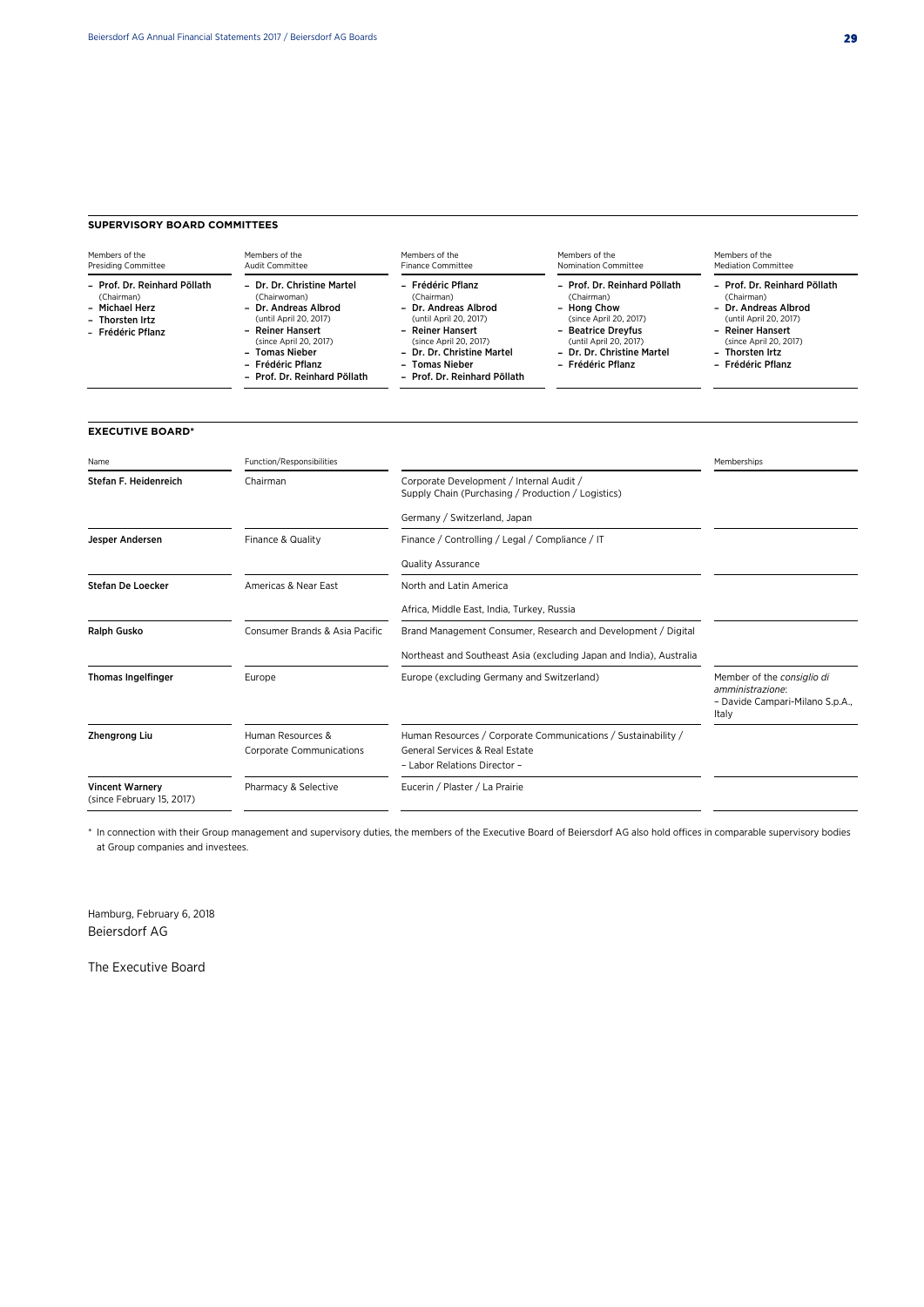## Independent Auditor's Report

To Beiersdorf Aktiengesellschaft

## Report on the audit of the annual financial statements and management report

#### **AUDIT OPINIONS**

We have audited the annual financial statements of Beiersdorf Aktiengesellschaft, Hamburg, which comprise the balance sheet as at December 31, 2017, and the income statement for the fiscal year from January 1 to December 31, 2017, and notes to the financial statements, including the recognition and measurement policies presented therein. In addition, we have audited the management report of Beiersdorf Aktiengesellschaft, which is combined with the group management report of the Company, for the fiscal year from January 1 to December 31, 2017. In accordance with the German legal requirements, we have not audited the content of the information contained in the section entitled "Report on Equal Opportunities and Equal Pay in accordance with §§ 21, 22 *Entgelttransparenzgesetz* (Pay Transparency Act, *EntgTranspG*)" in the management report.

In our opinion, on the basis of the knowledge obtained in the audit,

- **○** the accompanying annual financial statements comply, in all material respects, with the requirements of German commercial law applicable to business corporations and give a true and fair view of the assets, liabilities and financial position of the Company as at December 31, 2017 and of its financial performance for the fiscal year from January 1 to December 31, 2017 in compliance with German Legally Required Accounting Principles, and
- **○** the accompanying management report as a whole provides an appropriate view of the Company's position. In all material respects, this management report is consistent with the annual financial statements, complies with German legal requirements, and appropriately presents the opportunities and risks of future development. Our opinion on the management report does not cover the content of the information contained in the section entitled "Report on Equal Opportunities and Equal Pay in accordance with §§ 21, 22 *Entgelttransparenzgesetz* (Pay Transparency Act, *EntgTranspG*)."

Pursuant to § 322 (3) sentence 1 *HGB*, we declare that our audit has not led to any reservations relating to the legal compliance of the annual financial statements and the management report.

#### **BASIS FOR THE AUDIT OPINIONS**

We conducted our audit of the annual financial statements and of the management report in accordance with § 317 *HGB* and the EU Audit Regulation (No 537/2014, referred to subsequently as "EU Audit Regulation") and in compliance with German Generally Accepted Standards for Financial Statement Audits promulgated by the *Institut der Wirtschaftsprüfer* [Institute of Public Auditors in Germany] (*IDW*). Our responsibilities under those requirements and principles are further described in the "Auditor's responsibilities for the audit of the annual financial statements and of the management report" section of our auditor's report. We are independent of the Company in accordance with the requirements of European law and German commercial and professional law, and we have fulfilled our other German professional responsibilities in accordance with these requirements. In addition, in accordance with Article 10 (2) f) of the EU Audit Regulation, we declare that we have not provided non-audit services prohibited under Article 5 (1) of the EU Audit Regulation. We believe that the audit evidence we have obtained is sufficient and appropriate to provide a basis for our audit opinions on the annual financial statements and on the management report.

#### **KEY AUDIT MATTERS IN THE AUDIT OF THE ANNUAL FINANCIAL STATEMENTS**

Key audit matters are those matters that, in our professional judgment, were of most significance in our audit of the annual financial statements for the fiscal year from January 1 to December 31, 2017. These matters were addressed in the context of our audit of the financial statements as a whole, and in forming our opinion thereon, we do not provide a separate opinion on these matters.

Below, we describe what we consider to be the key audit matters:

## Recognizing revenue from the sale of goods and products

#### **REASONS WHY THE MATTER WAS DETERMINED TO BE A KEY AUDIT MATTER**

The annual financial statements of Beiersdorf AG recognize revenue from the sale of goods and products at the transfer of risk, less discounts, customer bonuses, and rebates, and taking into account returns. Given the large number of different contractual arrangements in relation to discounts, customer bonuses, rebates, and the judgment to be exercised in evaluating the expected discounts, customer bonuses and rebates, as well as returns, there is an elevated risk of material misstatement in the recognition of revenue from the sale of goods and products.

#### **AUDITOR'S RESPONSE**

As part of our audit, we walked through the process for revenue recognition implemented by the executive directors of Beiersdorf AG and the accruals for expected discounts, customer bonuses, rebates, and expected returns using individual transactions from order receipt to recognition in the financial statements, and tested the controls implemented in this process. Moreover, we performed an examination on a test basis to determine whether the contractually agreed and awarded discounts, customer bonuses, and rebates, and the actual returns were deducted from sales revenue on an accrual basis. We examined the sales revenue in the 2017 fiscal year, checking among other things for correlation with the associated trade receivables to identify irregularities in the development of sales revenue. Furthermore, in respect of the accruals principle, we obtained balance confirmations from customers. Using a comparison of plan and actual figures for the assumptions made in previous years to calculate expected returns of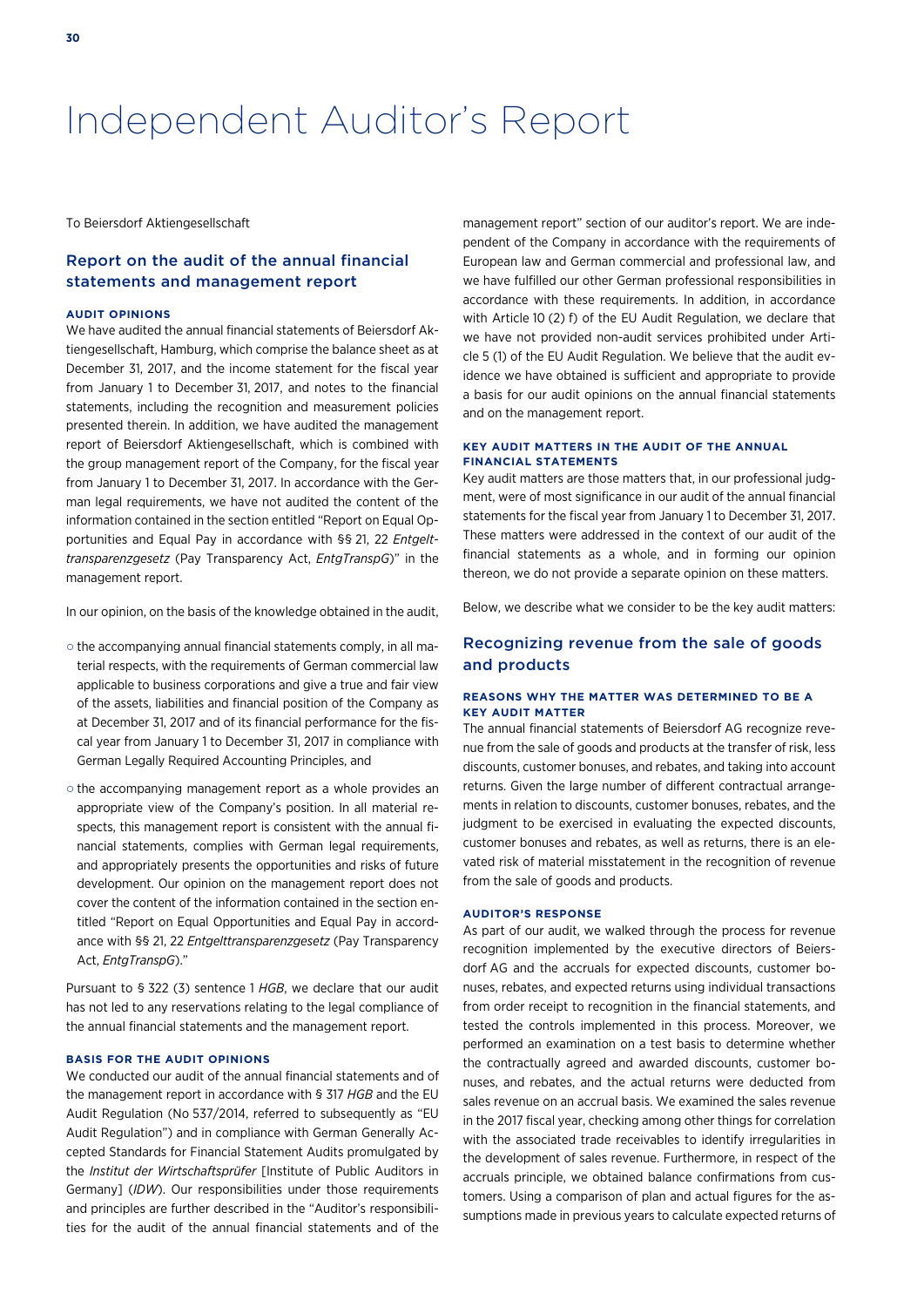goods and products, and taking into account the contractual agreements made with customers, we analyzed the calculation of still expected returns of goods and products and their deduction from sales revenue.

Our audit procedures did not give rise to any reservations in respect of the recognition of revenue from the sale of goods and products.

#### **REFERENCE TO RELATED DISCLOSURES**

For the accounting policies applied in relation to the recognition of revenue from the sale of goods and products and for the associated disclosures on the exercise of judgment, we refer to the information in the notes to the annual financial statements, note 01 in the chapter "Notes to the Income Statement".

#### Current and deferred income taxes

#### **REASONS WHY THE MATTER WAS DETERMINED TO BE A KEY AUDIT MATTER**

The Beiersdorf AG Group operates its business activities in different legal jurisdictions, with the associated complexity which also impacts on Beiersdorf AG and the recognition of current and deferred income taxes, specifically the transfer prices applied, intragroup financing, and changing tax laws. The calculation of provisions for income tax liabilities and the calculation of deferred tax items require the executive directors of Beiersdorf AG to exercise considerable judgment in evaluating tax-related matters and to estimate tax risks.

#### **AUDITOR'S RESPONSE**

As part of its assessment of tax risks, the executive directors of Beiersdorf AG regularly engage external tax experts to provide professional statements on individual matters. We involved our tax experts to evaluate the tax-related assessments made by the executive directors of Beiersdorf AG, taking into account any professional statements from external experts where these had been provided. We also examined the correspondence with the competent tax authorities and the latest status of ongoing appeal proceedings and court cases. We examined the assumptions used to calculate current income tax provisions and deferred taxes, taking particular account of the transfer prices used, on the basis of our knowledge and experience of the current application of the relevant legal provisions by authorities and courts. We also evaluated the information in the notes to the annual financial statements of Beiersdorf AG on current and deferred income taxes.

Our audit procedures did not give rise to any reservations in respect of the recognition of current and deferred income taxes.

#### **REFERENCE TO RELATED DISCLOSURES**

For the accounting policies applied in relation to current and deferred income taxes and for the associated disclosures on the exercise of judgment by the executive directors as well as the sources of estimation uncertainty, we refer to the information in the notes to the annual financial statements, section "General Notes to the Annual Financial Statements" in the chapter "Basis of Preparation of Beiersdorf AG's Financial Statements" and note 10 in the chapter "Notes to the Income Statement".

## Legal disputes in connection with concluded antitrust proceedings

#### **REASONS WHY THE MATTER WAS DETERMINED TO BE A KEY AUDIT MATTER**

In October 2016, Beiersdorf AG was served with a claim for damages from the insolvency administrator of Anton Schlecker e. K. i. I., Ehingen Donau, in connection with German antitrust proceedings already concluded. Claims have been made against six other companies in addition to Beiersdorf AG. The claim by the insolvency administrator of Anton Schlecker e. K. i. I., Ehingen Donau, which involves joint and several liability of all defendants, totals approximately €200 million plus interest. In connection with these already concluded antitrust proceedings, other customers of Beiersdorf AG filed claims for damages against Beiersdorf AG or announced claims out of court in fiscal years 2016 and 2017. Given the uncertainty that exists, accounting for the legal risks from the damages claims filed in the annual financial statements requires the executive directors of Beiersdorf AG to exercise significant judgment in evaluating whether and to what extent potential damages have arisen and the scale on which claims under joint and several liability may be enforced. In determining the amount of possible damages, there is considerable judgment in relation to the assumptions concerning the amount of the "overcharge" and the level of the "pass-on rate." The "overcharge" is the percentage difference between the prices actually observed on the market and the prices that would be expected in the absence of a cartel. The "pass-on rate" is the percentage of the supplier price increases that was passed on to customers.

#### **AUDITOR'S RESPONSE**

In assessing the legal risks, the executive directors of Beiersdorf AG commissioned external lawyers to provide professional statements evaluating the legal basis for the claims filed and the potential joint and several liability, as well as reports from external experts calculating the extent of potential damages. With the support of our legal experts, we examined the existing claims for damages, statements of defense, replies to the statements of defense, and other correspondence to determine whether these had been taken into account in the risk assessment by the executive directors of Beiersdorf AG. Furthermore, we obtained an understanding of the calculation of possible damages, and particularly of the assumptions based on econometric models in relation to the amount of the overcharge and the level of the pass-on rate, by discussing the external expert's methodology with the external expert and evaluating it. We also evaluated the professional qualifications of the external expert. In addition, our audit procedures involved assessing the disclosures in the notes to the annual financial statements of Beiersdorf AG on the legal risks arising from the damages claims filed.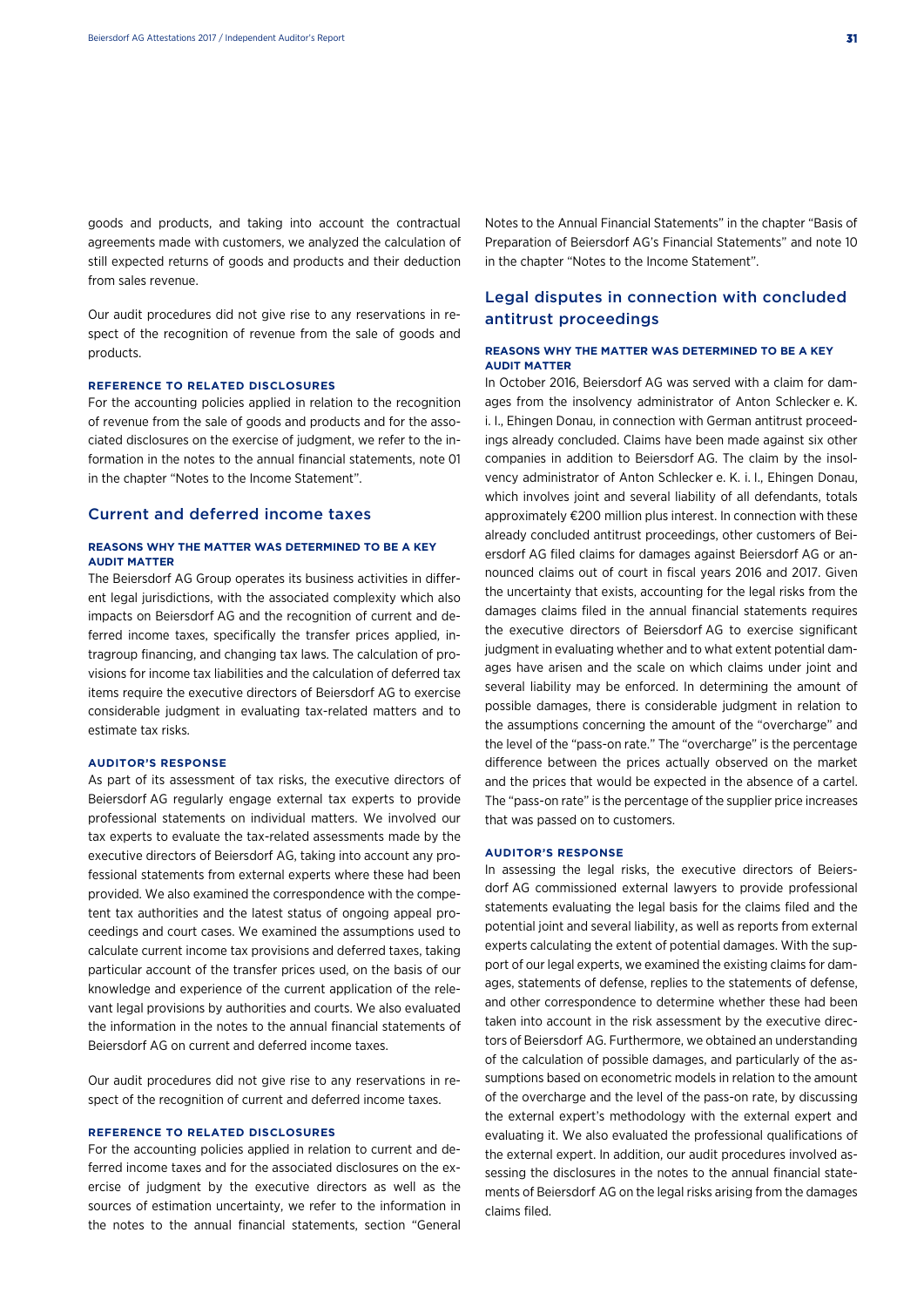Our audit procedures did not give rise to any reservations in respect of the accounting treatment of the legal risks arising from legal disputes in connection with antitrust proceedings already concluded.

#### **REFERENCE TO RELATED DISCLOSURES**

For the disclosures concerning legal risks in connection with one concluded case of antitrust proceedings, we refer to "Estimates and Assumptions" in the chapter "Basis of Preparation of Beiersdorf AG's Financial Statements" as well as note 22 in the chapter "Other Disclosures" in the notes to the annual financial statements.

#### **OTHER INFORMATION**

The executive directors are responsible for the other information. Other information comprises the following information obtained on or before the date of this auditor's report:

- **○** in the section entitled "Report on Equal Opportunities and Equal Pay in accordance with §§ 21, 22 *Entgelttransparenzgesetz* (Pay Transparency Act, *EntgTranspG*) of the management report,
- **○** in the chapter entitled "Responsibility Statement by the Executive Board," the responsibility statement in accordance with §§ 264 (2) 3 and 289 (1) 5 *HGB* in Beiersdorf AG's report on the annual financial statements,

and in other parts of Beiersdorf AG's report on the annual financial statements, with the exception of the annual financial statements, the management report and our related auditor's report.

Our opinions on the annual financial statements and on the management report do not cover the other information, and consequently we do not express an opinion or any other form of assurance conclusion thereon.

In connection with our audit, our responsibility is to read the other information and, in doing so, to consider whether the other information

**○** is materially inconsistent with the annual financial statements, with the management report or our knowledge obtained in the audit, or

**○** otherwise appears to be materially misstated.

#### **RESPONSIBILITIES OF THE EXECUTIVE DIRECTORS AND THE SU-PERVISORY BOARD FOR THE ANNUAL FINANCIAL STATEMENTS AND THE MANAGEMENT REPORT**

The executive directors are responsible for the preparation of the annual financial statements that comply, in all material respects, with the requirements of German commercial law applicable to business corporations, and that the annual financial statements give a true and fair view of the assets, liabilities, financial position and financial performance of the Company in compliance with German legally required accounting principles. In addition, the executive directors are responsible for such internal control as they, in accordance with German legally required accounting principles, have determined necessary to enable the preparation of annual financial statements that are free from material misstatement, whether due to fraud or error.

In preparing the annual financial statements, the executive directors are responsible for assessing the Company's ability to continue as a going concern. They also have the responsibility for disclosing, as applicable, matters related to going concern. In addition, they are responsible for financial reporting based on the going concern basis of accounting, provided no actual circumstances conflict therewith.

Furthermore, the executive directors are responsible for the preparation of the management report that, as a whole, provides an appropriate view of the Company's position and is, in all material respects, consistent with the annual financial statements, complies with German legal requirements, and appropriately presents the opportunities and risks of future development. In addition, the executive directors are responsible for such arrangements and measures (systems) as they have considered necessary to enable the preparation of a management report that is in accordance with the applicable German legal requirements, and to be able to provide sufficient appropriate evidence for the assertions in the management report.

The Supervisory Board is responsible for overseeing the Company's financial reporting process for the preparation of the annual financial statements and of the management report.

### **AUDITOR'S RESPONSIBILITIES FOR THE AUDIT OF THE ANNUAL FINANCIAL STATEMENTS AND OF THE MANAGEMENT REPORT**

Our objectives are to obtain reasonable assurance about whether the annual financial statements as a whole are free from material misstatement, whether due to fraud or error, and whether the management report as a whole provides an appropriate view of the Company's position and, in all material respects, is consistent with the annual financial statements and the knowledge obtained in the audit, complies with the German legal requirements and appropriately presents the opportunities and risks of future development, as well as to issue an auditor's report that includes our audit opinions on the annual financial statements and management report.

Reasonable assurance is a high level of assurance, but is not a guarantee that an audit conducted in accordance with § 317 *HGB*  and the EU Audit Regulation and in compliance with German Generally Accepted Standards for Financial Statement Audits promulgated by the *Institut der Wirtschaftsprüfer* (*IDW*) will always detect a material misstatement. Misstatements can arise from fraud or error and are considered material if, individually or in the aggregate, they could reasonably be expected to influence the economic decisions of users taken on the basis of these annual financial statements and this management report.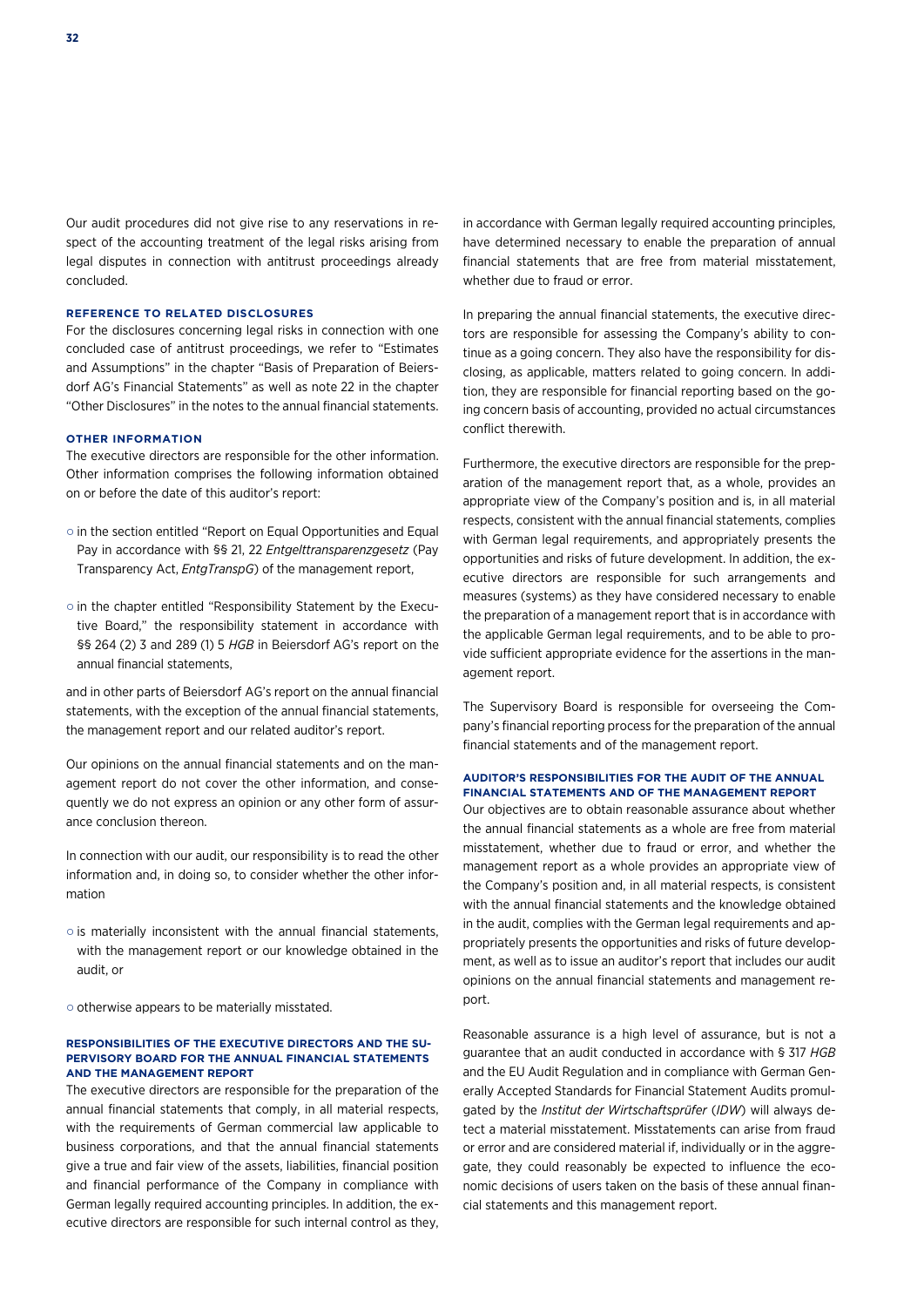We exercise professional judgment and maintain professional skepticism throughout the audit. We also:

- **○** Identify and assess the risks of material misstatement of the annual financial statements and of the management report, whether due to fraud or error, design and perform audit procedures responsive to those risks, and obtain audit evidence that is sufficient and appropriate to provide a basis for our opinions. The risk of not detecting a material misstatement resulting from fraud is higher than for one resulting from error, as fraud may involve collusion, forgery, intentional omissions, misrepresentations, or the override of internal control.
- **○** Obtain an understanding of internal control relevant to the audit of the annual financial statements and of arrangements and measures (systems) relevant to the audit of the management report in order to design audit procedures that are appropriate in the circumstances, but not for the purpose of expressing an opinion on the effectiveness of these systems.
- **○** Evaluate the appropriateness of accounting policies used by the executive directors and the reasonableness of estimates made by the executive directors and related disclosures.
- **○** Conclude on the appropriateness of the executive directors' use of the going concern basis of accounting and, based on the audit evidence obtained, whether a material uncertainty exists related to events or conditions that may cast significant doubt on the Company's ability to continue as a going concern. If we conclude that a material uncertainty exists, we are required to draw attention in the auditor's report to the related disclosures in the annual financial statements and in the management report or, if such disclosures are inadequate, to modify our respective opinions. Our conclusions are based on the audit evidence obtained up to the date of our auditor's report. However, future events or conditions may cause the Company to cease to be able to continue as a going concern.
- **○** Evaluate the overall presentation, structure, and content of the annual financial statements, including the disclosures, and whether the annual financial statements present the underlying transactions and events in a manner that the annual financial statements give a true and fair view of the assets, liabilities, financial position and financial performance of the Company in compliance with German legally required accounting principles.
- **○** Evaluate the consistency of the management report with the annual financial statements, its conformity with German law, and the view of the Company's position it provides.

**○** Perform audit procedures on the prospective information presented by the executive directors in the management report. On the basis of sufficient appropriate audit evidence we evaluate, in particular, the significant assumptions used by the executive directors as a basis for the prospective information, and evaluate the proper derivation of the prospective information from these assumptions. We do not express a separate opinion on the prospective information and on the assumptions used as a basis. There is a substantial unavoidable risk that future events will differ materially from the prospective information.

We communicate with those charged with governance regarding. among other matters, the planned scope and timing of the audit and significant audit findings, including any significant deficiencies in internal control that we identify during our audit.

We also provide those charged with governance with a statement that we have complied with the relevant independence requirements, and discuss with them all relationships and other matters that may reasonably be thought to bear on our independence and where applicable, related safeguards.

From the matters discussed with those charged with governance, we determine those matters that were of most significance in the audit of the annual financial statements of the current period and are therefore the key audit matters. We describe these matters in our auditor's report unless law or regulation precludes public disclosure about the matter.

### Other legal and regulatory requirements

#### **FURTHER INFORMATION PURSUANT TO ARTICLE 10 OF THE AUDIT REGULATION**

We were elected as auditor by the Annual General Meeting on April 20, 2017. We were engaged by the Supervisory Board on April 27, 2017. We have been the auditor of Beiersdorf AG without interruption since fiscal year 2006.

We declare that the audit opinions expressed in this auditor's report are consistent with the additional report to the audit committee pursuant to Article 11 of the EU Audit Regulation (long-form audit report).

**GERMAN PUBLIC AUDITOR RESPONSIBLE FOR THE ENGAGEMENT**  The German Public Auditor responsible for the engagement is Kristian Ludwig.

Hamburg, February 7, 2018

Ernst & Young GmbH Wirtschaftsprüfungsgesellschaft

**LUDWIG JESCHONNECK** German Public Auditor German Public Auditor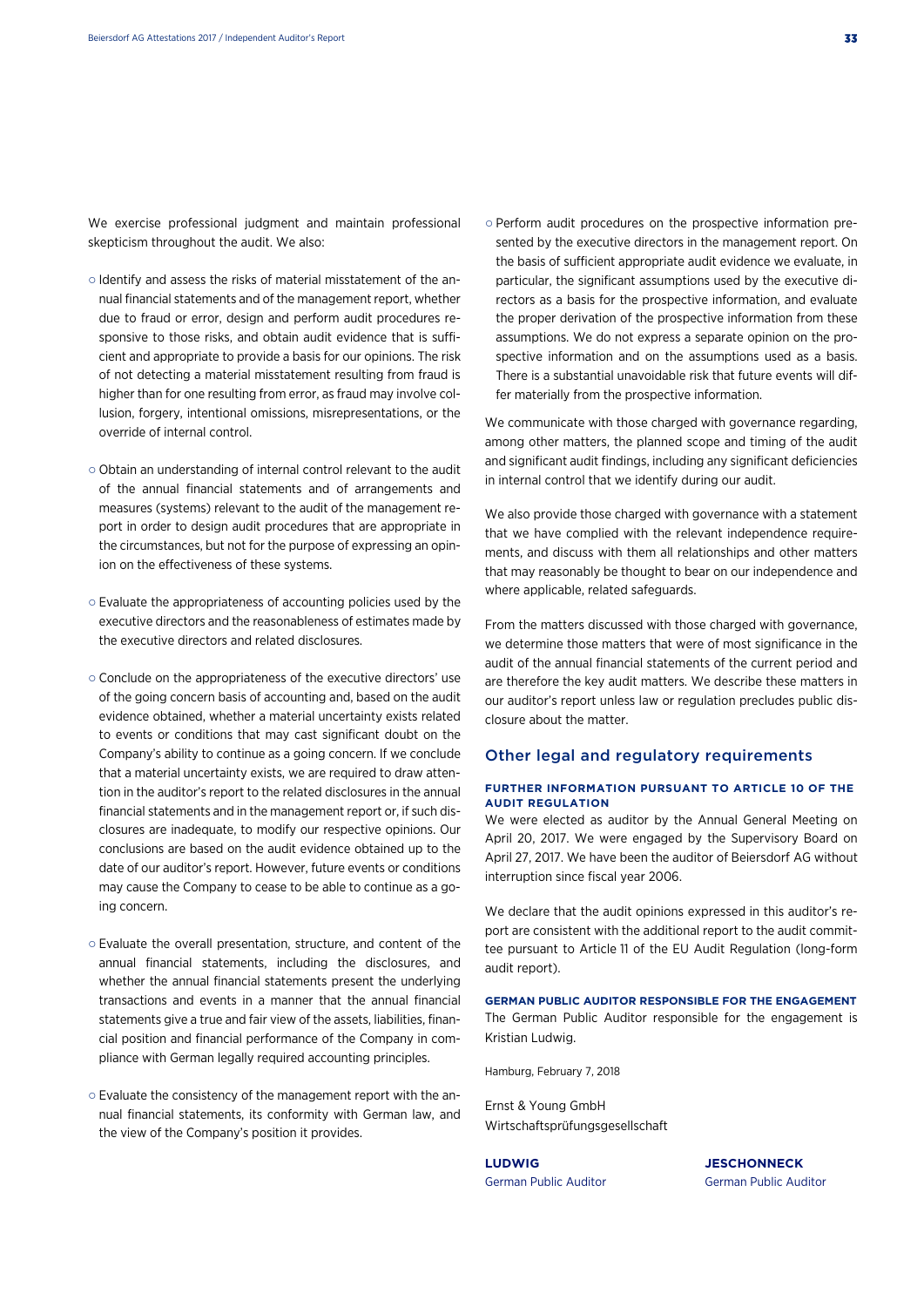## Responsibility Statement by the Executive Board

To the best of our knowledge, and in accordance with the applicable reporting principles, the annual financial statements give a true and fair view of the assets, liabilities, financial position, and profit or loss of the company, and the management report includes a fair review of the development and performance of the business and the position of the company, together with a description of the material opportunities and risks associated with the expected development of the company.

Hamburg, February 6, 2018 The Executive Board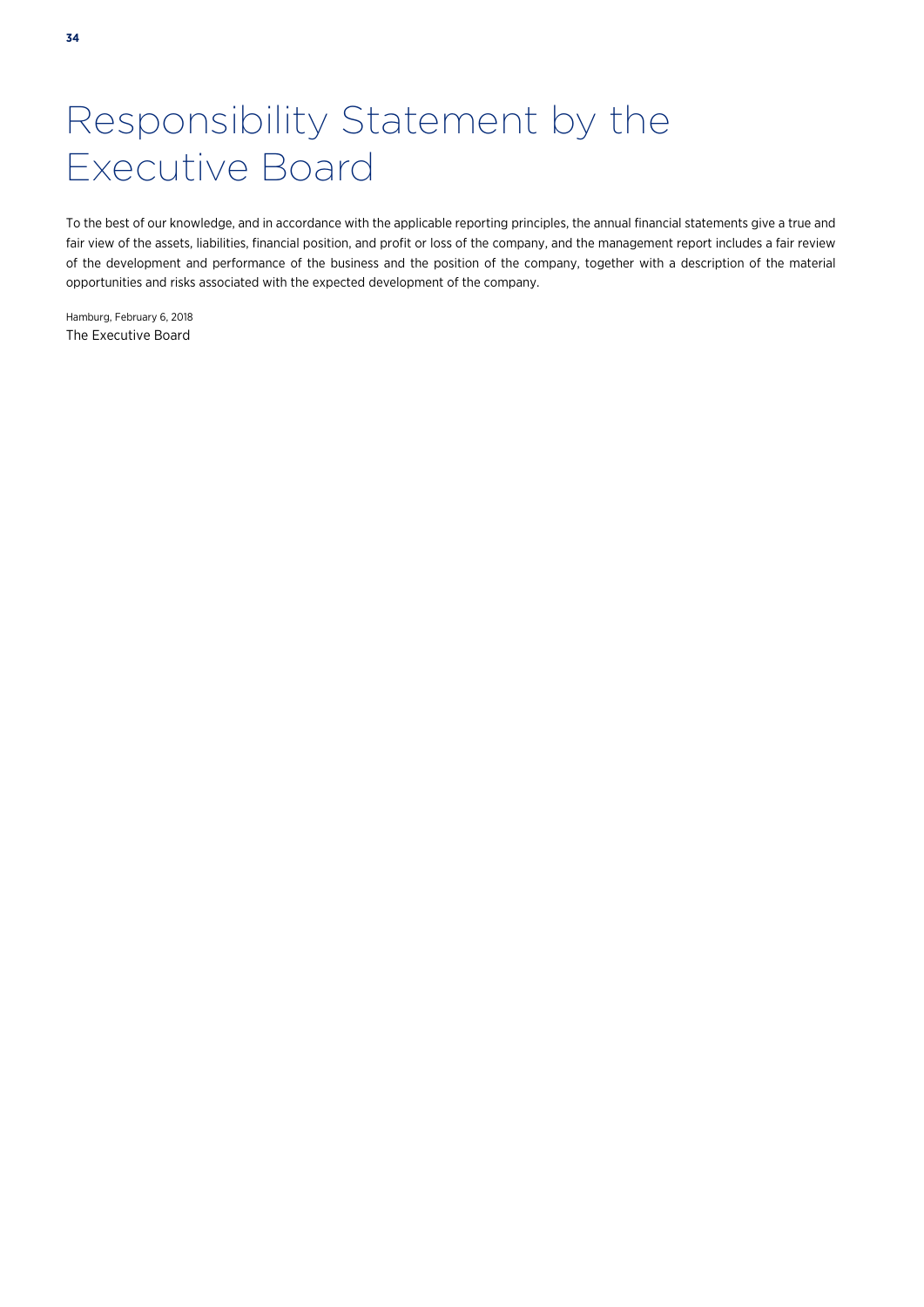## Contact Information

 $\rightarrow$  Published by

#### **Beiersdorf Aktiengesellschaft**

Unnastrasse 48 20245 Hamburg Germany

Editorial Team and Concept

#### **Corporate Communications**

Telephone: +49 40 4909-2001<br>E-mail: cc@beiersdorf.com cc@beiersdorf.com

Additional Information

#### **Corporate Communications**

Telephone: +49 40 4909-2001 E-mail: cc@beiersdorf.com

#### **Investor Relations**

Telephone: +49 40 4909-5000 E-mail: investor.relations@beiersdorf.com

**Beiersdorf on the Internet**  www.beiersdorf.com

The Annual Financial Statements of Beiersdorf AG are also available in German.